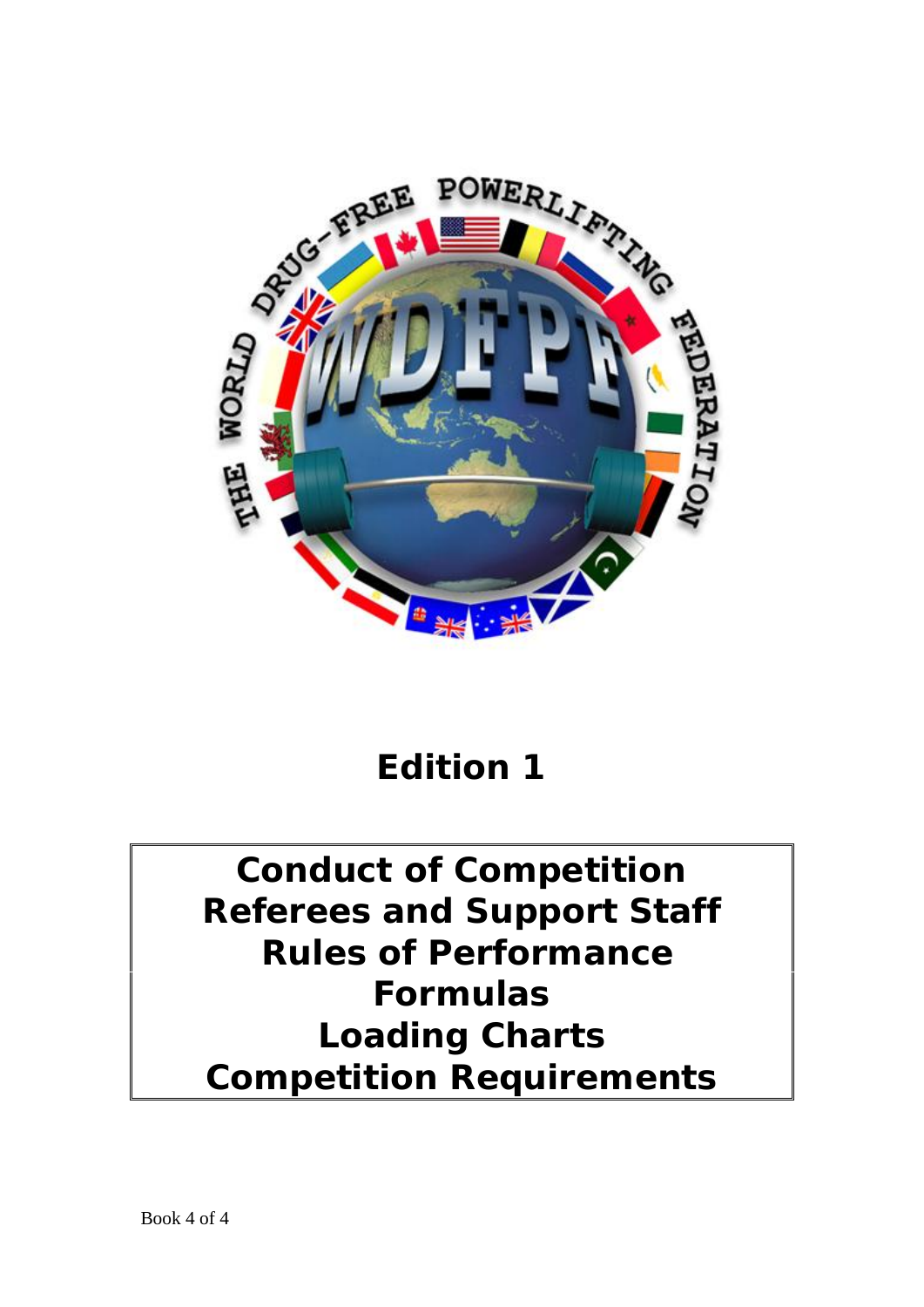## **SECTION 1**

#### **REFEREES**

Minimum Referees required adjudicating at sanctioned events

INTERNATIONAL - Three fully qualified WDFPF International Referees. This may include but not be solely Referees under International assessment<sup>1</sup>. Each Platform in use must have a combination of different countries officials where possible.

## **1. DUTIES OF REFEREES**

- a. DESIGNATION OF PLATFORM REFEREES: The referees shall be three in number, the Chief or Centre Referee and two side referees. The selection of a referee to act as Chief Referee in one category does not preclude their selection as a side referee in another category.
- b. DUTIES OF THE CHIEF REFEREE: The Chief (Centre) Referee is responsible for giving the necessary signals for all three lifts, and for any decisions regarding loading errors or incorrect announcements by the Speaker/Announcer.
- c. DUTIES OF THE SIDE REFEREE: The side Referee is responsible for ensuring that the bar on their side is correctly loaded to the weight called. Additionally they are to check the correct records discs are being fitted when required.

## 2. **SIGNALS REQUIRED FOR THE LIFTING EVENTS**:

- a. **The Squat**: At the commencement of the lift a visual signal consisting of a downward movement of the arm together with the audible signal of the command "Squat". At the completion of the lift a visual signal consisting of a backward movement of the arm together with the audible signal of the command "Rack".
- b. **The Bench Press**: At the commencement of the lift An audible signal of "Start", the Chief Referee will give a hand clap or the command "press" when the bar is motionless on the lifters chest (a clapperboard may be used if preferred). If the lifter is hearing impaired, the Chief Referee may give a visual signal to the lifter. At the completion of the lift a visual signal consisting of a backward movement of the arm together with the audible signal of the command "Rack".
- c. **The Deadlift**: At the commencement of the deadlift no signal is required. At the completion of the lift a visual signal consisting of a downward movement of the arm together with the audible signal of the command "Down".

# **3 COMMUNICATION ANNOUNCING THE PLATFORM REFEREES' DECISION:**

Once the bar has been replaced in the racks or on the platform at the completion of the lift, the referees will announce their decisions by means of the lights. White for a "good lift" and red for a "no lift". In the event that hand signals or

 $1$  International referees under assessment must have passed the written exam in order to be included in the registered officials.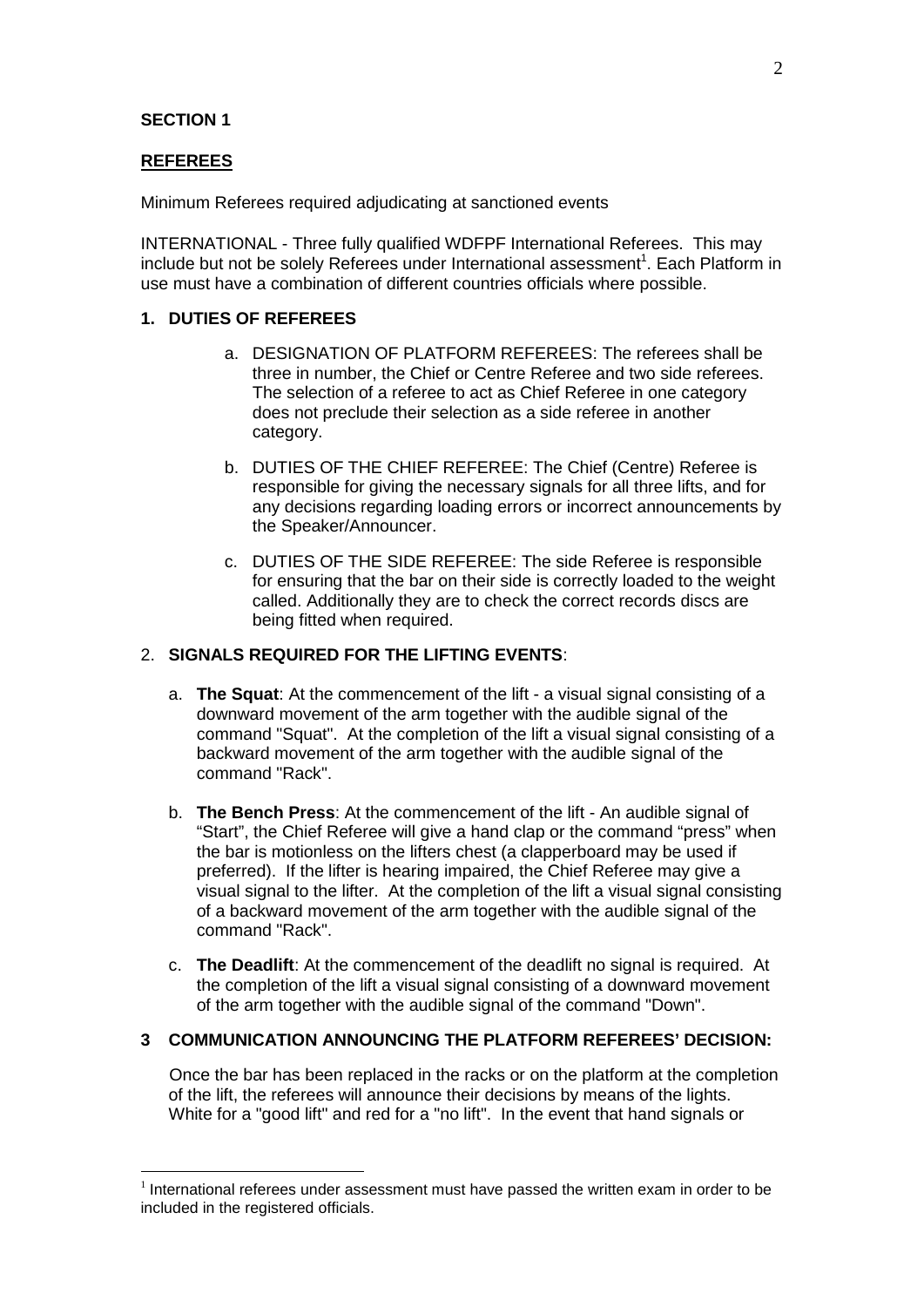flags have to be used instead of lights, such signals will be made immediately after the Chief Referee has called "show".

# **4 POSITIONING OF THE REFEREES ON THE PLATFORM**:

The referees may seat themselves in what they consider to be the best viewing positions around the platform for each of the three lifts. However, the Chief (Centre) Referee must always bear in mind the need to be easily visible to the lifter performing the squat or deadlift.

# **5 DUTIES OF THE REFEREES PRIOR TO THE COMPETITION:**

Before the competition, the referees shall jointly ascertain that:

- a. The platform and competition equipment comply in all respects with the rules. Bars and discs are checked for weight discrepancies, and defective equipment discarded.
- b. The scales work correctly and are accurate. Certification of the scales must have been within 24 months previous to the championships date.
- c. The lifters weigh-in within the limits of weight and time for their bodyweight category.
- d. *WHEN EQUIPMENT CHECK IS USED:* The lifters' costumes and personal equipment comply with the rules in all respects. The equipment should be checked, and recorded on the lifters' score (attempt) card or on the official kit check form issued for that competition.

# **6 DUTIES OF THE REFEREES DURING THE COMPETITION**:

During the competition the referees must jointly ascertain that:

- a. The weight of the loaded bar agrees with that announced by the MC/Announcer (Referees may be issued with loading charts for this purpose).
- b. On the platform the lifter's costume and personal equipment meet costume specifications. If any referee has reason to doubt a lifter's integrity in this respect, they must, after completion of the lift, inform the Chief Referee of their suspicions. If the costume or equipment is seen to be contra to specifications before a lift has commenced the Chief Referee will ask the lifter to retire from the platform and change or adjust as required their personal equipment, this will all be within the 1 minute allowed from bar loaded being announced. Where required any of the three referees or a member of the Technical Jury may then re-examine the lifter's costume and personal equipment. If the lifter is found guilty of wearing anything illegal the lifter will have the attempt failed. Should the lifter do this for a second time during the event they will be immediately be disqualified without appeal.

# **7 PROCEDURE OF A REFEREE OBSERVING LIFTING FAULTS**:

If during the execution of a lift, a referee observes a fault sufficient to give cause for disqualification of the lift, the procedure is as follows:

a. If the observer is a side referee, they shall raise their arm to call attention to the fault. If the Chief Referee or the other side referee is in agreement, this constitutes a majority opinion and the Chief Referee shall stop the lift at a discretionary safe point. A visual signal and an audible command will be given to the lifter.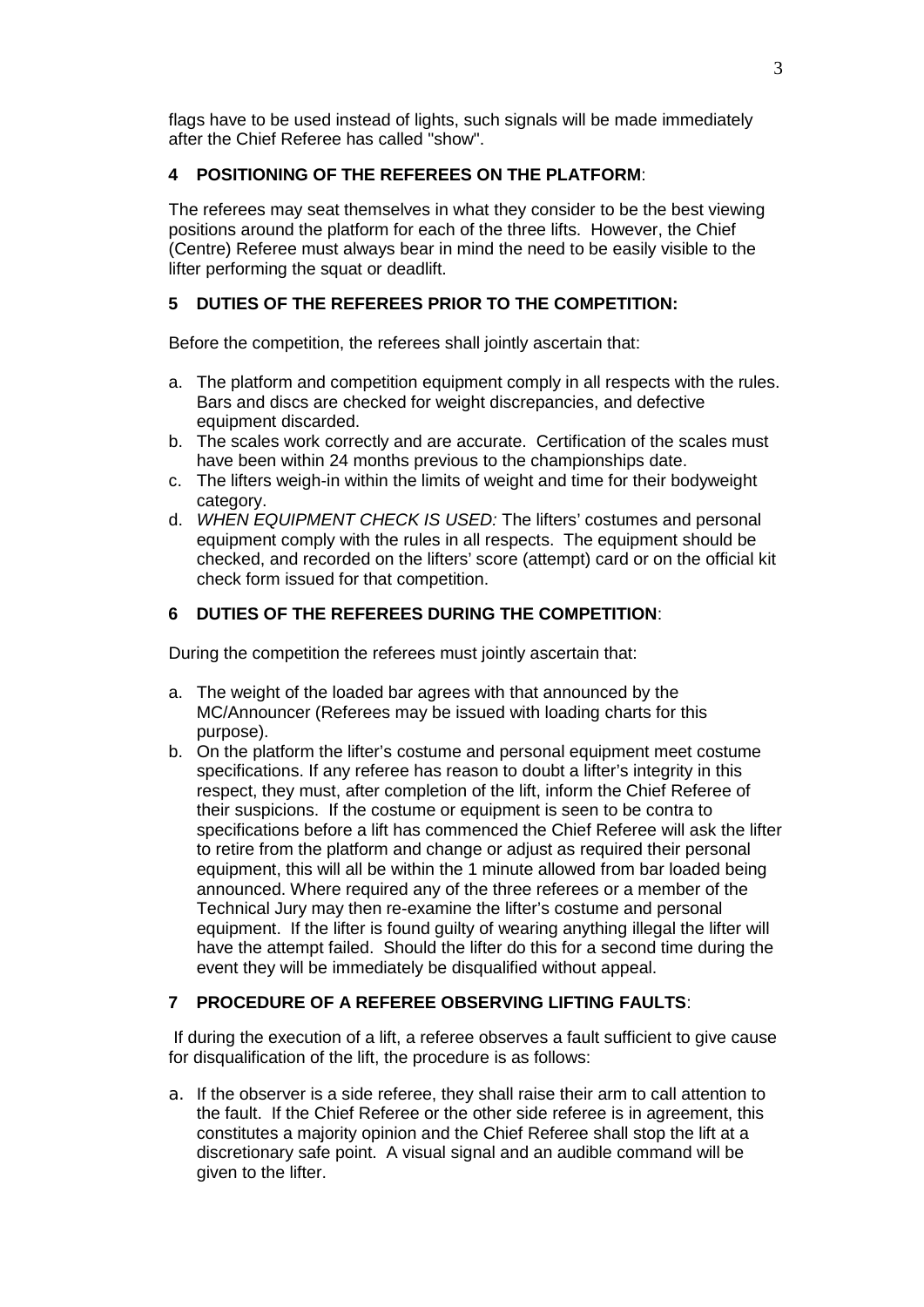- b. If the observer is the Chief Referee, the arm will not be raised (less detailed in Para c below). The Chief Referee must check to see if either of the side referees are in agreement. If one or both agree, the Chief Referee will stop the lift as previously described in (a).
- c. If the Chief Referee observes the lifters head no longer in contact with the bench, they shall raise their arm indicating to the side referees that the head has come off the bench. In such case the side referees will automatically give a no lift. This is the *ONLY* occasion during the bench press the Chief Referee is allowed to raise their hand/arm

## **8 PROCEDURES FOR INCORRECT STARTING POSITION OR BAR PLACEMENT DURING THE SQUAT:**

Prior to the commencement of the squat, if any of the referees do not accept the bar placement or the starting position of the lifter, they will call attention to the fault as previously described in 8(a). If there is a majority opinion among the referees that the fault exists, the Chief Referee will not give the signals to commence the lift. It is not required of the Chief Referee to explain the fault to the lifter but they may do so if they wish. The lifter has the remainder of the unexpired time allowance in which to correct the position of the bar or the stance in order to receive the commencement signal.

# **9 REFEREE COMMENTARY FOLLOWING A LIFT**:

A lifter receiving a red light(s) for a lift may go to or send their coach to the Chief Referee, and request a rationale for the red light. The Chief Referee will investigate, determine, and inform the lifter or spokesman why a red light was given. A lifter requiring further debate or knowledge must leave the lifting area immediately and if appropriate, go to the Head Referee in charge of the competition for further clarification or ruling.

- **10** A referee shall not attempt to influence the decisions of the other referees.
- **11** The Chief Referee may consult with the side referees or any other official as necessary in order to expedite the competition.

# **12 DUTIES OF THE REFEREES AFTER THE COMPETITION:**

After the competition, the three referees shall sign the official score sheets, record certificates or any other documents requiring a signature.

# **13 REFEREES' DRESS CODES**:

Referees will be uniformly dressed as follows:

**Men**: Winter:-Dark blue blazer with appropriate WDFPF badge on left breast and grey trousers with a white shirt and tie. Summer:-White shirt and grey trousers, tie optional.

**Women:** Winter:-Dark blue blazer with appropriate WDFPF badge on left breast, grey skirt or trousers and a white blouse. Summer:-Grey skirt or trousers and a white blouse.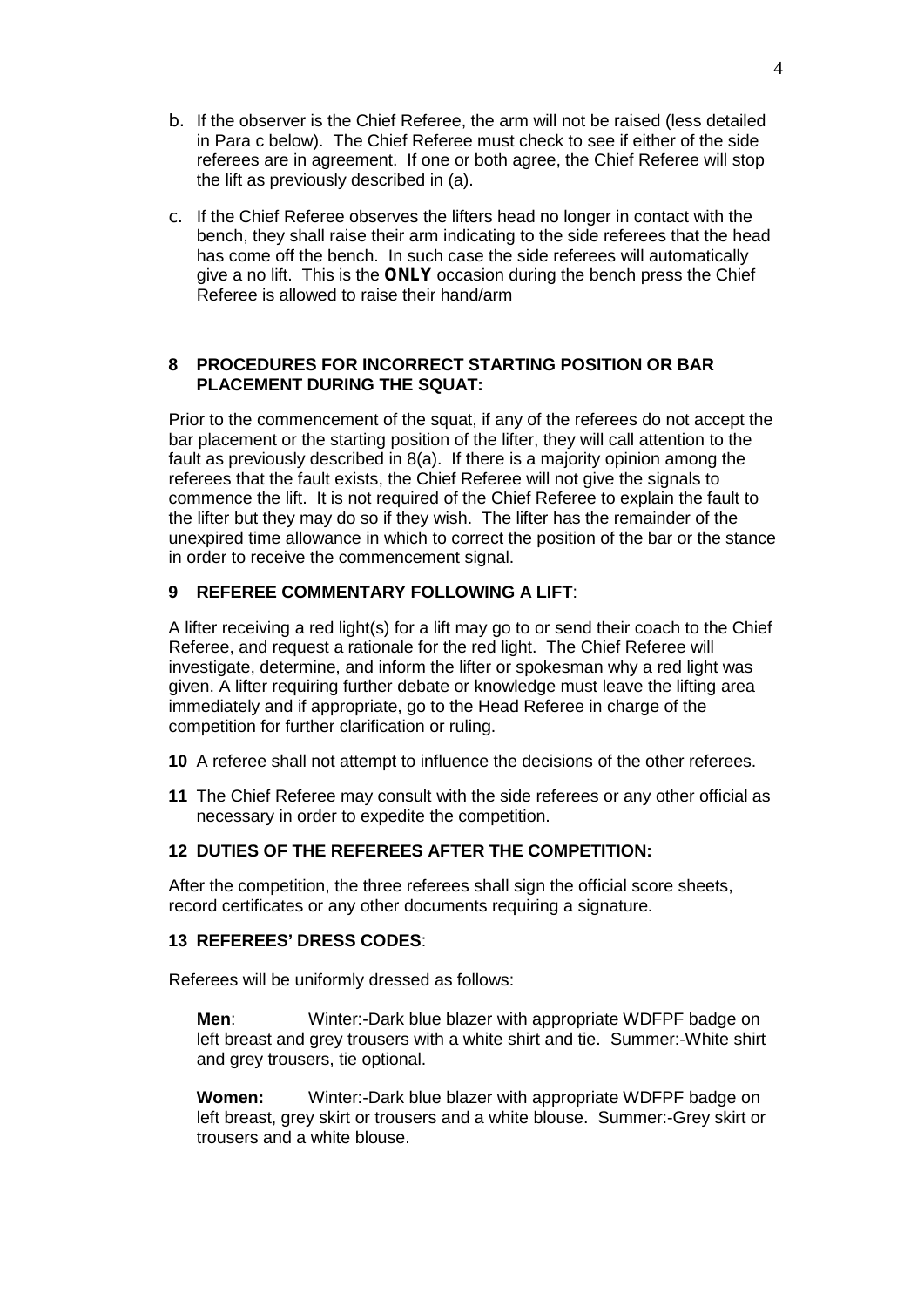The Head Referee or Technical Officer shall determine whether winter or summer dress will be worn. The above dress code is mandatory at International levels of competition.

# **14 JURY AND TECHNICAL COMMITTEE**

- 1. At International Championships, a jury will be appointed whenever practicable to preside over each lifting session. The decision whether or not the appointment of a Jury is feasible shall be left to the discretion of the Head Referee, normally on the advice of members of the WDFPF Executive.
- 2. Where possible, the Jury shall consist of at least One member of the WDFPF Executive as the President of the Jury, and four other members, one of whom shall be the Chair of the Technical Committee for the event. A reserve member shall be appointed for each jury;
- 3. The member/s of the Jury **MUST** be International Referees;
- 4. Where possible, the members of the Jury shall all be from different nations with the exceptions of the WDFPF Executive and the Chair of the Technical Committee;
- 5. The function of the Jury is to ensure that the technical rules are correctly applied.
- 6. JURY REPLACEMENT OF A REFEREE: During the competition the Jury may, by a majority vote, replace any referee whose decisions, in its opinion, prove that referee to be ineffectual. The referee concerned will have received a warning prior to any action of dismissal, and must have failed to correct the problem for removal to occur;
- 7. REFEREE'S OPPORTUNITY FOR EXPLANATION: The impartiality of referees cannot be doubted. It is accepted that Human error in terms of interpretation are not deliberate. In such a case, the referee shall be allowed to give an explanation for making the decision which is the subject of the warning;
- 8. JURY PROTEST SYSTEM: Each member of the Jury will have three red protest cards, marked respectively 1, 2, and 3. If a Jury member wishes to query a referee's decision, they will place the card relating to that referee in front of the President of the Jury (or a system of lights may be used by the Jury for calling a referee to the Jury table). The President must consult with the rest of the members of the Jury and take appropriate action based upon a majority verdict.
- 9. JURY AUTHORITY IN CORRECTIVE ACTIONS: If a serious mistake occurs in the refereeing, which is contrary to the technical rules, the Jury may take appropriate action to correct the mistake. They may, at their discretion, grant the lifter a further attempt as well as failing a lift.
- 10. JURY AUTHORITY CONCERNING REFEREE DECISIONS: The Jury shall not at any time overrule or change the decisions of the referees unless there has been an obvious technical failure that has not been observed by enough referees to fail the lift. Where required referees will be warned are per 6/7 above. Such examples are but not limited to:
	- a. Spotters observed as touching the bar.
	- b. Lifter making attempt before the signal that was not noticed by at least 2 of the referees.
	- c. Lack of depth on squat not appropriately recognised by the referees, this may be as their view was blocked by spotters.
- 11. POSITIONING OF THE JURY: The members of the Jury will be positioned to ensure an unimpeded view of the competition;
- 12. DUTIES OF THE JURY PRESIDENT: Before each competition, the President of the Jury must ensure that the members of the Jury have a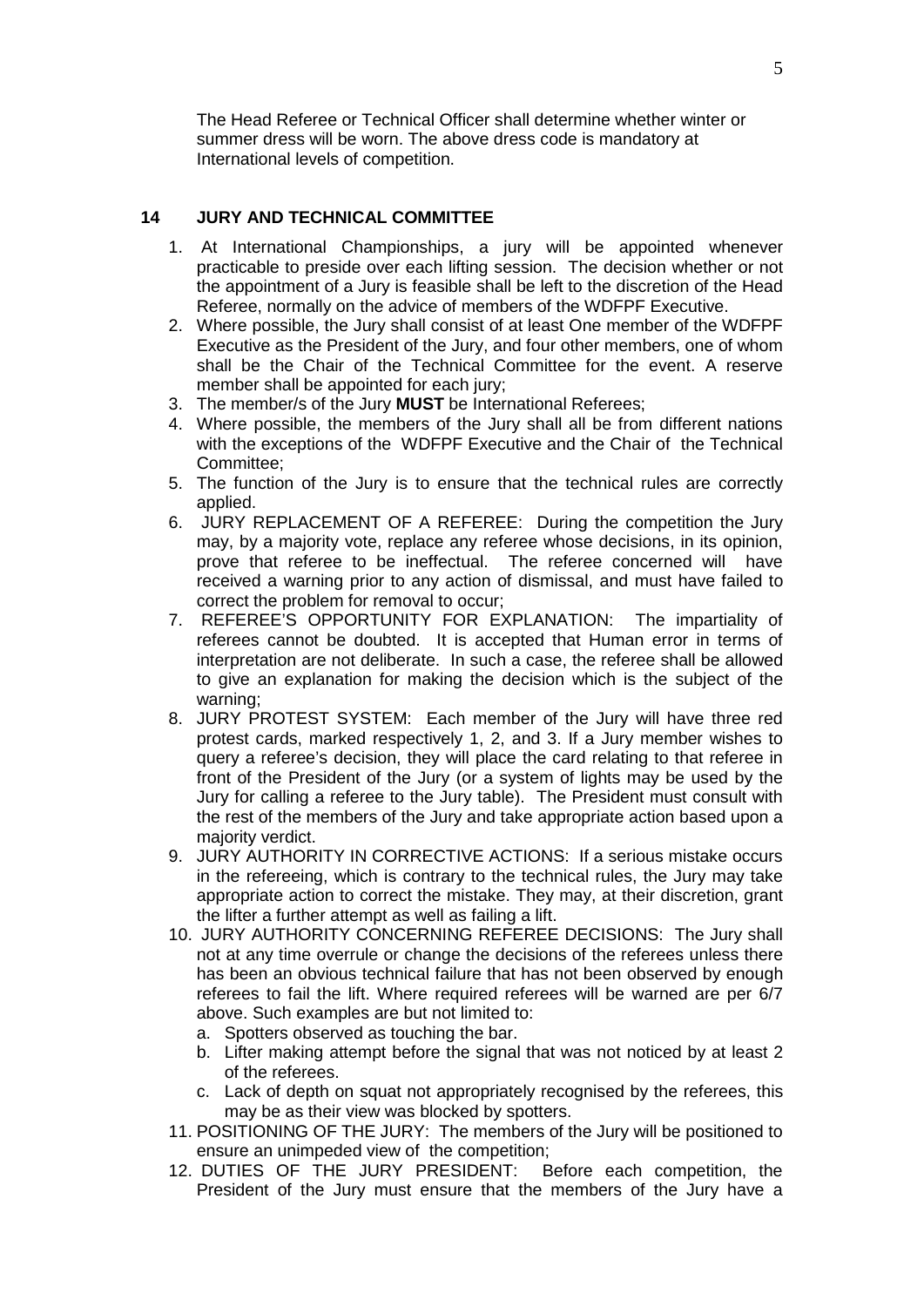perfect knowledge of their role and any new regulations that amend or supplement those contained in the current edition of the WDFPF handbook.

## **SECTION 2**

## **CONDUCT OF COMPETITION**

## **1. OFFICIALS TO BE APPOINTED:**

- A. The HEAD REFEREE IN CHARGE: At WDFPF Championships the Head Referee in Charge is appointed on behalf of the WDFPF President on the advice of the Technical Secretary and the Championships director or promoter.
- B. THE CHAMPIONSHIPS DIRECTOR OR PROMOTER APPOINTS THE FOLLOWING:
	- 1. Speaker/Announcer.
	- 2. Time Keeper (preferably a qualified referee).
	- 3. Marshalls.
	- 4. Spotter-loaders.
	- 5. Records keepers.
	- 6. Scorers (table/scoreboard).
	- 7. Other positions such as an additional set of marshalls and scorekeepers at the overhead projectors, personnel to run the weight-on-the bar signs, platform managers etc.
	- 8. Additional officials may be appointed as required, eg, doctors, paramedics, etc.
- C. THE HEAD REFEREE IN CHARGE APPOINTS THE FOLLOWING:
	- 1. Referees for each session and each event.
	- 2. Officials in charge of the Equipment Check.
	- 3. Officials in charge of the Weigh-in.

#### **2. RESPONSIBILITIES OF APPOINTED OFFICIALS:**

a. The **Speaker/Announcer** is responsible for the efficient running of the competition. The Speaker/Announcer acts as Master of Ceremonies and arranges the attempts chosen by the lifters in an orderly fashion, dictated by weight and if necessary, lot number. This official announces the weight (in kilograms) required for the next attempt and the name of the lifter.

When the bar is loaded and the platform cleared for lifting, the Chief Referee will indicate the fact to the Speaker/Announcer, who will in turn announce that the bar is ready and call the lifter to the platform.

Attempts announced by the speaker should then be displayed upon some type of scoreboard erected in a prominent position. Minimum information should include:

- 1. Lifter's name (lifter's nation is optional)
- 2. Bodyweight class of the lifter
- 3. Attempt number
- 4. Attempt weight in kilos

b. The **Time Keeper** is responsible for accurately recording the time lapse between the announcement that the bar is ready, and the lifter starting the attempt. Other responsibilities include recording and announcing the three minute rest period [warning given with one (1) minute remaining]; noticing that the lifters leave the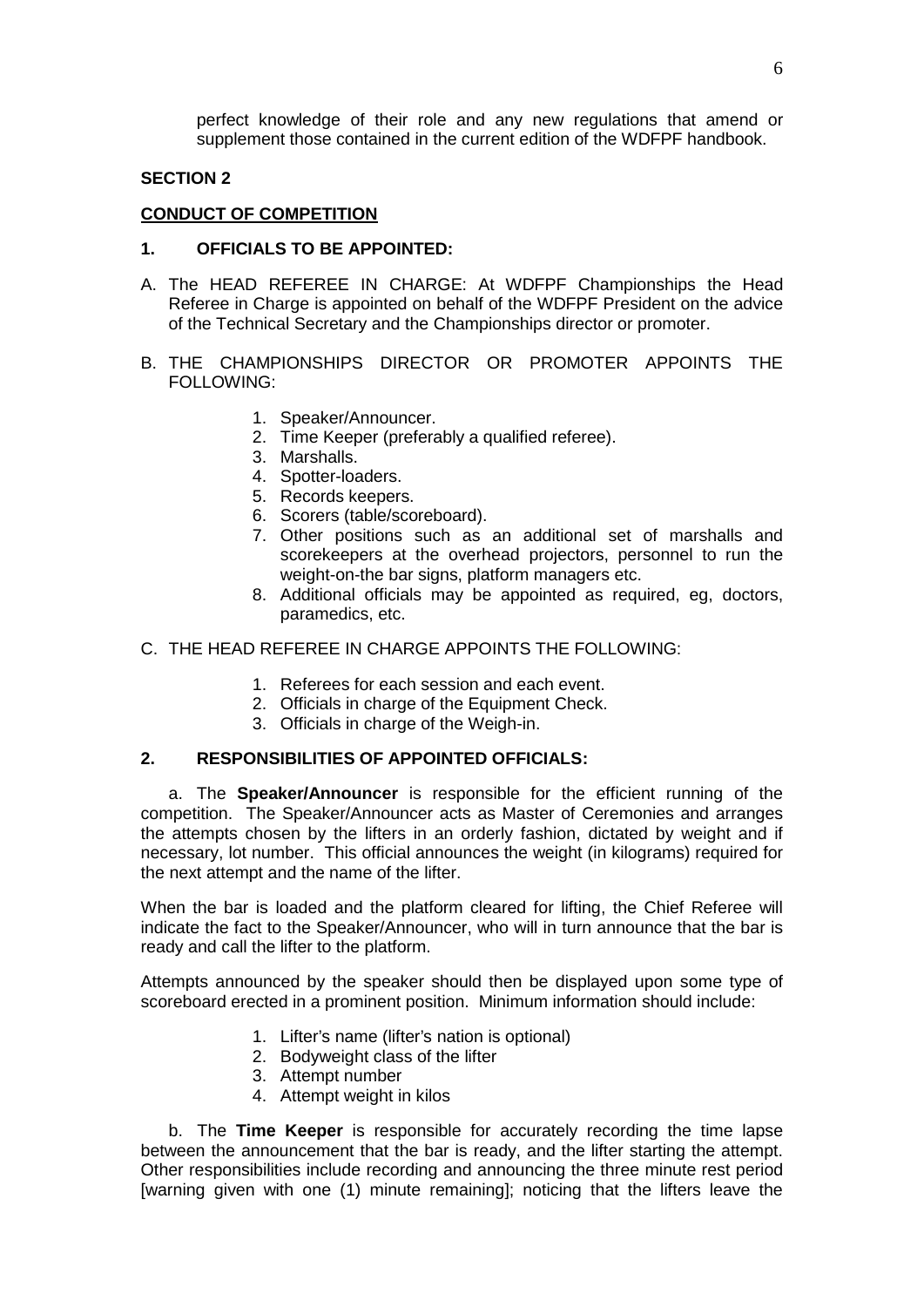platform within 30 seconds following their attempt (failure of the lifter to comply with this rule may result in disqualification of the attempt at the discretion of the Chief Referee); and indication to the expediter that one minute has elapsed following the attempt.

The lifter is allowed one minute in which to start his attempt after being called to the platform. If he does not start his attempt within this time allowance, the timekeeper will call "time", and the Chief Referee shall give the audible command "Rack" or "Down" depending on the lift. The lift will be declared "no lift" and the attempt forfeited. When the lifter starts the lift within the prescribed time allowance, the clock will be stopped.

Once a clock is running for a lifter, it can only be stopped by the completion of a time allowance, by the start of a lift, or at the discretion of the Chief Referee. Consequently, it is of great importance that the lifter or coach check the height of the squat racks prior to being called, as once the bar is announced as loaded, the clock will be started. Any further adjustments of the equipment must be made within the lifter's one minute allowance.

The definition of the start of an attempt depends upon the particular lift being performed. In the Squat and the Bench Press, the start is to coincide with the referee's commencement signal. Refer to "Duties of Referees" - Item 3. In the Deadlift, the start is when the lifter makes a determined attempt to raise the bar from the platform.

c. The **Marshalls (If used)** are responsible for collecting each attempt weight from the lifter or coach and passing the information without delay to the Speaker/Announcer. The lifter is allowed one minute between completing the last attempt and informing the Speaker/Announcer, via the Marshall, of the weight required for the next attempt.\* After the one minute has elapsed, the lifter will be warned. After five (5) minutes have elapsed, if the lifter has failed to declare the next attempt, that attempt can be forfeited.

\*This time will be monitored by the Marshall.

d. The **Spotter-Loaders** are responsible for loading and unloading the bar, adjusting equipment as required, cleaning the bar or platform at the request of the Chief Referee, and generally ensuring that the platform is well maintained and presents a neat and tidy appearance at all times. They will also have undertaken familiarisation and training prior to the commencement of the event.

At no time shall there be less than two or more than five spotter-loaders on the platform. When the lifter prepares for the attempt, the Spotter-Loaders may assist in removing the bar from the racks. They may also assist in replacing the bar after the attempt. However, they shall not touch the lifter or the bar during the actual attempt, ie, during the period of time that elapses between commencement and completion signals. The only exception to this rule being that if the lift is in jeopardy and likely to result in injury to the lifter, the Spotter-Loaders may, either at the request of the Chief Referee or the lifter, step in and relieve the lifter of the bar. If the lifter is deprived of an otherwise successful attempt by the error of a Spotter-Loader and through no fault of their own, they may be awarded another attempt at the discretion of the referees at the end of the round.

e. The **Scorers** are responsible for accurately recording the progress of the competition, and on completion, ensuring that the referees for each event sign the official score sheets, record certificates or any other document requiring signatures.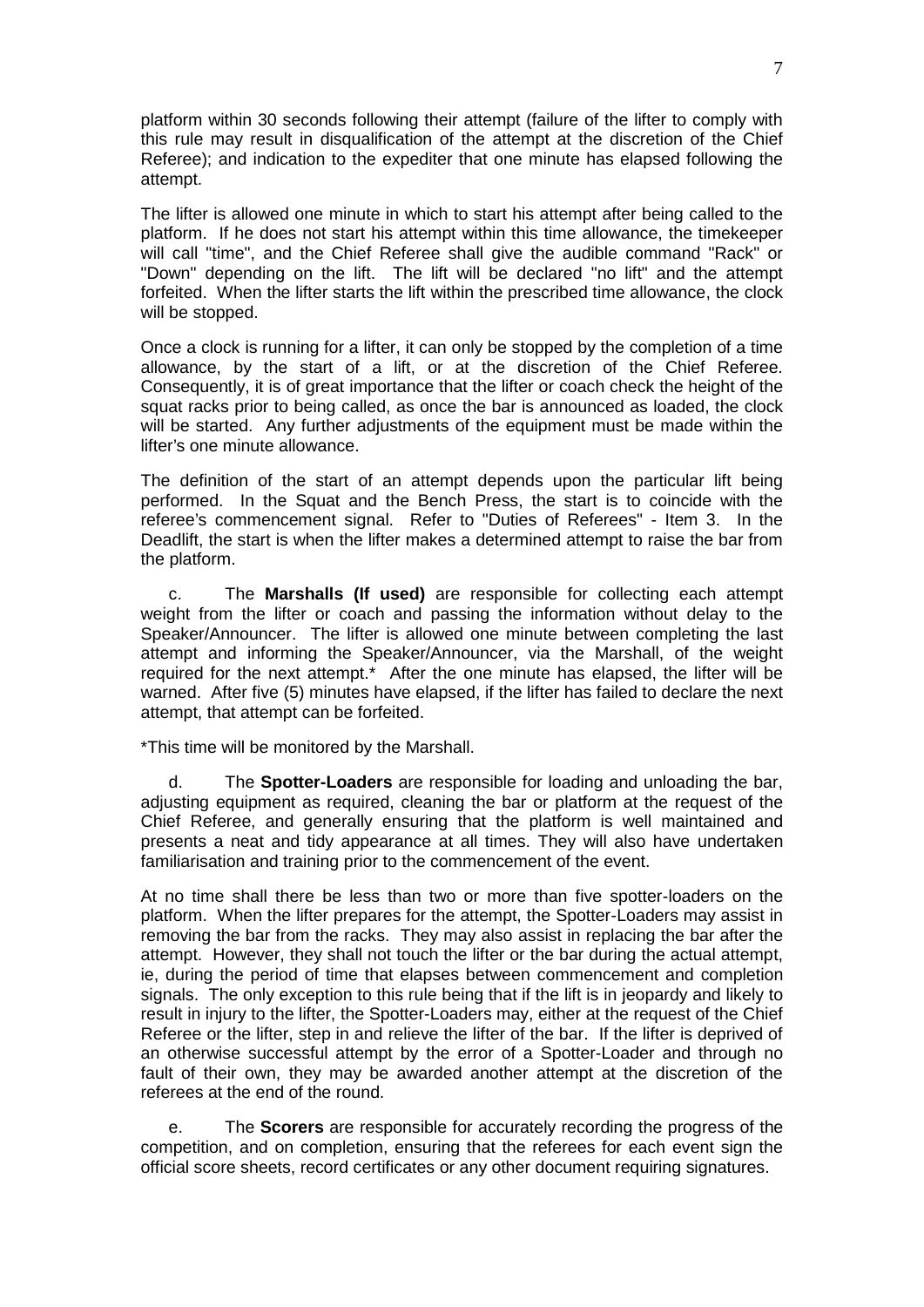f. The **Records Keeper** is appointed by the Championships director or Promoter. When a record attempt is announced, the Records Keeper should immediately confirm the weight loaded on the bar, and compare it with the existing record. This position may be undertaken by an official or indivdual assigned to another role in the competition.

g. **Referees** for each session; for each event and for the Weigh-In.

# **SECTION 3,4,5 Reserved**

# **SECTION 6**

# **PERSONS ALLOWED ON THE PLATFORM:**

During any competition taking place on a platform or stage, only the lifter, coach, officiating referees, Technical Officer or spotter-loaders will be allowed around the platform or on the stage. During the execution of a lift, only the lifter, spotter-loaders and the referees are permitted to be present on the platform. Coaches shall remain within the designated coaching area as defined by the Technical Officer, or Referee in charge. The only exception to this rule is on the Bench Press event where the lifter may select anyone to assist with the lift-off of the bar from the rack.

# **SECTION 7**

# **ADJUSTING EQUIPMENT WHILE ON THE PLATFORM:**

A lifter shall not wrap or adjust his costume within the vicinity of the platform. The only exception to this rule is that the belt may be adjusted while on the platform. If the lifter needs to adjust their belt whilst undertaking equipped lifting this may be completed by the coach.

#### **SECTION 8**

#### **LIFTING ORDER EXCEPTIONS:**

In International matches between two lifters or two nations contested in different bodyweight categories, the lifters may alternate irrespective of weight required for the attempts. The lifter requiring the lightest weight in the initial lift shall lift first and thereby set the order for the alternate attempts throughout that particular event.

#### **SECTION 9**

## **MINIMUM AMOUNT OF WEIGHT INCREASE BETWEEN SUCCESSFUL ATTEMPTS:**

1. In WDFPF sanctioned competitions, the weight of the barbell must always be a multiple of 2.5kg. (The weight shall be announced in kilograms).

#### **Exceptions to this rule:**

a. In a record attempt the weight of the barbell must be at least 500grams in excess of the current record. This record attempt must be taken in the normal sequence of increasing weight during the competition. During a normal 3 lift event a record may only be broken once in fractions. The next attempt must then be a normal multiple of 2.5kgs unless it is a fourth attempt.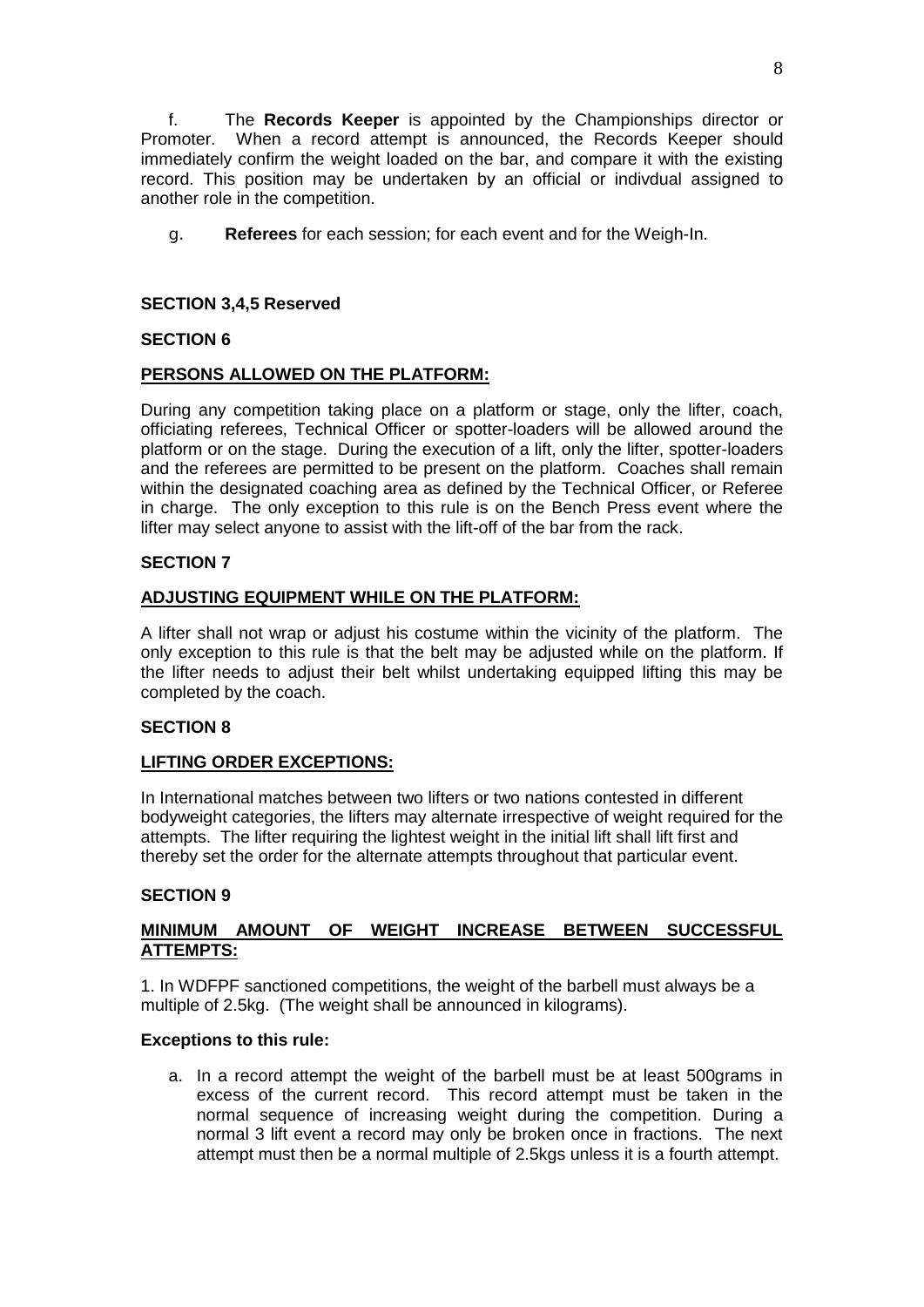b. During the course of the competition, if a record attempt is requested that is not a multiple of 2.5kg, and it is requested within prescribed attempts, and the lifter performs a "Good Lift", then only the lower closest multiple of 2.5kg will be recorded on the score sheet and the exact weight will appear on the record application; eg:- 233kg requested for a squat lift on the lifter's second attempt - the lift is a "Good Lift" - 232.5kg will be entered on the score sheet and 233kg will be entered on the record application.

## **SECTION 10**

## **LOADING ERRORS or INCORRECT ANNOUNCEMENTS BY THE SPEAKER/ANNOUNCER:**

1. The Chief Referee will be solely responsible for decisions taken in the case of loading errors or incorrect announcements by the speaker. This decision will be given to the speaker who will make the appropriate announcement.

#### **Examples of Errors in Loading:**

- a. If the bar is loaded to a lighter weight than originally requested and the attempt is successful, the lifter may accept the successful attempt or elect to take the attempt again at the originally requested weight. If the attempt is not successful, the lifter will be granted a further attempt at the originally requested weight at the end of the round in which the error occurred.
- b. If the bar is loaded to a heavier weight than originally requested and the attempt is successful, the lifter will be granted the attempt. The weight may be reduced again if required for other lifters. If the attempt is not successful, the lifter will be granted a further attempt at the originally requested weight at the end of the round in which the error occurred.
- c. If by error the loading is not the same on each side of the bar; or if any change occurs on the bar or discs during the execution of the lift; or if the platform is disarranged - and the lift is successful, the lifter may accept the attempt or elect to take the attempt again at the end of the round. If the attempt is not successful, the lifter will be granted a further attempt, but only at the end of the round.
- d. If the speaker/announcer makes a mistake by announcing a weight lighter or heavier than that requested by the lifter, the Chief Referee will make the correction according to the procedures as for errors in loading.
- e. If for any reason it is not possible for the lifter or coach to remain in the vicinity of the platform in order to follow the progress of the competition and the lifter misses an attempt because the speaker omitted to announce that lifter's appropriate weight, then the weight will be reduced as necessary and the lifter allowed to take the attempt, but only at the end of the round.

#### **SECTION 11**

#### **DISQUALIFICATION**

Three unsuccessful attempts in any event will automatically eliminate the lifter from the rest of the competition.

#### **SECTION 12**

#### **SPOTTER AID TO THE LIFTER**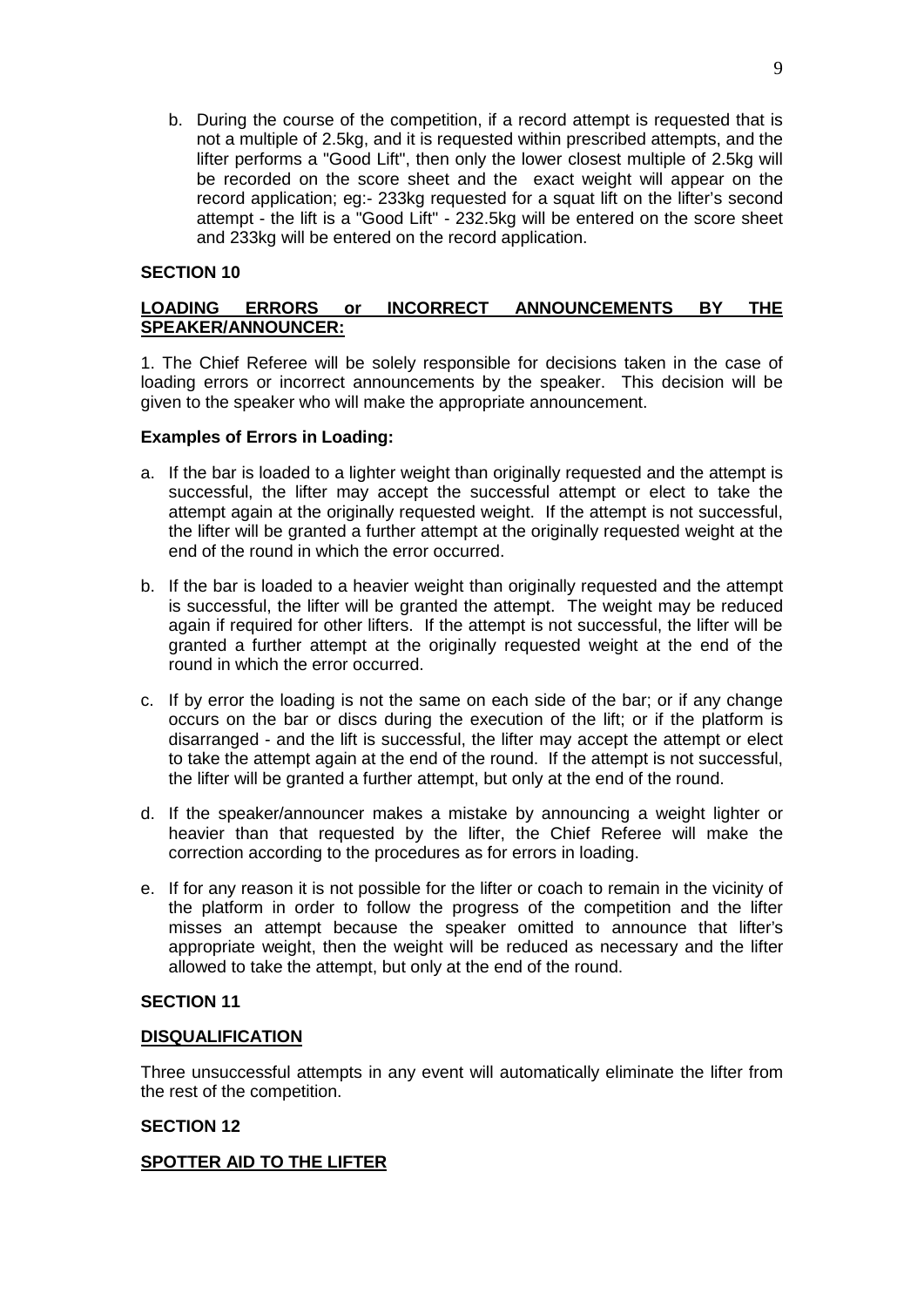Other than initial removal of the bar from the racks in BENCH PRESS ONLY, the lifter will not receive any help from the spotter-loaders in assuming the start position for an attempt.

# **SECTION 13**

# **DISQUALIFICATION OF THE LIFTER DUE TO PLATFORM TIME LIMITS**

On completion of an attempt, a lifter shall leave the platform within thirty seconds. Failure to comply with this rule may result in disqualification of the attempt, at the discretion of the referees.

#### **SECTION 14**

## **RULES CONCERNING INJURED LIFTERS**

If during a competition a lifter suffers injury, the official doctor has the right of examination. If the doctor considers it inadvisable for the lifter to continue, the doctor may, in consultation with the Head Referee or Technical Officer, insist upon the lifter retiring from the competition. The lifter's coach must be officially informed of such a decision. Those declaring themselves injured may ,prior to the start of an event, enter an opening weight below the qualification standards, if applicable, but may not take further lifts in that event if successful.

## **SECTION 15**

## **BLOOD BORNE PATHOGENS/INFECTIONS**

In an effort to protect against the possibility of blood borne pathogens/infections, athletes will NOT be allowed to strike their heads on the bar during competition.

#### **SECTION 16**

#### **RULES CONCERNING DISQUALIFICATION DUE TO MISCONDUCT**

Any lifter or coach, who by reason of misconduct on or near the competition platform which is likely to discredit the sport, shall be officially warned. If the misconduct continues, the Head Referee or Technical Officer may disqualify the lifter and order the coach to leave the venue.

The lifter's coach must be officially informed of both warning and disqualification.

#### **SECTION 17**

# **BREAK TIME BETWEEN EACH CONTESTED EVENT**

Brief breaks between events are suggested for the convenience of the referees. If a single flight is lifting in a round, a break of 30 minutes is suggested for warm-up between events.

#### **SECTION 18**

# **RECOMMENDED ALLOWANCE OF ADDITIONAL REST BETWEEN ATTEMPTS**

When small numbers of lifters compose a flight, it may be necessary to increase the time between rounds in order for the lifters to adequately prepare for their next attempts. If less than 10 lifters compose a flight the additional rest period should be similar to the time which would be taken by 10 lifters competing.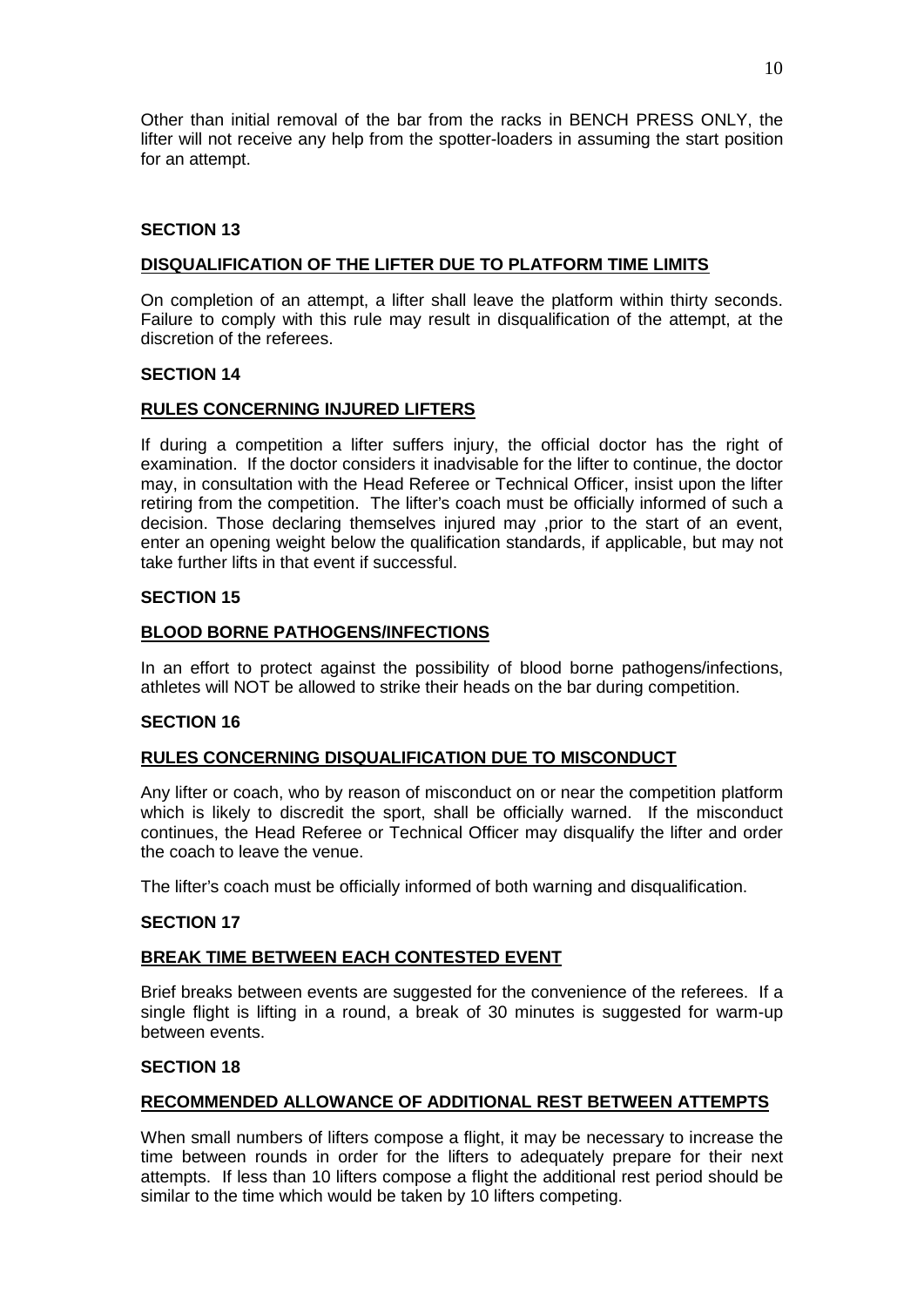#### **SECTION 19**

## **COMMUNICATION OF DECISIONS CONCERNING SPECIAL PROBLEMS**

Any decisions concerning an attempt, the removal of a lifter or coach, or the granting of another attempt must be made known to the speaker/announcer, scorekeeper, coach and lifter as soon as such a decision is reached. The communication is made by the Chief Referee.

## **SECTION 20**

## **EQUIPMENT AND SPECIFICATIONS**

## **1. PLATFORM:**

Recommended - All lifts shall be carried out on a platform measuring between 2.5m x 2.5m (8ft x 8ft) minimum and 4.0m x 4.0m (13ft x 13ft) maximum. This aspect may be changed at the discretion of the Chief referee in that as long as the platform is large enough for the conduct of the event without restrictions to the lifter or concerns of safety to the spotters any suitably sized platform may be used (for example in the bench press). The surface of any platform must be flat, firm, non-slip and level, and must not exceed 10cms (3.95ins) in height from the surrounding stage or floor.

The surface of the platform may be treated with an approved non-slip coating. Loose rubber mats or similar sheeting materials are not permitted. No additives may be applied to or inserts incorporated in, either the platform or its surface.

Requirement to be used at International competitions

Powerlifting: 1-4 groups – 1 platform 5 and more groups – 2 platforms Single events: 1-12 flights - 1 platform 13 and more flights – 2 platforms

# **2. BARS and DISCS:**

For all Powerlifting contests organised under the rules of the WDFPF, only disc barbells are permitted and these must be calibrated in Kilograms. The use of discs that do not meet the correct specifications will invalidate the contest and any records accomplished. A test sample of weights will be undertaken by the WDFPF Executive Committee to ensure the Bars, Collars and Weights meet the required tolerances for the event.

Only those bars and discs that meet all specifications may be used throughout the entire competition and for all lifts. A different bar which need not have centre knurling, may be used for the Deadlift only. The bar or bars shall not be changed during the competition unless bent or damaged in some way as determined by the referees.

Bars used at national or international levels of competition shall not be chromed between the inside collars.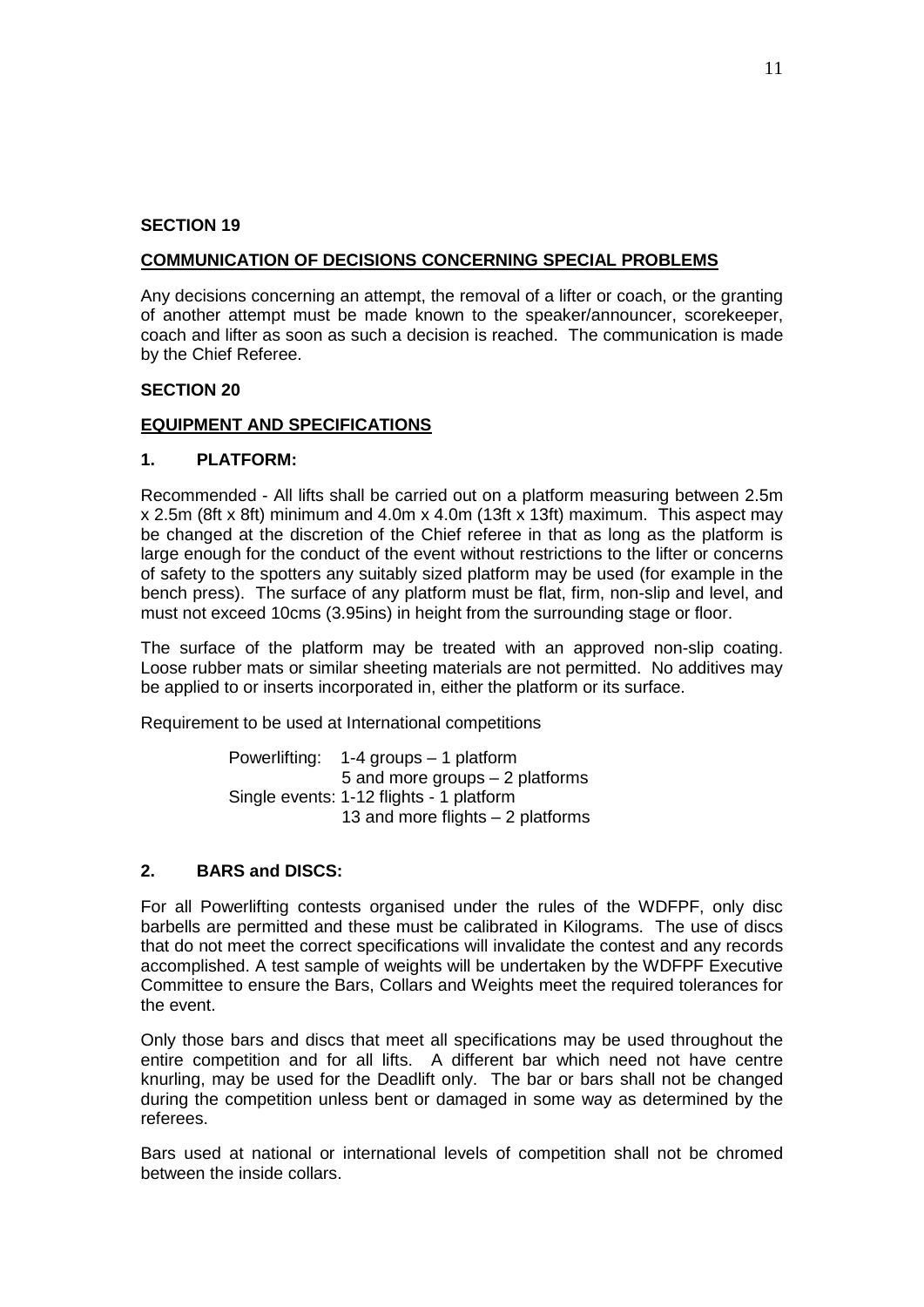- a. The bar shall be straight and well knurled and grooved, and shall conform to the following dimensions:
	- 1. Total overall length not to exceed 2.2m (7ft 2.6ins).
	- 2. Distance between the collar faces is not to exceed 1.32m or be less than 1.31m.
	- 3. Diameter of the bar is not to exceed 29mm or be less than 28mm.
	- 4. Weight of the bar and collars is to be 25kg, plus or minus 0.25% only (see b[1] below).
	- 5. Diameter of the sleeve 50-52mm.
	- 6. There shall be a diameter machine marking or the bar taped so as to measure 81cm between machining or tape.
- b. Discs shall conform as follows:
	- 1. All discs used at national or international levels of competition must weigh within 0.25 percent of their correct face value. Divisional competitions may be held with non-calibrated weights, but no records above divisional level can be claimed. In all cases scales must be calibrated. At Divisional competitions and below, it is permissible to claim records, up to and including Divisional records, on non-calibrated equipment, providing 1) All bars, weights and collars have been previously weighed on calibrated scales accurate to 0.25kg 2) That the total weight lifted is at least 0.5kg more than the current record. Where a complete set (bar, collars and additional discs) is pre-weighed at each denomination from 25kgs upwards, all discs comprising each weighed amount must be marked for purposes of identification, in addition to the bar and collars (1998 AGM).
	- 2. The hole size in the middle of the disc may be a maximum of 53mm to 51mm minimum.
	- 3. Discs must be in the following range:

| 1.25kg  | $=$ | from | 1.24690  | to | 1.25310kg  |
|---------|-----|------|----------|----|------------|
| 2.50kg  | $=$ | from | 2.49375  | to | 2.50625kg  |
| 5.00kg  | $=$ | from | 4.98750  | to | 5.01250kg  |
| 10.00kg | $=$ | from | 9.97500  | to | 10.02500kg |
| 15.00kg | $=$ | from | 14.96250 | to | 15.03750kg |
| 20.00kg | $=$ | from | 19.95000 | to | 20.05000kg |
| 25.00kg | $=$ | from | 24.93750 | to | 25.06250kg |
| 45.00kg | $=$ | from | 44.88750 | to | 45.11250kg |
| 50.00kg | $=$ | from | 49.87500 | to | 50.12500kg |

4. For record purposes, lighter discs may be used to achieve a weight of at least 500grams more than the existing record. These should be in the following range:

| $0.25$ kg = | from $0.249375$ | to | 0.250625kg |
|-------------|-----------------|----|------------|
| $0.50$ kg = | from 0.498750   | τo | 0.501250kg |

5. Discs weighing 25kg and over must not exceed 6cm (2.36ins.) in thickness. Discs weighing 20kg and under which exceed 3cm (1.18ins) in thickness will be limited to one pair of each denomination on any given load. No disc will exceed 6cm. in thickness (2.36ins).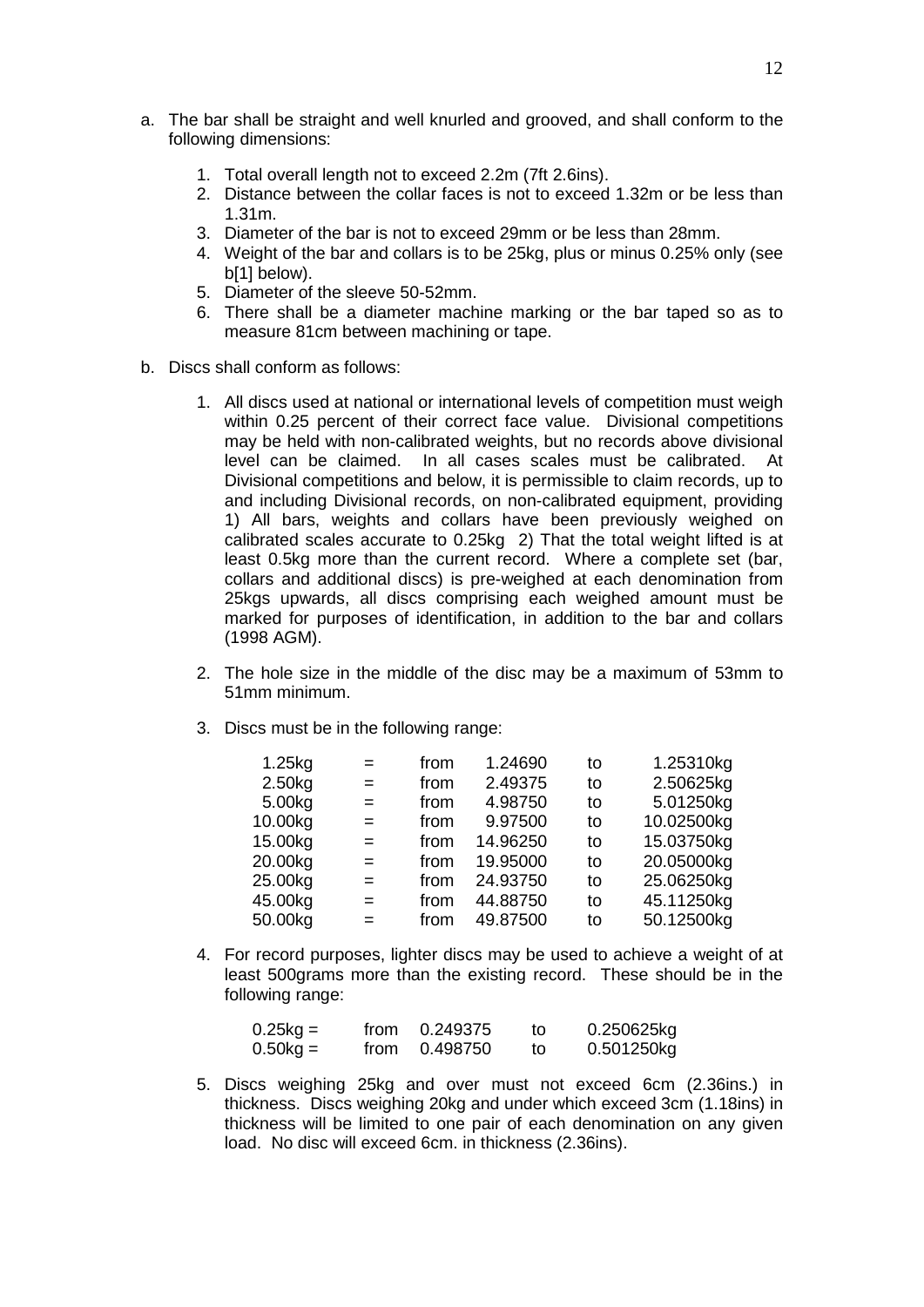- 6. All discs must be clearly marked with their weight and loaded in the sequence of heavier discs innermost with the small discs in descending weight arranged so that the referees can read the weight on each disc.
- 7. The first and heaviest discs loaded on the bar must be loaded face in: with the rest of the discs loaded face out.
- 8. The diameter of the largest disc shall be no more than 45cm (17.9ins).

# **3. COLLARS:**

- a. Shall always be used in competition.
- b. Must weigh 2.5kg each, plus or minus 0.25% (see 2[b]1 above).

# **4. SQUAT RACKS:**

- a. Squat racks shall be of a sturdy construction and provide maximum stability. The base shall be of such design that it does not impede the lifter or the spotterloaders. It may consist of a one piece unit or two separate stands designed to hold the bar in a horizontal position.
- b. The squat racks shall be designed to adjust from a minimum height of 1.00m (3ft 3.4ins) in the lowest position - to extend to a height of at least 1.70m (5ft 6.93ins) in 5cm (1.98ins) increments.
- c. All hydraulic racks must be capable of being secured at the required height by means of pins and be capable of tilting in to allow for a wide lift off.

## **5. BENCH:**

The bench shall be of sturdy construction for maximum stability and conform to the following dimensions:-

- a. Length not less than 1.22m (4ft 0.03ins) and shall be flat and level.
- b. Width 29-32cm (11.4ins- 12.6ins)
- c. Height 42-47.5cm (16.54ins-18.81ins) measured from the floor to the top of the padded surface of the bench without being depressed or compacted.
- d. Height of the uprights on adjustable benches shall be a minimum of 82cm (32.3ins) to a maximum of 100cm (39.38ins), measured from the floor to the bar rest position. On non-adjustable benches, the height of the uprights must be between 87cm (34.25ins) and 100cm (39.38ins) from the floor to the bar rest position.
- e. Minimum width between insides of bar rests 1.10m (43.3ins)

# **6. WARM-UP AREA:**

All equipment provided for the warm-up area must be the same as or comparable to the platform equipment. Bars must have the same dimensions in diameter and length as those on the platform. Discs may be different in size but the bars have to carry at least 300 kg.

# **7. LIGHTS:**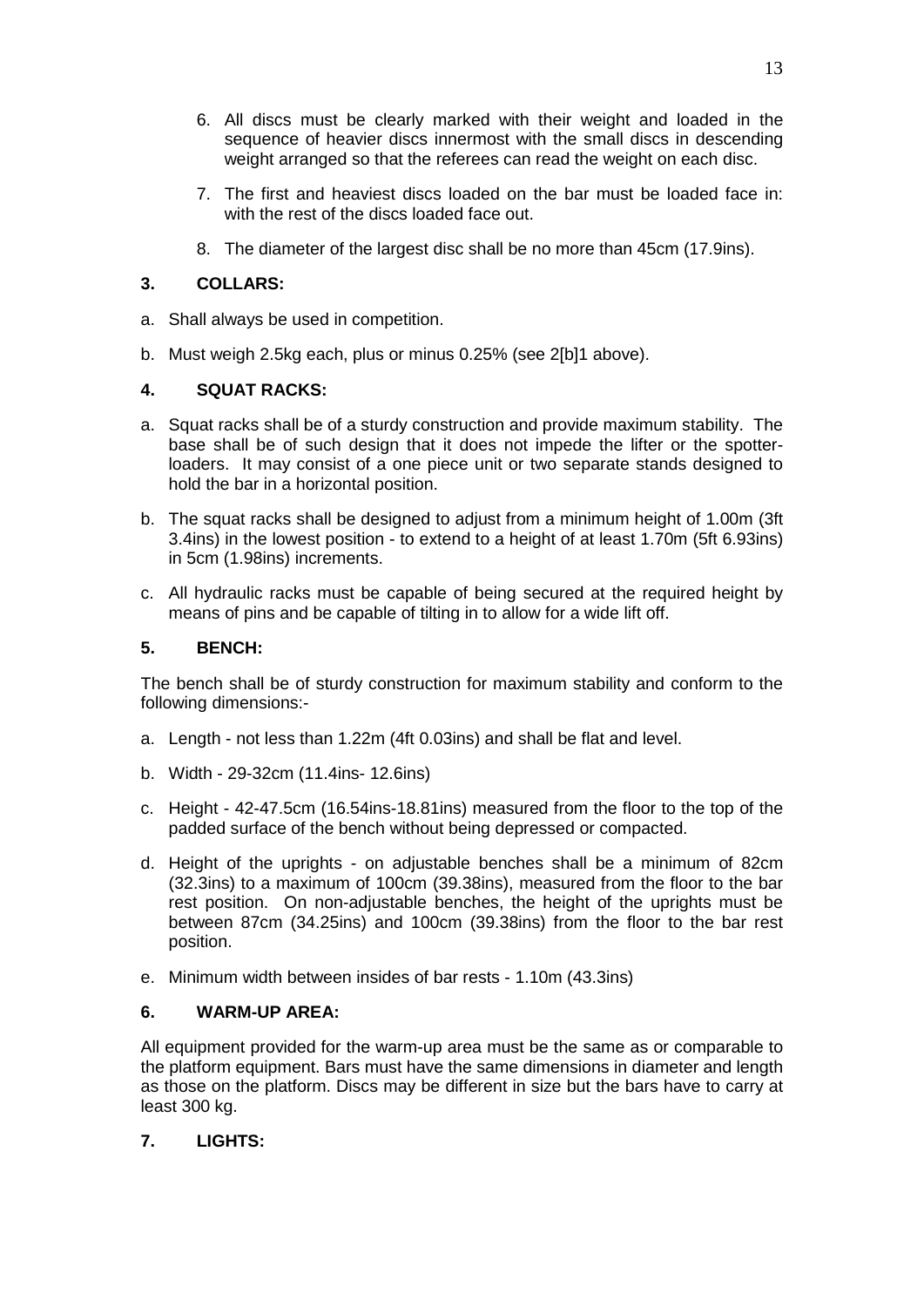- a. A system of lights shall be provided whereby the referees make known their decisions. Each referee will control a white and red light, representing a "good lift" or "no lift" respectively. Lights are MANDATORY at International events.
- b. The lights shall be arranged horizontally to correspond with the positions of the three referees. They must be wired in such a way that they light up together and not separately when activated by the referees.
- c. For emergency purposes, ie a breakdown in the electrical system, the referees will be provided with small white and red flags with which to make known their decisions upon the Chief Referee's command: "show".

# **8. SCALES:**

Any type of scale is acceptable as long as it can be calibrated to 0.1kg (100gms) and has been certified within the previous 24 months. Proof of certification must be available for inspection on request.

# **9. HEALTH AND SAFETY:**

The provision and use of equipment and substances to protect against the possibility of blood-borne pathogens/infections, is mandatory.

# **SECTION 21**

# **COSTUME AND PERSONAL EQUIPMENT**

# **1. COSTUME (SUIT):**

The lifting costume shall consist of a one-piece full length lifting suit of one-ply stretch material without any additional patches or padding. The straps must be worn over the shoulders at all times while lifting in competition. The supportive type lifting suit shall also be subject to the following requirements:

- 1. It may be of any colour or colours.
- 2. The crotch panel must be of one ply.
- 3. The lifting suit may bear the badge, emblem, logo or inscription of the lifter's nation, national or divisional association, club, current championship or sponsor. That which is offensive or liable to bring the sport into disrepute is not allowed.
- 4. A suit that has a piece of the same colour and similar material added to the strap to lengthen the suit, is a legal suit.
- 5. Where a strap has been folded and seamed to meet seam requirements, the suit is legal. The folded strap may not be stitched down to the suit and must meet the requirements of Para 6 below.
- 6. Seams and hems may not exceed 3cm (1.18ins) in width and 0.5cm (0.2ins) in thickness.
- 7. Seams may be protected or strengthened by narrow gauge webbing or stretch material not exceeding 2cm in width or 0.5cm in thickness.
- 8. All items worn on the platform must be clean, untorn, and in a good state of repair.
- 9. Length of the leg must not exceed 15cm (5.9ins) from the middle of the crotch for equipped suits. Measurement is to be taken by making a line from the top seam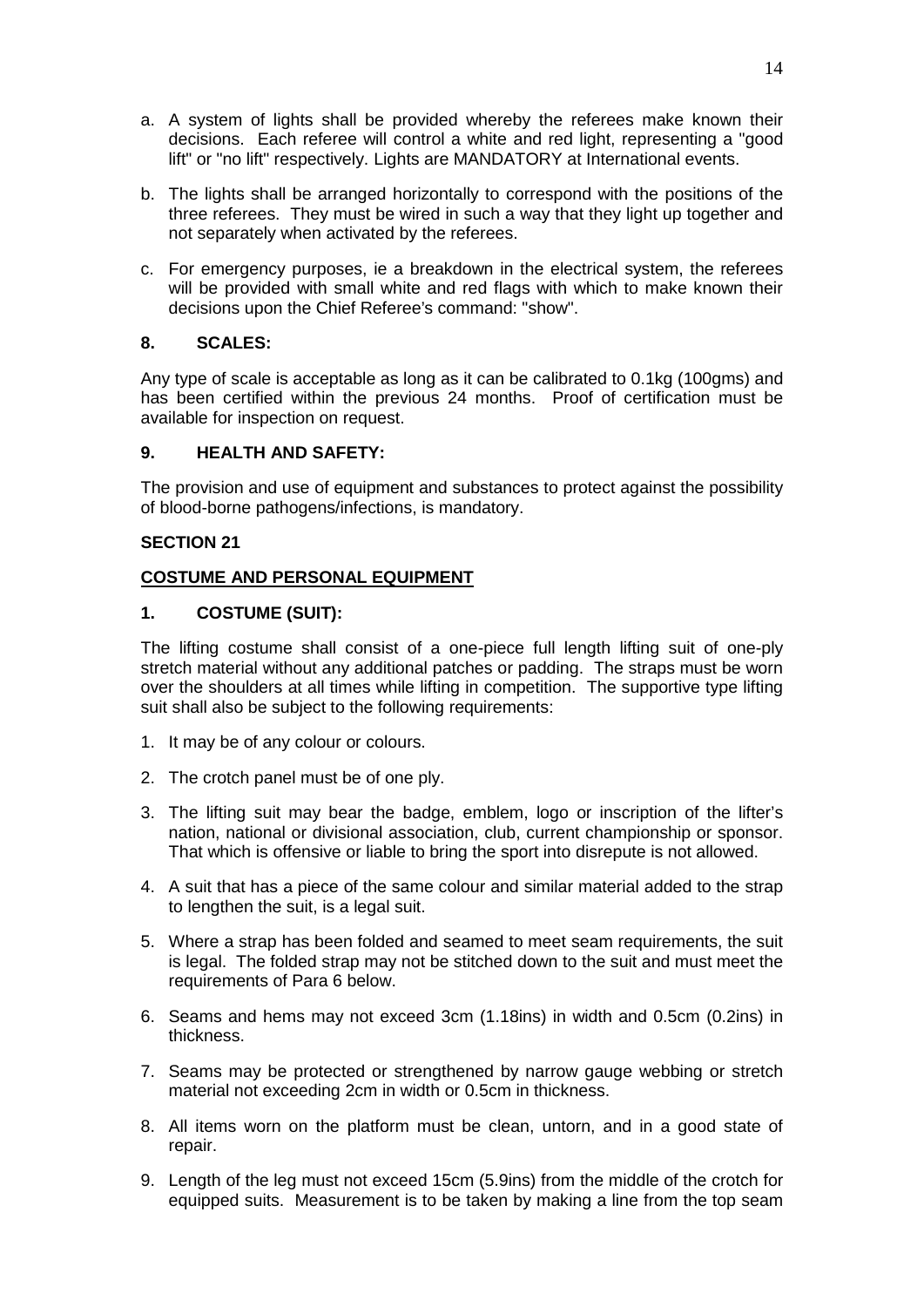of the crotch and measuring down the leg from this line as shown. For un equipped suits or singlets the bottom of the leg must be 15cm above the patella.



- 10. Only one suit may be worn at a time on the platform (2 suits are not allowed).
- 11. Any alterations to the costume which exceed the established widths, lengths or thicknesses previously mentioned shall make a suit illegal for competition.
	- a. Non-supportive type lifting suits shall be subject to the following as stated above: 1, 3, & 8.
	- b. Women may wear a one-piece suit of comparable design to the lifting suit as long as it meets all of the requirements described above. Leotards with sleeves that protrude below the elbow or high-cut leg lines are not permitted.

# **2. T-SHIRT:**

A T-Shirt with short sleeves a minimum of 10cm (3.9ins) in length, of any colour or colours, must be worn for the Squat & Bench Press events. The shirt is optional for men during the Deadlift event but MANDATORY for women. The shirt must be worn under the lifting suit.

A shirt is legal provided that it:

- a. Is not ribbed.
- b. Does not consist of any stretch materials.
- c. Does not have any pockets, buttons, zippers, or a reinforced collar.
- d. Does not have reinforced seams.
- e. Is not constructed so as to place seams at a position which, in the opinion of the WDFPF, might tend to assist the athlete in powerlifting competition.
- f. Is made either exclusively of cotton or of polyester, or a combination of cotton and polyester.
- g. Does not have sleeves which terminate either below the athlete's elbow or up at the athlete's deltoid. (Athletes may not push the sleeves of such an undershirt up the deltoid when competing in competitions).
- h. The garment does not give the athlete physical support.
- i. In an effort to protect against the possibility of blood-borne pathogens/infections, all athletes participating in BDFPA championships must wear T-Shirts with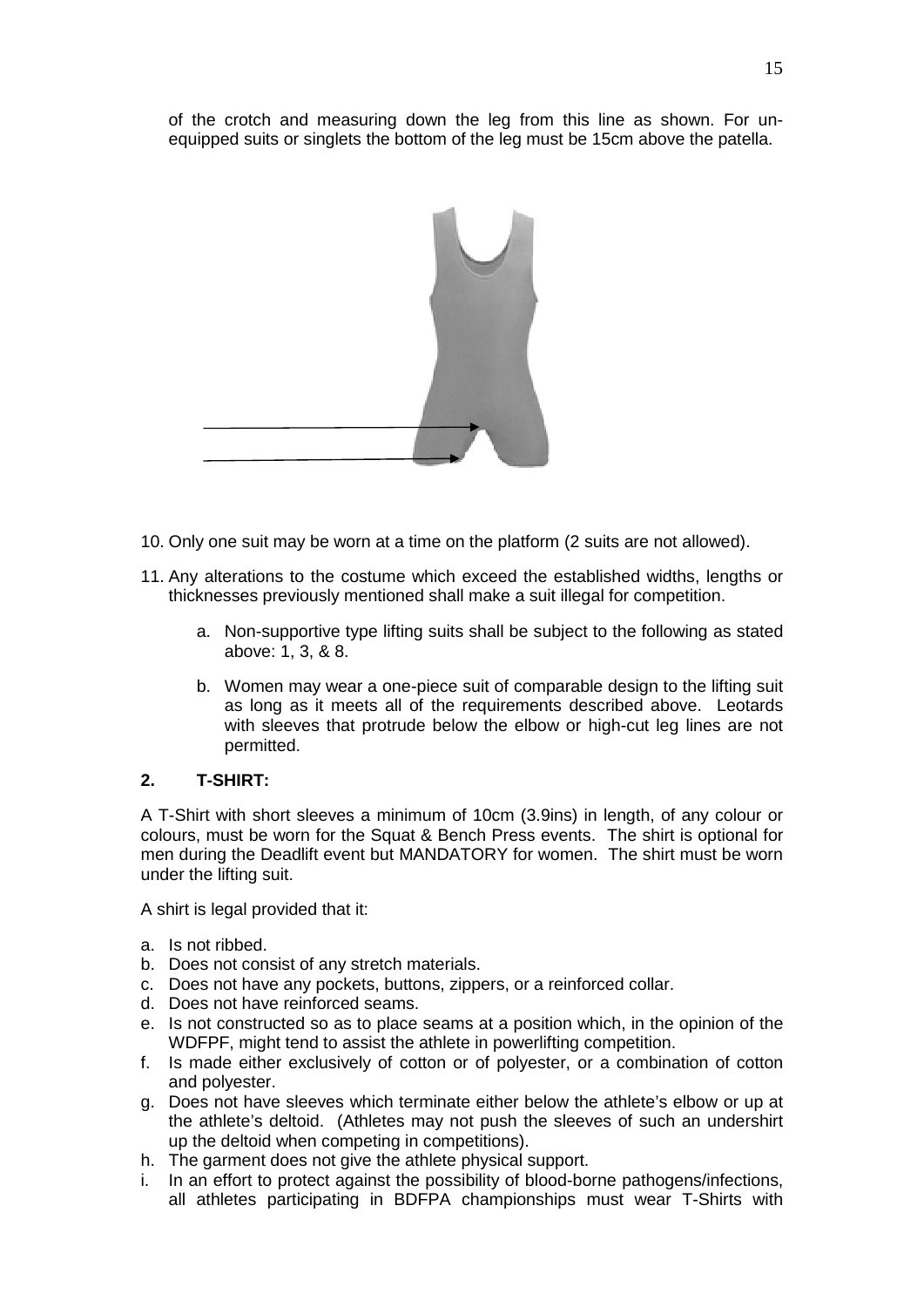sleeves (as per Rulebook description) during competition on the Squat and Bench Press events.

- j. During the Dead Lift event only women may wear a sleeveless T-shirt or singlet in line with all the preceding and following undershirt requirements.
- k. Shirts may not be turned inside-out to hide inscriptions.
- l. Emblems on shirts may include but are not limited to: the National or Divisional Association, the current championships, the lifter's club, or the name of the sponsor for the competition.

# **Bench Shirt**

- a. Special bench shirts as approved by the WDFPF World Committee may be worn for the bench press ('Equipped' section only). These and similar shirts are not permitted to be worn for the execution of other lifts under any circumstances. Only an undershirt as defined in the rules may be worn during the squat and deadlift.
- b. Seams may only be placed in the positions indicated in the diagram on page 60.
- c. Conditions (a), (b), (c) and (g) as defined for "Shirt" (item 2 above), also apply to the bench shirt.
- d. In connection with (f) it is permissible for the bench shirt to be made of denim material.
- e. Bench shirts may be of one-ply only.
- f. Shirts may not have fasteners or straps.

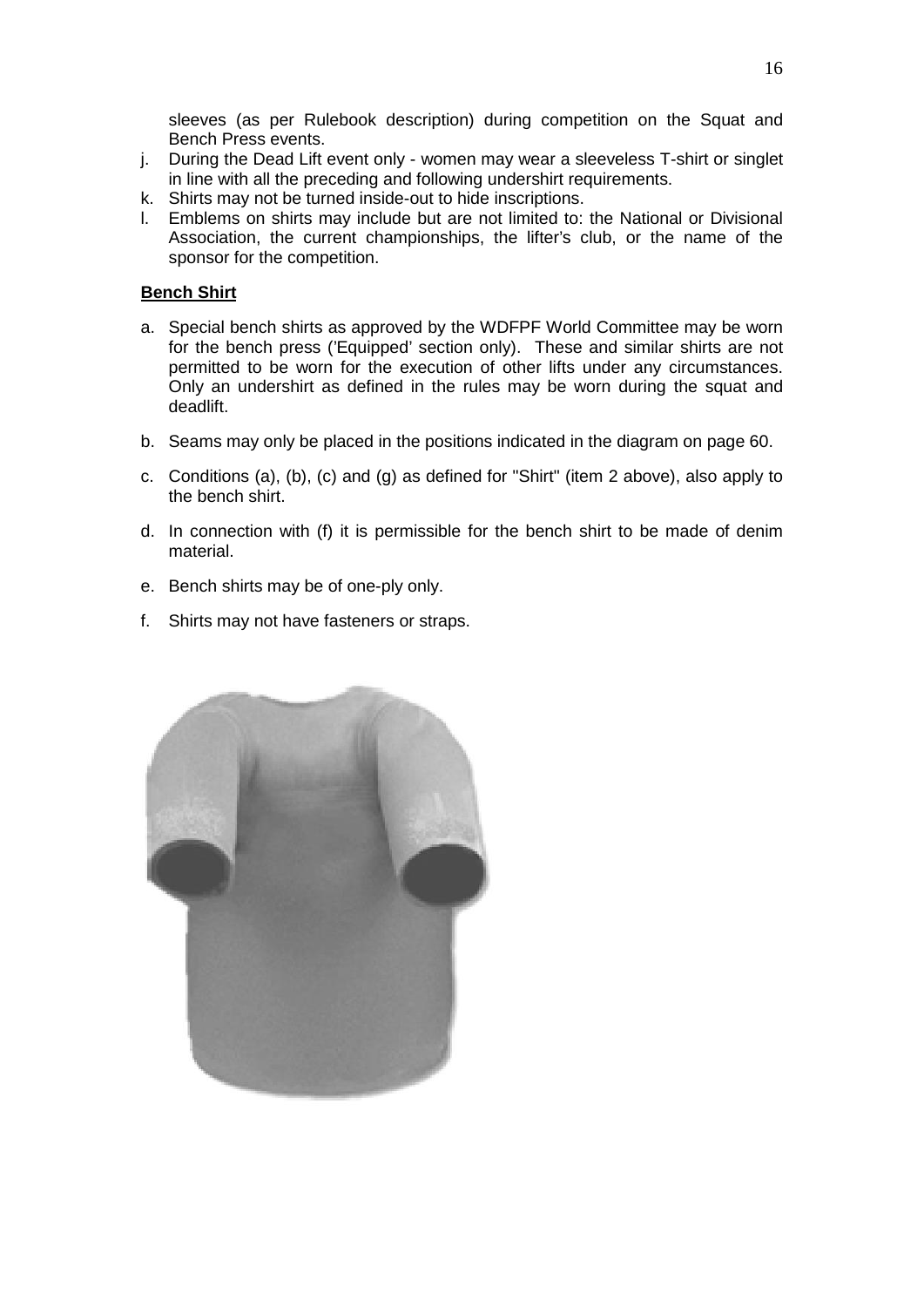# **3. ATHLETIC SUPPORTER:**

a. A standard commercial "athletic supporter" or standard commercial under shorts of any combination of cotton, nylon or polyester (but not swimming trunks or any other garment consisting of rubberised or similar stretch material except in the waistband) shall be worn under the lifting suit. The garment shall **not have legs**; the garment may not act as a girdle and may not be supportive or extend past the **hips or navel**. Power briefs are not permitted.





b. Women may wear protective briefs or panties as long as they shall not be deemed supportive in any way and are in keeping with the male equivalent. Women may also wear a bra as long as the bra cup does not maintain its shape when placed upright on a flat surface and does not contain any wire or supportive devices. The uses of tampons, sanitary napkins or related articles used for The uses of tampons, sanitary napkins or related articles used for feminine hygiene protection are permitted.

# **4. SOCKS:**

- a. They may be of any colour or colours.
- b. They shall not be of such length on the leg that they touch any knee wrapping or one piece knee cap supporter when in use or with the lifters suit.
- c. It is acceptable for lifters to wear more than one pair of socks at the same time.
- d. Full length leg stockings, tights or hose are strictly forbidden.
- e. All lifters must wear knee socks/soccer socks during the deadlift event.

# **5. HEADBANDS:**

A professionally made elastic headband may be worn by the lifter to keep hair out of the eyes. No handkerchiefs, bandanas, hats or other head gear will be allowed on the platform unless required for religious reasons. Where required indivduals may for religious reasons were non supportive garments under their singlet in line with modesty as required in their culture. *Within the Muslim culture* it is traditional for a women to wear clothes that DO NOT hug the body shape, however this will prevent accurate refereeing during certain disciplines. In such cases women are permitted to wear an item of clothing that does not provide additional support such as leggings and a long sleeve top in order to meet the requirement to cover the ankles and the arms. There are no restriction when weighing in within the culture but it is not uncommon for the women to cover themselves from navel to knee around non family females. In all instances the referees must be satisfied there is no advantage in the clothing selected.

# **6. BELTS:**

A competitor may wear a belt. If worn, it shall be on the outside of the lifting suit.

# **a) Materials and Construction:**

1. The main body shall be made of non-elastic material in one or more laminations which may be glued and\or stitched together.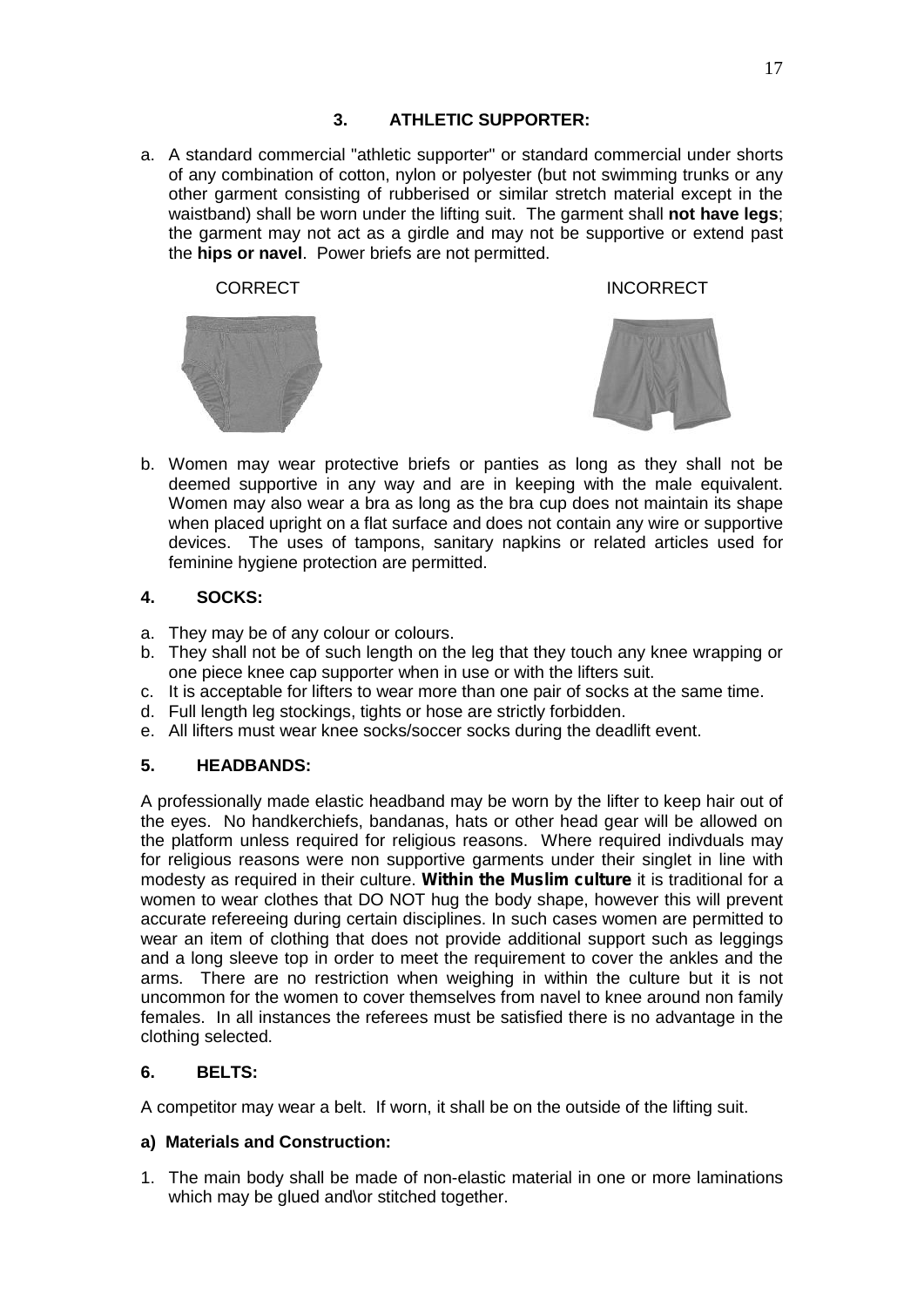- 2. It shall not have any additional padding, bracing or supports of any material either on the surface or concealed within the laminations of the belt.
- 3. Any type of metal buckle or fastener is permitted including the quick release type, providing the under loop of the two ends of the belt does not exceed 10cms (3.95ins).
- 4. A Velcro fastener on a belt is permitted as long as it does not extend the full length of the belt and wrap around its start point.
- 5. The metal buckle may consist of one or two prongs.
- 6. The buckle and studs are the only non-leather/vinyl components permitted. The buckle shall be attached at one end of the belt by means of studs and\or stitching.
- 7. A leather tongue loop may be attached close to the buckle by means of studs and\or stitching.
- 8. The name of the lifter, their nation, division or club may appear on the outside of the belt.
- 9. Any other fastener or method of closing the belt is allowed such as Buckle, Quick Release or Ratchet. This list is not exhaustive, any type of fixing may be presented to the Technical Officer for inspection if unsure.

## **b) Dimensions:**

- 1. Width of belt maximum of 10cm (3.95ins).
- 2. Thickness of belt maximum of 13mm (0.5ins) along the main length.
- 3. Inside width of buckle maximum of 11cm (4.35ins)
- 4. Outside width of buckle maximum of 13cm (5.13ins).
- 5. Tongue loop maximum width of 5cm (1.98ins).
- 6. Distance between end of belt and the far end of tongue loop 15cm maximum (5.9ins).

#### BELT: **Correct Points of Measurement:**

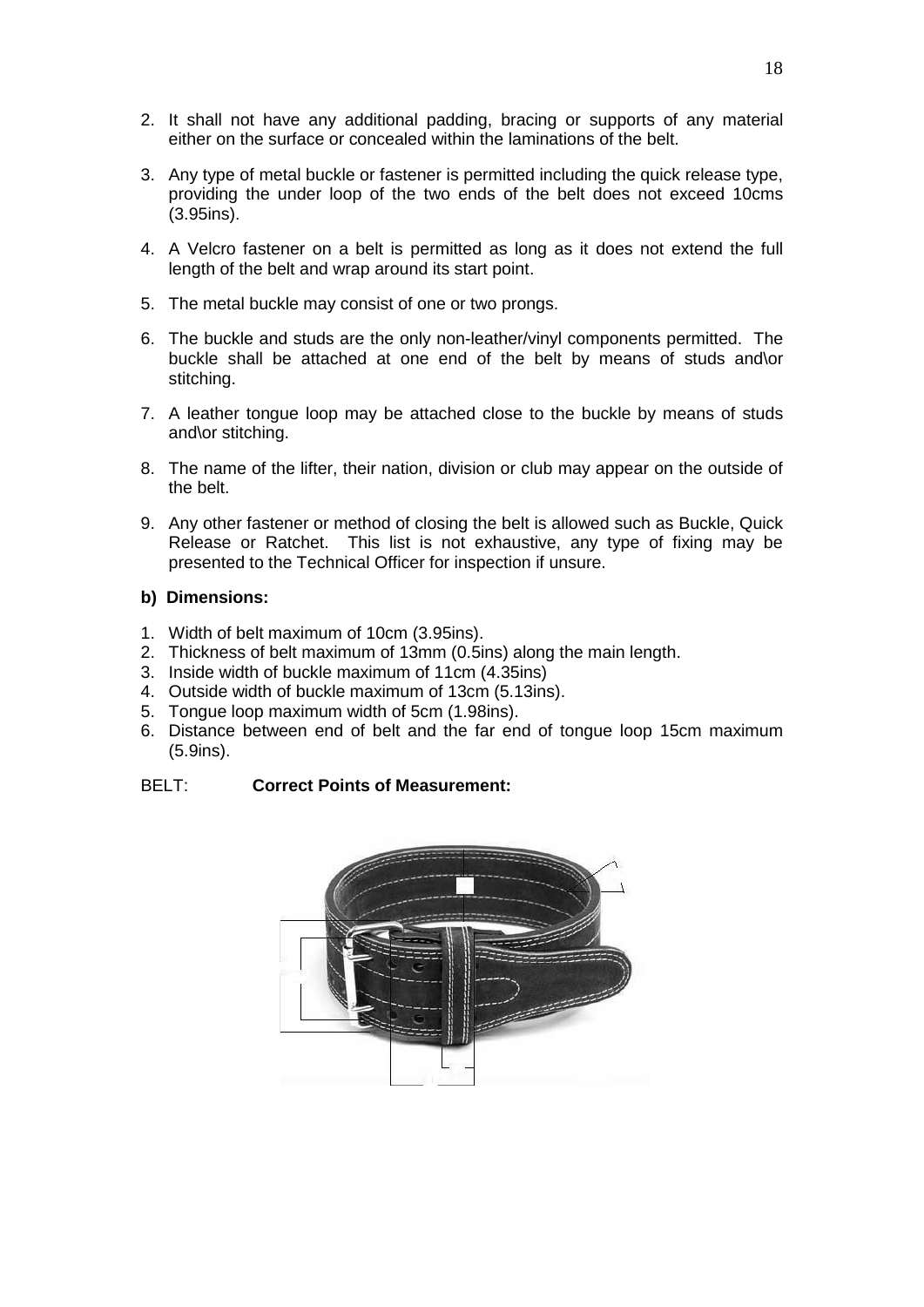# **7. SHOES:**

Lifting shoes or boots shall be worn by the lifter for each of the events.

- a. Shoes shall be taken to include boots, sport shoes, trainers, gymnastic slippers or any foot covering that has a patterned moulding or foot type outline that provides an inner sole.
- b. Shoes with metal cleats or spikes are not permitted.

# **8. WRAPS:**

Only wraps or bandages of one-ply commercially woven elastic that is covered with polyester, cotton, a combination of both materials and medical crepe are permitted. Bandages of rubber or rubberised substitutes are strictly forbidden. Wraps may be used as follows:

- a. Wrists. Wraps not exceeding 1m (3ft 3.8ins) in length and 8cm (3.15ins) in width may be worn. Alternatively, wrist 'bands' not exceeding 10cm (3.937ins) in width may be worn. A combination of the two is forbidden.
	- 1. If wrist bands are 'wrap around' style, they may have a thumb loop and Velcro patch for securing them. However, the thumb loop shall not be over the thumb during the actual lift. The Velcro may not totally surround the wrist.
	- 2. A wrist wrap shall not extend beyond 10cm (3.937ins) above and 2cm (0.8ins) below the centre of the wrist joint, not exceeding a covered width of 12cm (4.72ins).
	- 3. The use of a wrist wrap is not considered equipped.
- b. Knees. The use of any wrap or sleeve on the Knee constitutes equipped. Wraps not exceeding 2m (6ft 6.72ins) in length and 8cm (3.15ins) in width may be used.
- c. Alternatively, an elasticated knee cap supporter not exceeding 20cm (7.87ins) in length may be worn. A combination of the two is forbidden.
- d. Knee sleeves may be worn in the EQUIPPED Division only. They must not more than 30cm in total length. They must be made of a 1 Ply material.
	- 1. A knee wrap shall not exceed beyond 15cm (5.9ins) above and 15cm (5.9ins) below the centre of the knee joint, and not to exceed a total covered width of 30cm (11.81ins).
	- 2. They are allowed to be 7mm thickness maximum.
	- 3. Wraps/Sleeves shall not touch the socks or lifting suit.
- e. Wraps shall not be used elsewhere on the body.

# **9. PLASTERS (BAND-AIDS):**

- a. Two layers of plasters, bandages or Band-Aids may be worn on the thumbs, but nowhere else without official permission of the Chief Referee or Technical Officer. No plaster, bandage or Band-Aid may be used as a strap to help the lifter hold the bar.
- b. With permission of the Chief Referee or Technical Officer, the official doctor or paramedic on duty may apply spot plasters, bandages or Band-Aids to muscle injuries on the body. Similarly, he/she may apply strip plasters, bandages or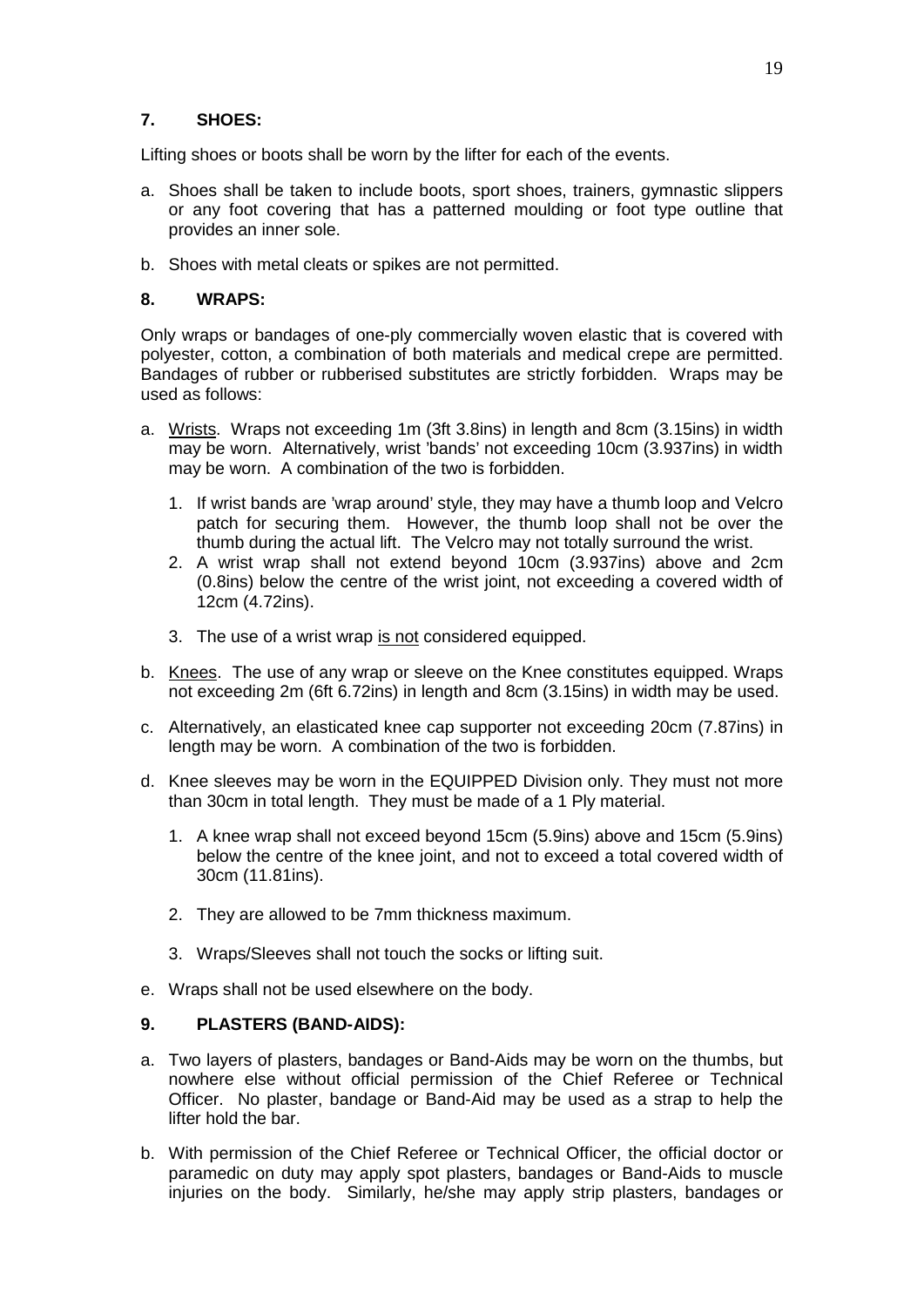Band-Aids to injuries on the inside of the hand, but in no circumstances may the plaster, bandage or Band-Aid continue around the back of the hand.

- c. The official doctor or paramedic on duty shall inform the Chief Referee (and Technical Officer if applicable) immediately after applying plasters, bandages or Band-Aids to injuries. He/she may also give advice regarding additional bandages, Band-Aids or plasters that he/she may consider necessary. However, these may only be applied with permission of the Chief Referee or Technical Officer.
- d. At all competitions where no medical personnel are on duty, the Chief Referee shall have jurisdiction over the use of spot plasters.

## **10 INSPECTION OF PERSONAL EQUIPMENT**

At International events the inspection of kit is not mandatory. It is the responsibility of the National Technical Secretary of all Nations to ensure that their lifters are wearing suitable equipment prior to or at International events. Where lifters are unsure if an item meets the required criteria there will be a Technical Officer who will inspect as required. Where a lifter is found to enter the event with equipment that would otherwise fail to meet the required criteria action will be as at Para f below. If equipment checks are to be implemented at events:

- a. In large competitions when the allotted weigh-in time is likely to be insufficient to allow for the inspection of costume and personal equipment, the Head Referee or Technical Officer may authorise a separate time for the inspection and drawing of lots (if applicable). In normal circumstances this should take place one hour before the official weigh-in, but may be varied as required.
- b. A Referees shall be appointed to fulfil this duty.
- c. Wraps over length shall be rejected, but may be resubmitted within the specified inspection time after cutting to regulation length. It is the lifter's responsibility to cut wraps. The examining referee is not permitted to perform this service.
- d. Any item considered unclean or torn shall be rejected.
- e. The referees shall record each item on the official inspection sheet. The inspection sheet shall be handed to the Head Referee or Technical Officer at the end of the inspection period.
- f. If a lifter appears on the platform wearing or using any illegal item that fails to meet the required criteria, the lifter shall have the attempt failed, any further uses of equipment not allowed by the same lifter in subsequent attempts will result in them immediately be disqualified from the competition.
- g. All items mentioned previously under Costume and Personal Equipment must meet the required specifications. Items such as watches, costume jewellery, eyewear and feminine hygiene articles need not be inspected.
- h. Any lifter successful in a record attempt must immediately present him/herself to the referee(s) for inspection in a place decided by the Chief Referee. If the lifter is found to be wearing illegal wraps or clothing, the lift shall be declared invalid and the lifter shall be disqualified from the competition in line with para f above.
- i. The lifter will be warned of minor attire infractions which must be cleared up before the lifter reaches the platform. Failure to do so will result in the loss of that specific attempt.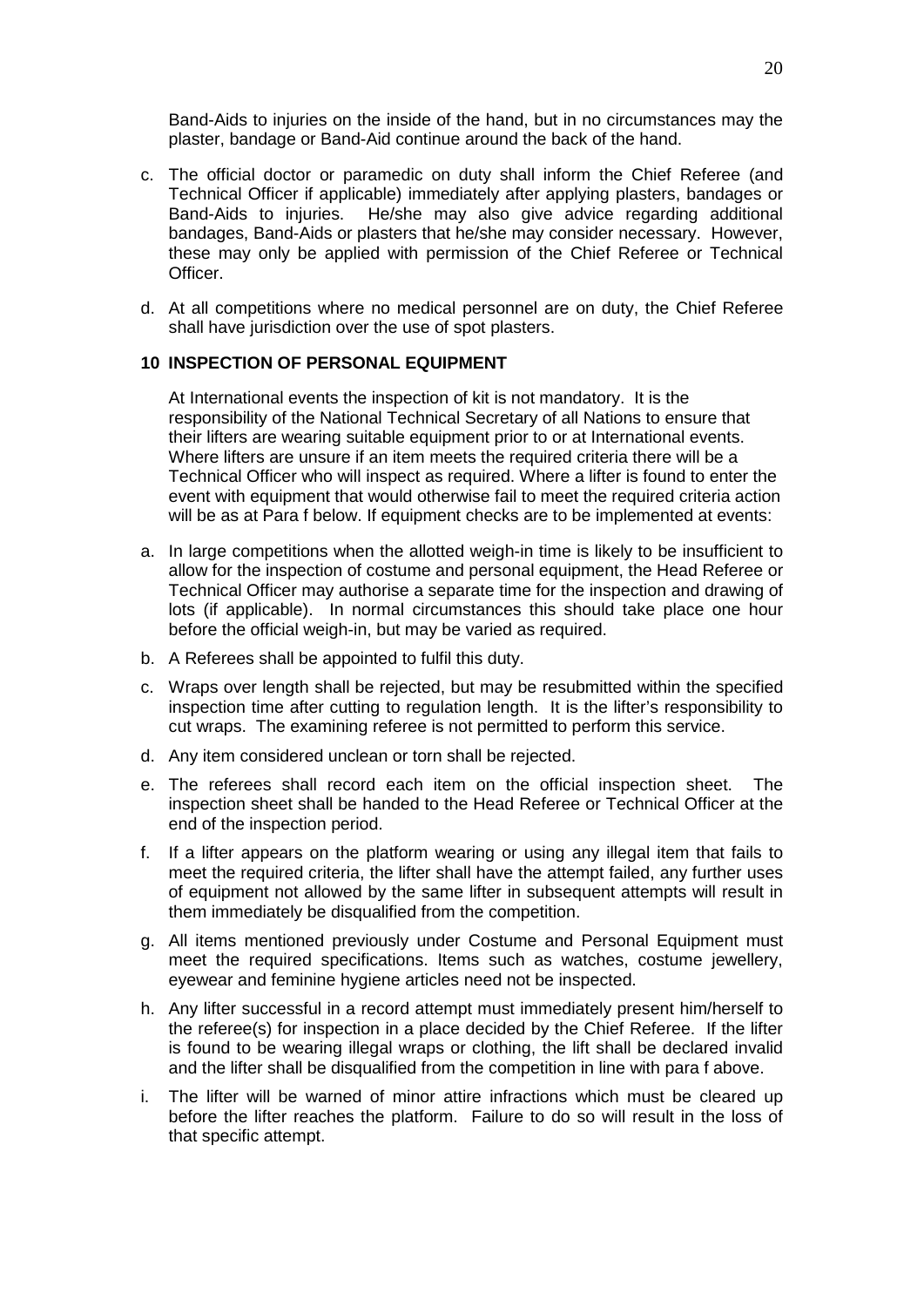# **11. GENERAL – INCLUDING RELIGIOUS CONSIDERATIONS:**

- a. The use of oil, grease or other lubricants on the body, costume or personal equipment is strictly forbidden.
- b. Baby powder, pool hall chalk, liquid chalk, resin, talc, or magnesium carbonates are the only substances that may be added to the body and attire.
- c. No foreign substances may be applied to the equipment or wraps.
- d. The costume, with the exception of the belt, may not be adjusted on the lifting platform.
- e. Prosthetic devices are considered to be approved equipment providing that they are not performance enhancing.

Under conditions pertaining strictly to religious beliefs only, women competitors are permitted to wear additional items of dress whilst on the platform – specifically: (i) a head covering which will cover the hair only [ie a bandana, hat etc] (ii) a piece of cloth or wrap-around or even loose shorts, worn with the aim of covering the posterior and upper leg (above the knee) so as not to show the shape of the lower body in the mentioned area. (NB: any garment worn under this concession must not obscure the referees' view of body position or any other aspect of judging of a lift. They may also where clothing that will cover the arms and legs in general but it must not be considered supportive. The use of base layers are permitted as long as they meet the criteria mentioned previously. Where a record has been set by an individual wearing additional items under this particular rule they must be inspected in line with the Records criteria.

# **12 UNEQUIPPED ('RAW') COMPETITION**

The following items of costume are permitted within this category of competition:

- 1. A one-piece lifting suit is to be worn it must be a leotard of the non-supportive type, as defined under 'Costume and Personal Equipment'.
- 2. A belt, conforming to specifications.
- 3. Wrist wraps, conforming to specifications.

# **13 EQUIPPED COMPETITION**

The following items of costume are permitted within this category of competition

- 4. A one-piece lifting suit is to be worn. It may be a leotard of the non-supportive or recognised supportive type, as defined under 'Costume and Personal Equipment'.
- 5. A belt, conforming to specifications.
- 6. Wrist wraps, conforming to specifications.
- 7. Knees wraps or sleeves, conforming to specifications.
- 8. Bench Shirt, conforming to specifications.

NOTE – A lifter MUST be equipped to enter an equipped event. In full power this may be one or more of the disciplines. In single lifts the lifter must be equipped as defined above in Para 13 relevant to the event.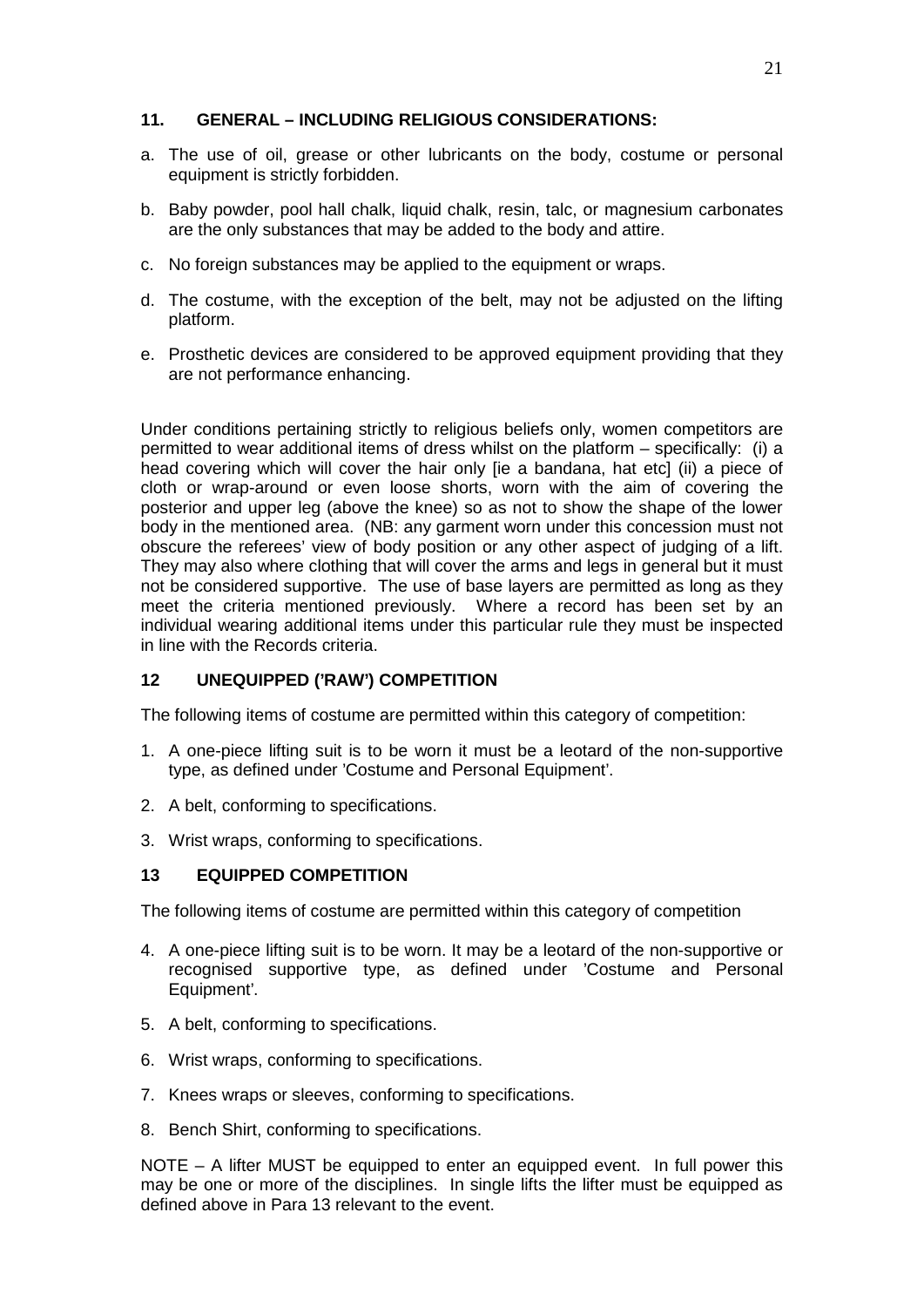## **14 AGE CATEGORIES**

OPEN: From 14 years upwards (No category restrictions need apply).<br>TEENAGE: (T1) from 14-15 years. (T2) 16-17 years. (T3) 18-19 years. TEENAGE: (T1) from 14-15 years, (T2) 16-17 years, (T3) 18-19 years.<br>JUNIOR: From 20 years up to and including 23 years of age. JUNIOR: From 20 years up to and including 23 years of age. (Men and Women) (M1) from 40-44 years,  $(M2)$  45-49 years and so on in five year increments, ad infinitum.

Competitive lifting shall be restricted to competitors aged 14 years and over. Lifters will be classified into age groups by their specific age on the day of the competition. (The lifter must have attained minimum age on the day of the competition where age limits are imposed).

#### **BODYWEIGHT CATEGORIES**

| Men:   | 52.0kg   | Class up to | 52.0kg   |    |           |  |
|--------|----------|-------------|----------|----|-----------|--|
|        | 56.0kg   | Class from  | 52.01kg  | to | 56.0kg    |  |
|        | 60.0kg   | Class from  | 56.01kg  | to | 60.0kg    |  |
|        | 67.5kg   | Class from  | 60.01kg  | to | 67.5kg    |  |
|        | 75.0kg   | Class from  | 67.51kg  | to | 75.0kg    |  |
|        | 82.5kg   | Class from  | 75.01kg  | to | 82.5kg    |  |
|        | 90.0kg   | Class from  | 82.51kg  | to | 90.0kg    |  |
|        | 100.0kg  | Class from  | 90.01kg  | to | 100.0kg   |  |
|        | 110.0kg  | Class from  | 100.01kg | to | 110.0kg   |  |
|        | 125.0kg  | Class from  | 110.01kg | to | 125.0kg   |  |
|        | 145.0kg  | Class from  | 125.01kg | to | 145.0kg   |  |
|        | +145.0kg | Class from  | 145.01kg | to | unlimited |  |
| Women: | 44.0kg   | Class up to | 44.0kg   |    |           |  |
|        | 47.5kg   | Class from  | 44.01kg  | to | 47.5kg    |  |
|        | 50.5kg   | Class from  | 47.51kg  | to | 50.5kg    |  |
|        |          |             |          |    |           |  |
|        | 53.0kg   | Class from  | 50.51kg  | to | 53.0kg    |  |
|        | 55.5kg   | Class from  | 53.01kg  | to | 55.5kg    |  |
|        | 58.5kg   | Class from  | 55.51kg  | to | 58.5kg    |  |
|        | 63.0kg   | Class from  | 58.51kg  | to | 63.0kg    |  |
|        | 70.0kg   | Class from  | 63.01kg  | to | 70.0kg    |  |
|        | 80.0kg   | Class from  | 70.01kg  | to | 80.0kg    |  |
|        | 90.0kg   | Class from  | 80.01kg  | to | 90.0kg    |  |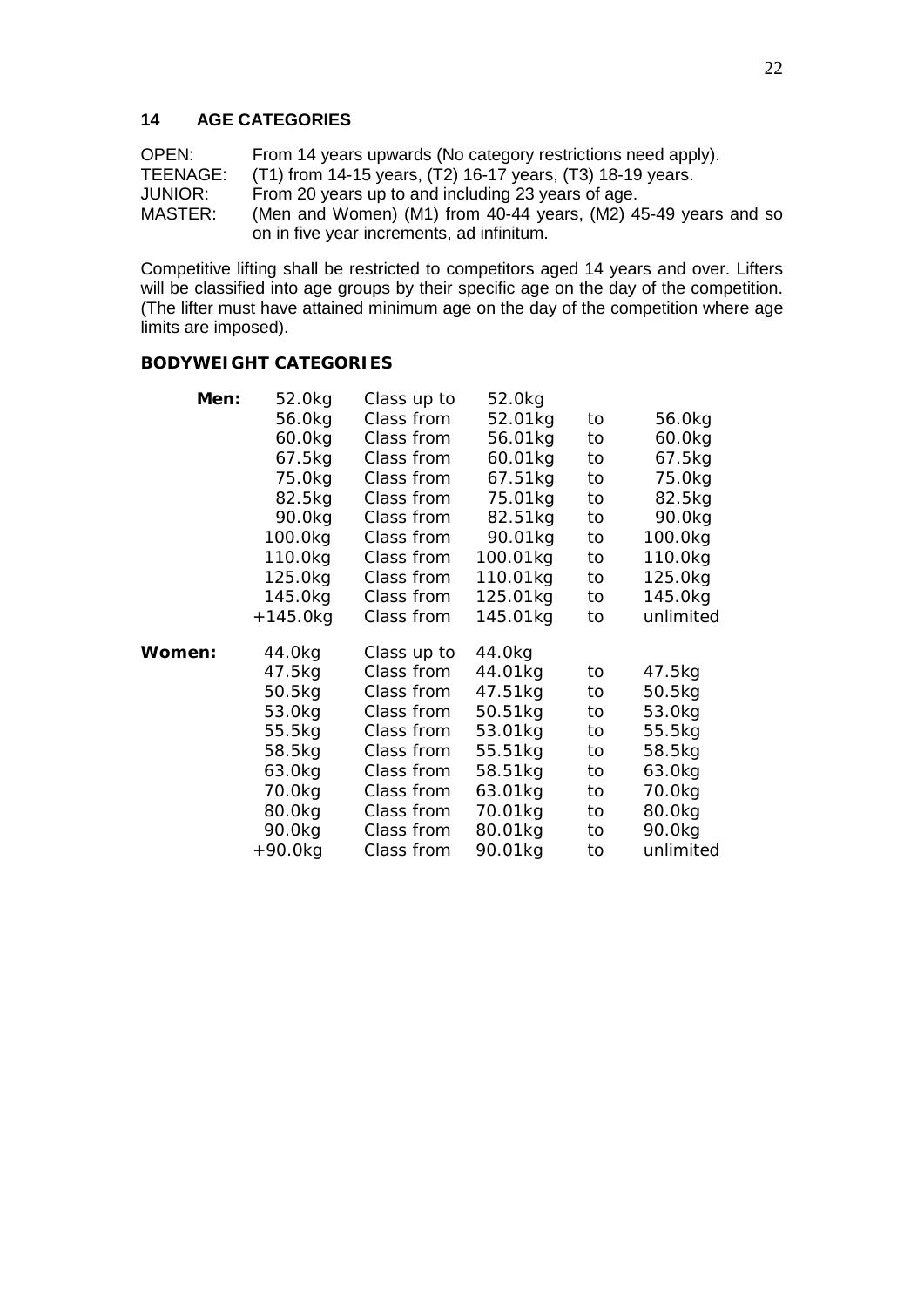# **POWERLIFTS - RULES OF PERFORMANCE & CAUSES FOR FAILURE**

# **1. THE SQUAT**

## **a) Performance:**

- 1. The lifter shall assume an upright position with the top of the bar not more than 3cm (1.8ins) below the top of the anterior deltoids. The bar shall be held horizontally across the shoulders with the hands and fingers gripping the bar (hands may also be in contact with the inside collars), and the feet flat on the platform with the knees locked (see Diagram 1).
- 2. After removing the bar from the racks, the lifter must move backwards to establish a starting position. The lifter shall wait in this position for the Chief Referee's signal. The signal will be given as soon as the lifter is motionless, **erect with knees locked** and the bar properly positioned. If mechanical racks that withdraw are used, the lifter must remove the weights from the racks before they are withdrawn and wait motionless for the Chief Referee's signal. The Chief Referee's signal shall consist of a downward movement of the arm and the audible command "Squat". Before receiving the starting signal the lifter may make position adjustments within the rules without penalty.
- 3. In addition to the Lifter being stationary the Bar must be motionless prior to the start command.
- 4. Upon receiving the Chief Referee's signal, the lifter must bend the knees and lower the body until the TOP surface of the legs at the hip joint are lower than the top of the knees (see Diagrams 2, 3, & 4).

**Squat Diagram**



- A: Top of the Knees.
- B: The TOP surface of the legs at the hip joint.

Diagram 4 shows a lifter just below parallel. Point 'B' (the TOP surface of the legs at the hip joint) is below point 'A' (the top of the knees) a legal lift.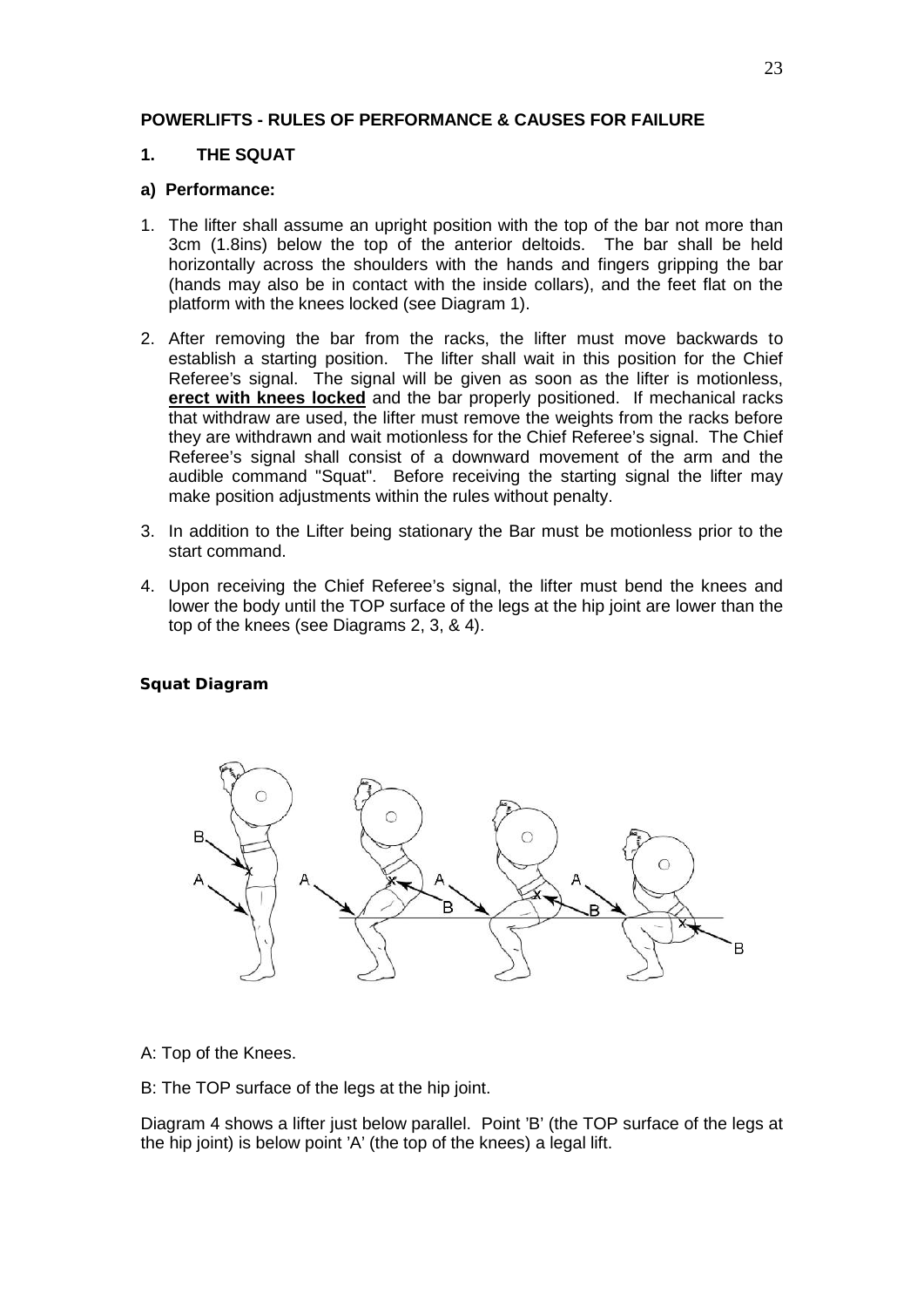- 5. The lifter must recover at will, from the deepest point of the squat, without double bouncing or any downward movement once the upward motion has started (stopping is permitted) - to an upright position with the knees locked. When the lifter is motionless, the referee will give the signal to replace the bar. This signal will be given when the lifter is in the apparent final position as best determined by the Chief Referee (even if the final position is not correct according to the rules). The signal to replace the bar will consist of a backward motion of the hand and the audible command "Rack".
- 6. Upon receiving the "Rack" signal, the lifter must make a bona fide attempt to return the bar to the racks. This attempt is indicated by a minimum of one step toward the racks, the lifter may then request aid to rack the bar if necessary.
- 7. The lifter shall face the front of the platform.
- 8. The lifter shall not hold the collars, sleeves or plates at any time during the performance of the lift. However, the edge of the hands gripping the bar may be in contact with the inner surface of the inside collars.
- 9. Not more than five and not less than two spotter/loaders shall be on the platform at any time. Designated meet spotter/loaders may not be replaced unless approval is secured from the Chief Referee.
- 10. The lifter may enlist the help of the spotter/loaders in removing the bar from the racks. However, once the bar has cleared the racks, the spotter/loaders shall not assist the lifter any further with regards to proper positioning, foot placement, bar positioning, etc.
- 11. The lifter may be given an additional attempt at the same weight at the Chief Referee's or the Technical Officer's discretion if failure in an attempt was due to an error by one or more of the spotter/loaders.

# **b) Causes for Disqualification of a Squat:**

- 1. Failure to observe the Chief Referee's signals at the commencement or completion of a lift.
- 2. Significantly changing the position of the hands laterally in or out on the bar after receiving the signal to commence the lift. (Opening & closing of the fingers is allowed).
- 3. Double bouncing or more than one recovery attempt at the bottom of the lift.
- 4. Failure to assume an upright position with the knees locked at the commencement and completion of the lift.
- 5. Any shifting of the feet laterally, backward, or forward, during the performance of the lift. The toes and/or heels may come up off the platform, but must return to the same position.
- 6. Failure to bend the knees and lower the body until the TOP surface of the legs at the hip joint are lower than the tops of the knees. (Refer to Diagrams 2, 3, & 4).
- 7. Changing the position of the bar across the shoulders after the commencement of the lift. This applies to the intentional or unintentional rolling of the bar to aid the performance of the lift - not to a small amount of position change which would not aid the lifter.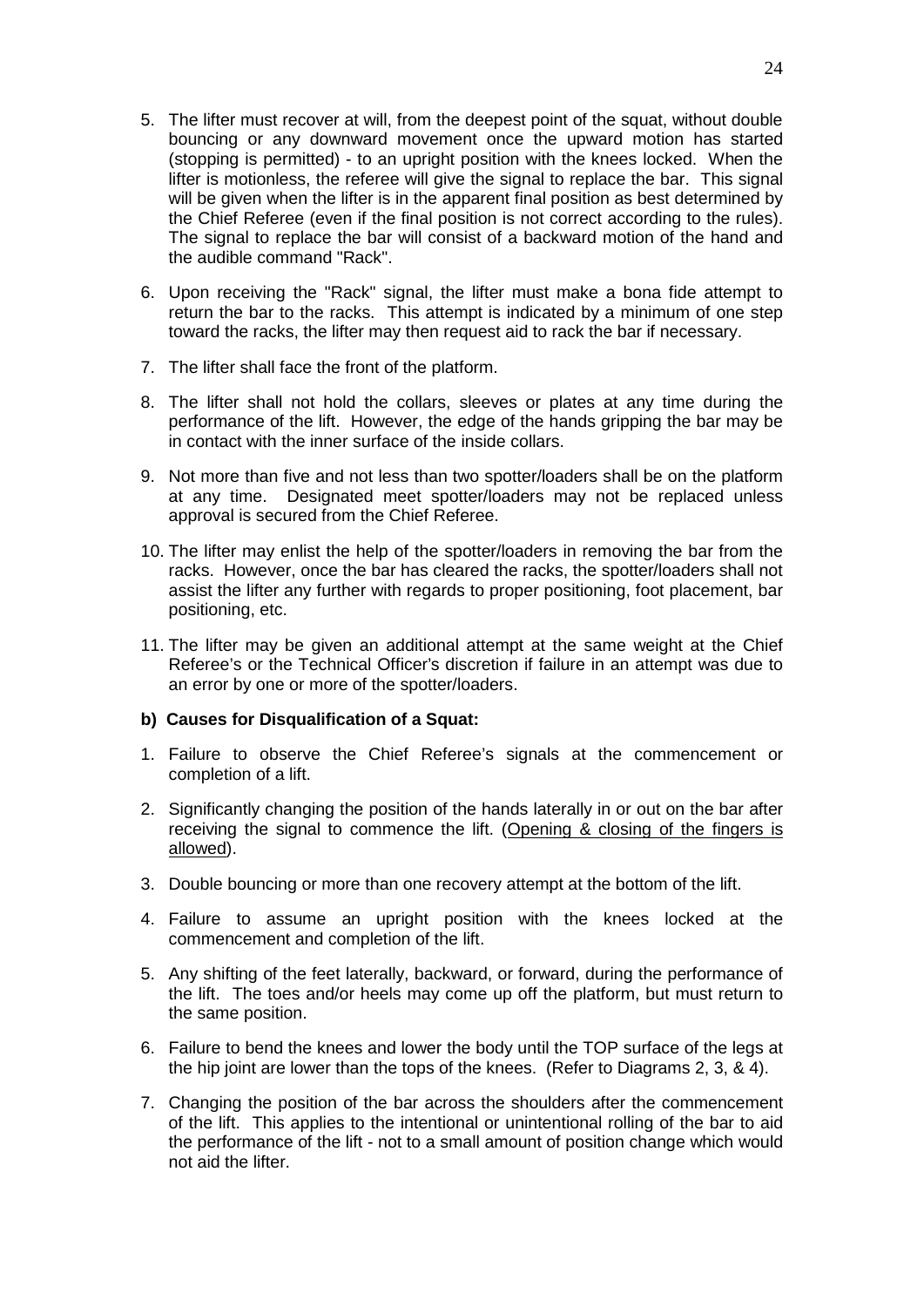- 8. Contact with the bar, plates or lifter by the spotter/loaders between the referee's signals.
- 9. Contact of elbows or upper arms with the legs during the squat.
- 10. Failure to make a bona fide attempt to return the bar to the racks.
- 11. Any intentional dropping or 'dumping' of the bar.
- 12. Any downward movement of the bar after the lifter has begun to move up from the bottom position. This includes any uneven aspect of the bar where one side drops as the other raises.

## **2. THE BENCH PRESS**

#### **a) Performance:**

- 1. The front of the bench must be placed on the platform facing the Chief Referee.
- 2. The lifter must lie on his back with head, shoulders and buttocks in contact with the flat bench surface. The shoes must be flat on the floor, or flat on the built up surface. This position shall be maintained throughout the attempt once the command signal has been given.
- 3. If the lifter's costume and the bench surface are not of a sufficient colour contrast to enable the referees to detect possible raising movement at the points of contact, then the bench surface may be covered accordingly.
- 4. To achieve firm footing the lifter may use plates or blocks, not exceeding 30cm (11.81ins) in height, to build up the surface of the platform. Whichever method is chosen, the entire foot must be flat on the surface. If blocks are used, they shall not exceed 45cm x 45cm (17.7ins x 17.7ins.) in length and width.
- 5. Not more than four and not less than two spotter/loaders shall be in attendance. The lifter may lift to self, or enlist the help of either the spotter/loaders or the personal coach in removing the bar from the racks. The lift-off must be to arms' length and not down at the chest.
- 6. The spacing of the hands shall not exceed 81cm (31.9ins) measured between the forefingers. A reverse grip is permitted provided that the distance between the little fingers does not exceed 81cm.
- 7. After receiving the bar at arms' length, the lifter shall hold the bar with arms locked out. On receipt of the command "Start" the bar is lowered to the chest and await the referee's signal to press. Before receiving the starting signal, the lifter may make any position adjustments without penalty. In addition to the Lifter being stationary the Bar must be motionless prior to the start command.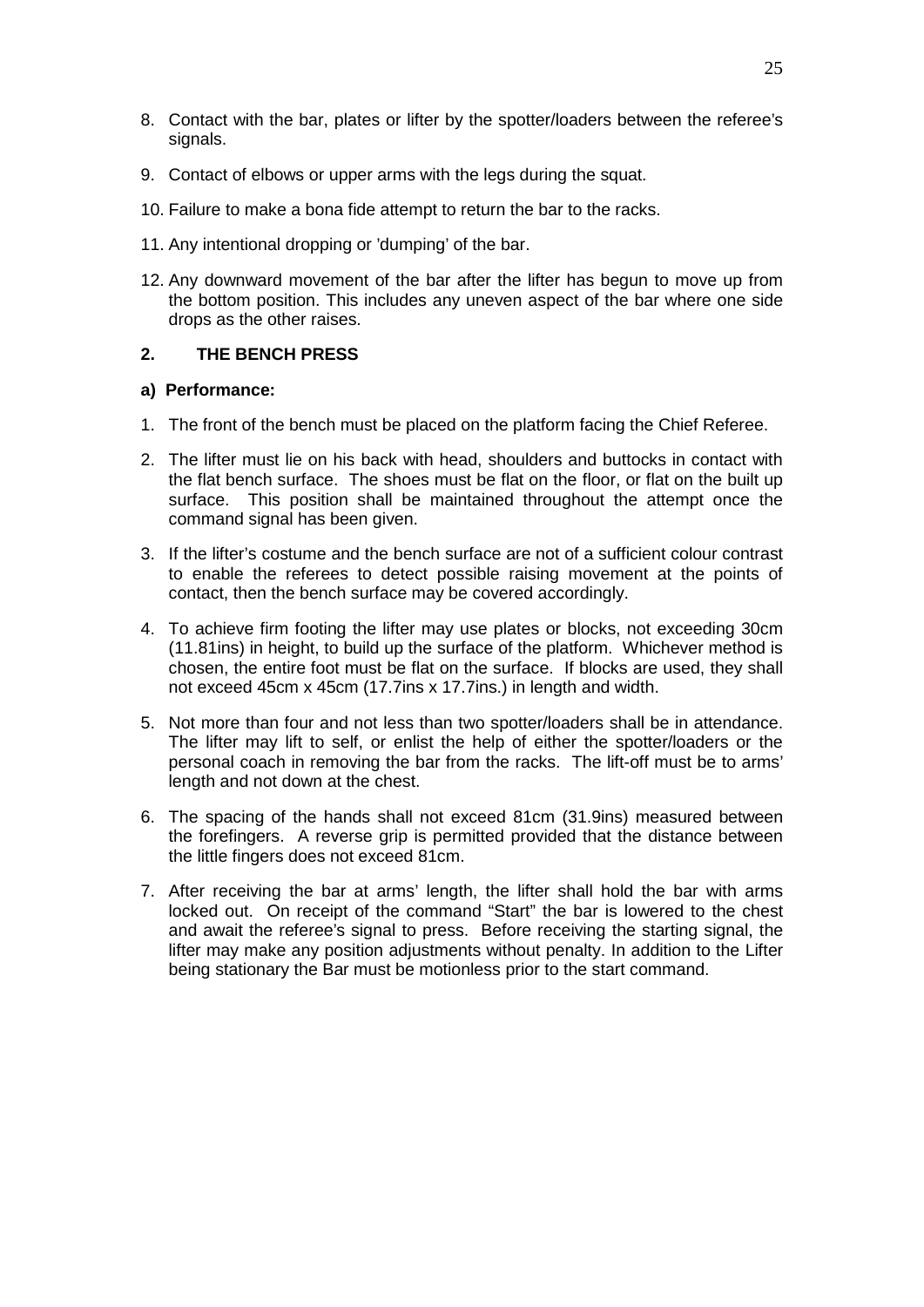- 8. The signal to commence the lift, shall be the word of command "start".
- 9. After the signal to commence the lift has been given, the bar is lowered to the chest where it must become motionless. The centre referee then gives the word of command "Press" or a clap of hands or a clapper board. On receipt the bar is pressed upwards to straight arms' length and held motionless until the audible command "Rack" is given.
- 10. The bar is allowed to stop during the upward movement; the bar is not allowed any downward movement during this phase of the lift. Downward movement of the bar will be determined by downward movement of either or both hands and or the bar itself.
- 11. See #11, 'Rules of Performance' for the Squat.

## **b) Causes for Disqualification of a Bench Press:**

- 1. Failure to observe the referee's signals at the commencement or completion of the lift.
- 2. Any change in the elected lifting position during the lift proper (ie any movement of the head, shoulders, buttocks from their original points of contact with the bench or *excessive* movement of the feet, floor or blocks, or lateral movement of the hands on the bar once the "Start" signal has been given.
- 3. Heaving or bouncing the bar off the chest.
- 4. Allowing the bar to sink into the chest after receiving the referee's signal.
- 5. Uneven lockout of the arms at the completion of the lift.
- 6. Uneven press that results in one end of the bar dropping as the other raises.
- 7. Any downward movement of one/both hands or the bar during the upward movement.
- 8. Contact with the bar by spotter/loaders between the referee's signals.
- 9. Any contact of the lifter's feet with the bench or its supports.
- 10. *Deliberate* contact between the bar and the bar rest uprights during the lift to make the press easier.



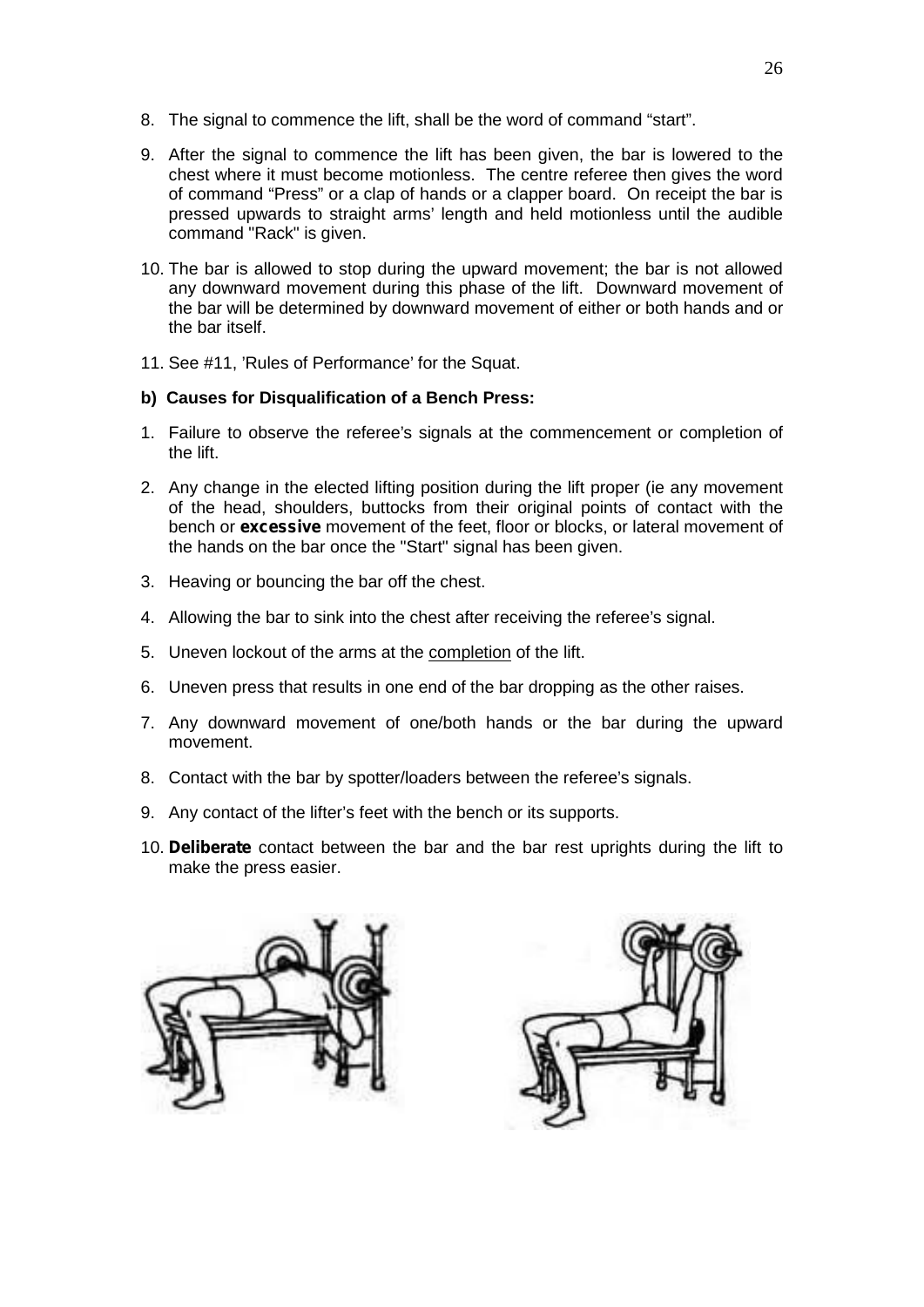# **3. THE DEADLIFT**

## **a) Performance:**

- 1. The bar must be laid horizontally in front of the lifter's feet, gripped with an optional grip in both hands, and lifted upward until the lifter is standing erect with knees locked. The bar may stop, but may not go down during the upward movement.
- 2. The lifter shall face the front of the platform.
- 3. On completion of the lift, the knees shall be locked in a straight position and the shoulders held in an erect position (not forward or rounded). Shoulders do not have to be thrust back past an erect position, but if they are thrust back in that manner and all other criteria have been satisfied, the lift is legal. Note: In each finished position the shoulders are in the erect position, not rounded or forward. The legs are straight, with the knees locked.
- 4. The Chief Referee's signal shall consist of a downward movement of the hand and the audible command "Down". The signal will not be given until the bar is held motionless and the lifter is in the apparent finished position.
- 5. Any rising of the bar from the platform or any deliberate attempt to do so will count as an attempt.
- 6. See #11, 'Rules of Performance' for the Squat.

# **b) Causes for Disqualification of a Deadlift:**

- 1. Any downward movement of the bar during the upward movement.
- 2. Failure to stand upright with the shoulders in an erect position.
- 3. Failure to lock the knees straight at the completion of the lift.
- 4. Supporting the bar on the thighs during the performance of the lift. This will be determined by any attempt at secondary knee flexion. (As the bar is raised from the platform, the legs must extend without additional flexion taking place at the knees at any time during the upward movement of the bar.
- 5. Any lateral movement of the feet, or stepping backward or forward.
- 6. Lowering the bar before receiving the Chief Referee's signal.
- 7. Allowing the bar to return to the platform without maintaining control with both hands.

# **Reminder: Single Lift Championships**

The preceding rules governing the Squat, Bench Press and Deadlift, remain the same for Single Lift events but two weight changes will be allowed on the final attempt as on the Deadlift in Powerlifting competitions.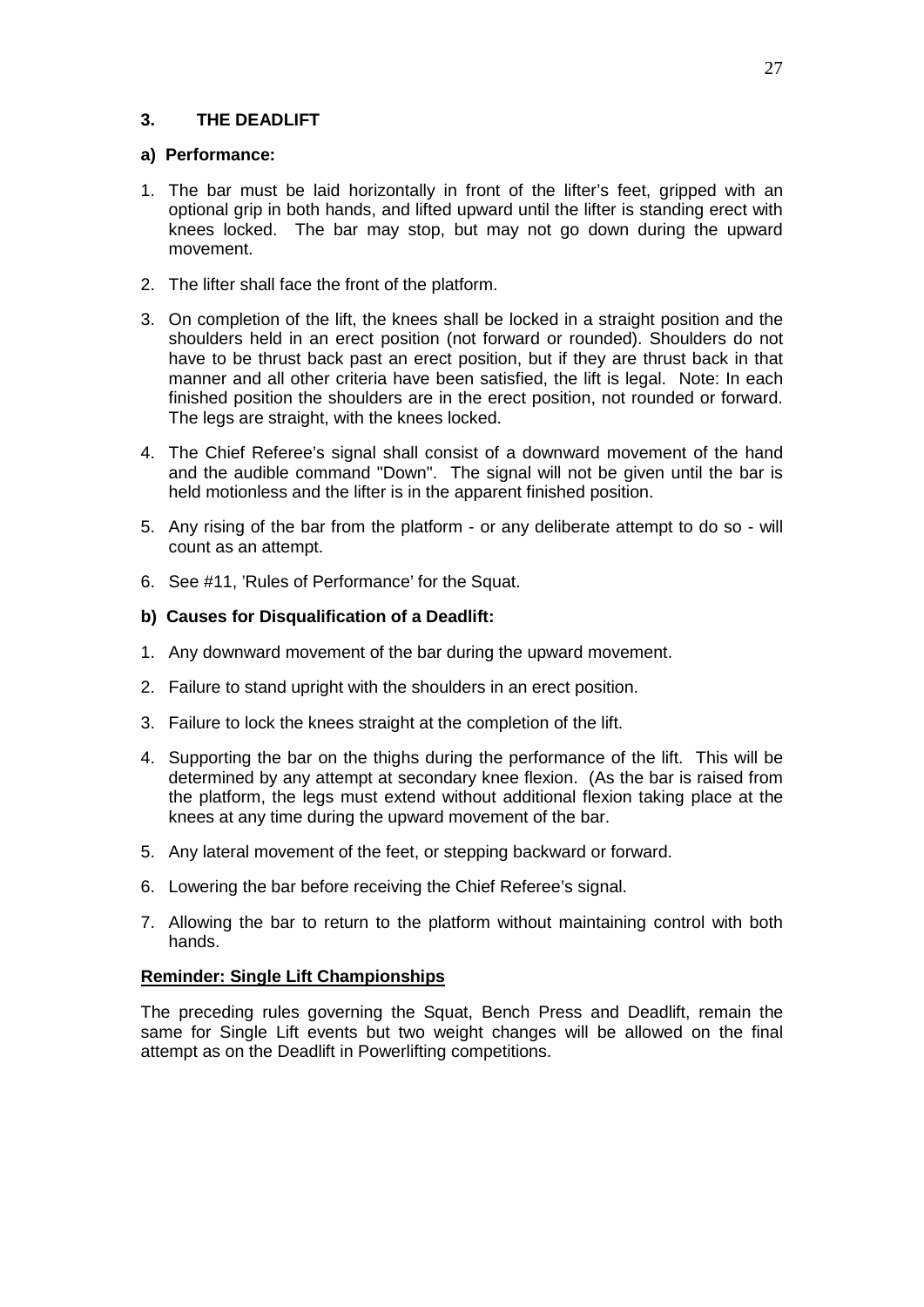

**Sumo Style**







28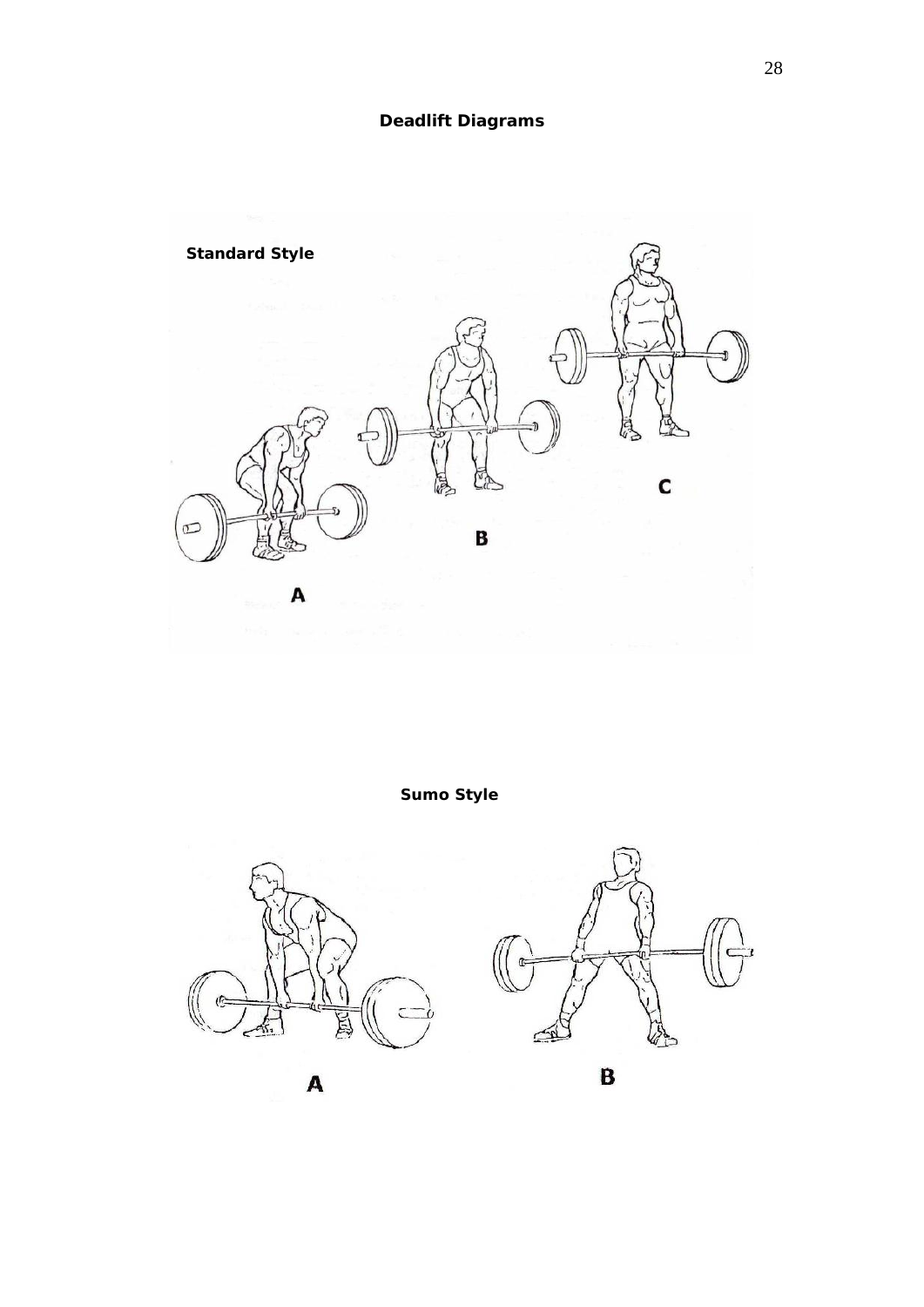## **REFEREES GENERAL**

## **Minimum Referees required to adjudicate at sanctioned events**

- 1. INTERNATIONAL Three fully qualified WDFPF International Referees. This also applies where international records are broken at National events. Referees who are under assessment for International Status may also be considered within the 3 required Officials at International events only.
- 2. It is incumbent on all member affiliates to ensure that they consistently promote individuals to undertake Referee exams/training in order to maintain suitable numbers of International Officials.

# **Examinations for International Referees**

- 1. All individuals who wish to become International referees must undergo examination. The following criteria must be met:
	- a. Have been a National level referee for a 2 year period.
	- b. Be recommended by their National executive to the WDFPF general secretary.
	- c. Submit to undertake a written exam with a pass mark of 90%. These may only be taken at International events and invigilated by the WDFPF.
	- d. Complete a practical assessment, conducted by an International level referee at an International event following completion of the written exam.
- 2. All candidates must be current members in good standing of their National Association.
- 3. Candidates must make their own arrangements as regards the date, time and venue for the examination, and for any costs to be incurred.

# **Registration of International Referees**

- 1. It is incumbent on all International Referees to maintain their currency as an Official. This is achieved as follows:
	- a. Regular referral and review of the WDFPF Rule Book.
	- b. By undertaking a minimum of 1 International event as an official within a 4 year period. Failure to do so will revoke the Official back to National level and require them to re-take the International Referees exam in order to re-qualify.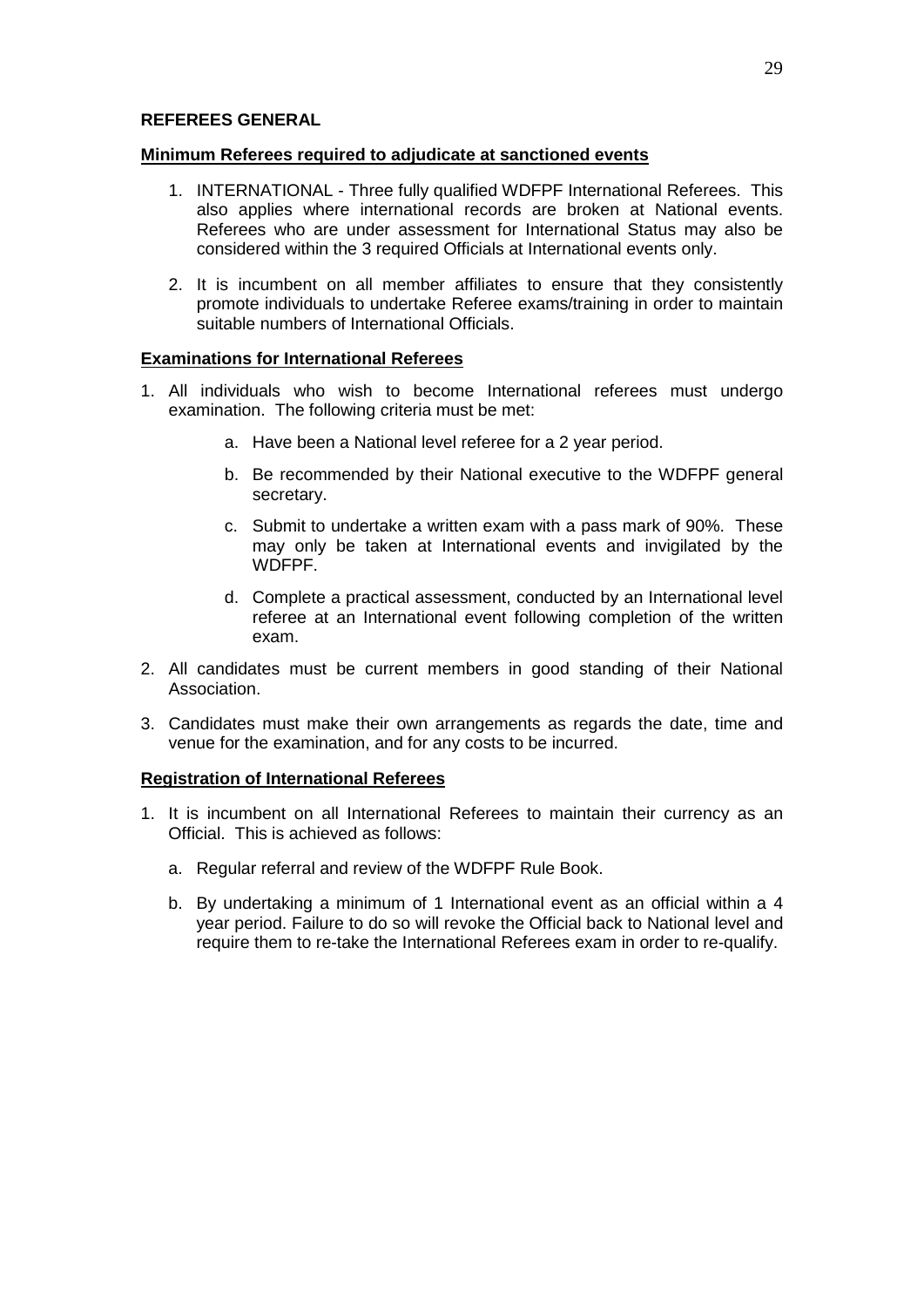# **Equipment required for WDFPF International events**

# **1. PLATFORM EQUIPMENT (Refer to rulebook as required):**

- a. Certified scales
- b. Competition platform with non-slip surface
- c. Competition bar(s)
- d. Approved weights (including record discs) and collars
- e. Squat racks
- f. Bench
- g. Weight racks (known as toast racks)
- h. Bar levers for dead lift

# **2. OTHER EQUIPMENT:**

- a. Scoreboards with appropriate markers
- b. Referees' lights or flags
- c. Clapperboards for bench press
- d. PA system (ensure system is adequate for size of hall)
- e. Loading charts
- f. Chalk & chalk box/bucket
- g. Blood cleaning kit
- h. Wire brush
- i. Mop & bucket
- j. Pens for MC/kit check/weigh-in etc.
- k. Stop-watch/clock for MC's table
- l. Clock in main lifting hall

# **1. WARM-UP ROOM:**

- 1. Normally at least two warm-up stations will be required, so 2 of each item listed below will be needed (three stations will need 3 of each and so on).
	- a. Platform or protective floor covering
	- b. Squat rack
	- c. Bench
	- d. Power bar (no centre knurling)
	- e. Weights the total dependent on likely final lifts (calibrated weights are not essential in the warm-up room).

# **4. REFEREES'/OFFICERS' REQUIREMENTS:**

- a. Rule book
- b. Competition forms:-Score sheets, weigh-in forms and kit check forms.
- c. List of qualifying totals
- d. Records pertaining to the competition. (NB British, European and World records to be posted at drug tested events [National or International])
- e. Tape measure, stamp and pad for use at Kit Check
- f. Tables for Kit Check, Drug Control and Weigh-in
- g. Referees' chairs
- h. Refreshments for officials, any period less than 8 hours full day (including weigh-in) means refreshments only. Where 8 hours is exceeded meals must be provided. This subsection also refers to all Officials including desk staff and loaders.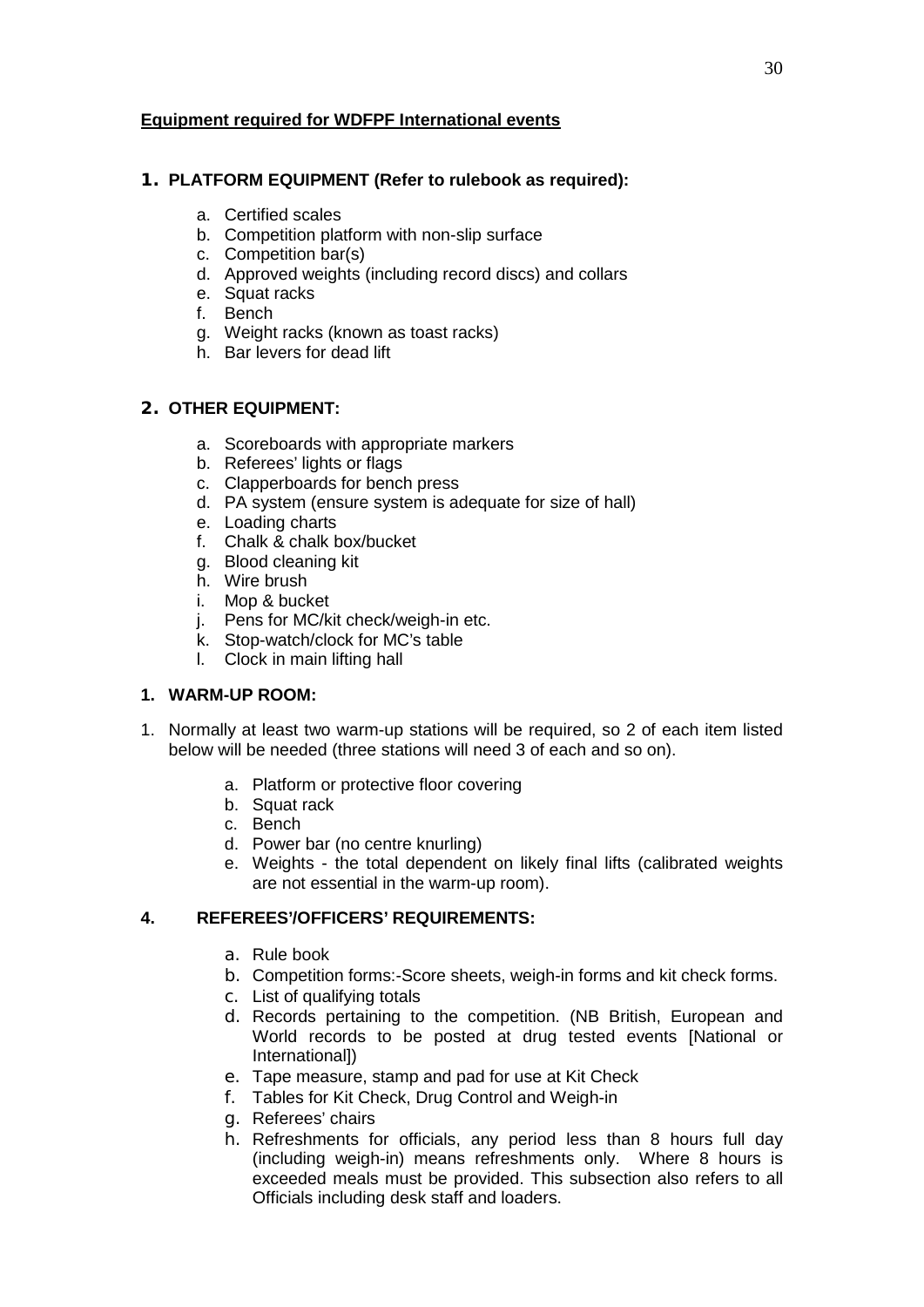i. Chairs to 'corral' lifters selected for drug testing

# **5. VARIOUS REQUIREMENTS:**

- a. Toilet facilities
- b. Male and female changing facilities and weighing-in room
- c. If appropriate, toilet area where drug testing can take place (incl for women)

## **The following are not essential, but are recommended for major events.**

- a. Equipment for roping off competition area
- b. Banners
- c. Posters
- d. Music
- e. Water for lifters

## **6. OTHER HELPERS:**

- a. Spotter/loaders
- b. Platform manager (can be one of the above)
- c. Marshalls (not always essential, but useful)
- d. MC
- e. Recorder
- f. Scoreboard personnel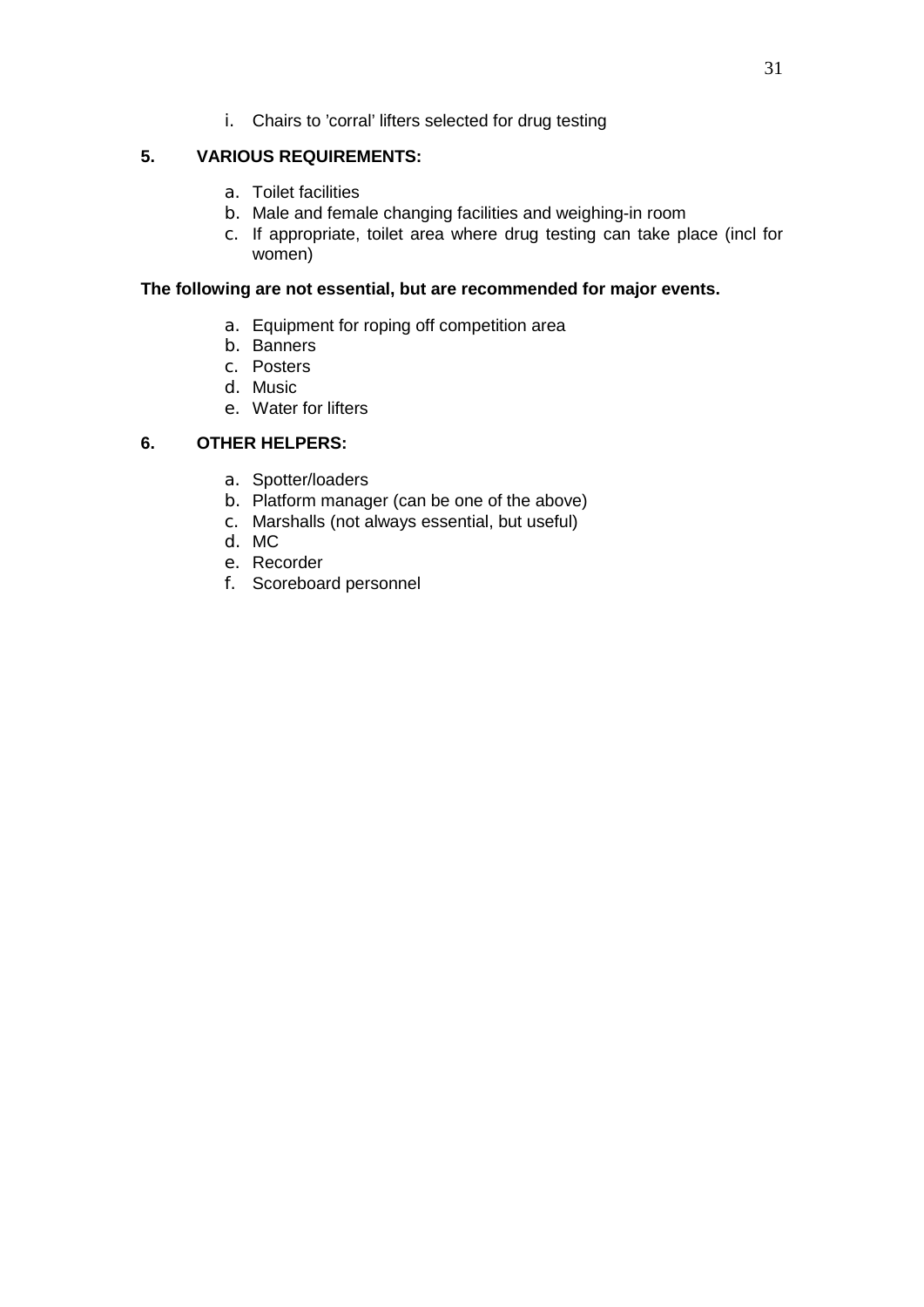#### **SCHWARTZ FORMULA TABLES IN KILOGRAMS (MEN)<sup>2</sup>**

The Schwartz formula (SF)\* is presented as a table of co-efficients. Each lifter has a co efficient determined by body weight (BW). Since the table is graduated in one-tenth kilogram intervals, it may be necessary to interpolate. For example, the co-efficient for lifters with body weights 74.5 and 74.6 are 0.6680 and 0.6673 from the table. Thus for a lifter with a body weight of 74.55 the co-efficient is interpolated as 0.66765.

- 1. To determine the "Best Lifter" multiply each lifters co-efficient by his total. The resulting factor is his Schwartz Formula total (SFT). The lifter with the highest SFT is considered the "Best Lifter".
- 2. To determine the winner in a contest between teams of unequal body weights: Determine the SFT for each member of each team. The team with the highest average SFT is the winner.
- 3. To determine the "Champion of Champions", calculate the SF on the winner of each weight class. The weight class winner with the highest SF is the "Champion of Champions".

\*Revised October 1978 by Lyle Schwartz, Professor of Materials Science and Engineering, Northwestern University, USA. Earlier forms are obsolete after that date. Formula = (0.488) - ((0.0009) x (bodyweight –155))

| <b>BW</b> | 0     | 0.1   | 0.2   | 0.3                                                                            | 0.4   | 0.5   | 0.6   | 0.7   | 0.8   | <u>0.9</u> |
|-----------|-------|-------|-------|--------------------------------------------------------------------------------|-------|-------|-------|-------|-------|------------|
|           |       |       |       |                                                                                |       |       |       |       |       |            |
| 40        |       |       |       | 1.3133 1.3092 1.3052 1.3011 1.2971 1.2931 1.2891 1.2851 1.2812 1.2773          |       |       |       |       |       |            |
| 41        |       |       |       | 1.2734 1.2695 1.2656 1.2618 1.2580 1.2542 1.2504 1.2467 1.2429 1.2392          |       |       |       |       |       |            |
| 42        |       |       |       | 1.2355 1.2318 1.2282 1.2245 1.2209 1.2173 1.2138 1.2102 1.2067 1.2032          |       |       |       |       |       |            |
| 43        |       |       |       | 1.1997 1.1962 1.1927 1.1893 1.1858 1.1824 1.1791 1.1757 1.1723 1.1690          |       |       |       |       |       |            |
| 44        |       |       |       | 1.1657 1.1624 1.1591 1.1558 1.1526 1.1494 1.1462 1.1430 1.1398 1.1367          |       |       |       |       |       |            |
|           |       |       |       |                                                                                |       |       |       |       |       |            |
| 45        |       |       |       | 1.1335 1.1304 1.1273 1.1242 1.1211 1.1181 1.1150 1.1120 1.1090 1.1060          |       |       |       |       |       |            |
| 46        |       |       |       | 1.1031 1.1001 1.0972 1.0942 1.0913 1.0884 1.0856 1.0827 1.0799 1.0770          |       |       |       |       |       |            |
| 47        |       |       |       | 1.0742 1.0714 1.0686 1.0659 1.0631 1.0604 1.0577 1.0550 1.0523 1.0496          |       |       |       |       |       |            |
| 48        |       |       |       | 1.0469  1.0443  1.0416  1.0390  1.0364  1.0338  1.0312  1.0287  1.0261  1.0236 |       |       |       |       |       |            |
| 49        |       |       |       | 1.0211 1.0186 1.0161 1.0136 1.0111 1.0087 1.0062 1.0038 1.0014 1.9990          |       |       |       |       |       |            |
|           |       |       |       |                                                                                |       |       |       |       |       |            |
| 50        | .9966 | .9942 | .9919 | .9895                                                                          | .9872 | .9849 | .9826 | .9803 | .9780 | .9757      |
| 51        | .9734 | .9712 | .9690 | .9667                                                                          | .9645 | .9623 | .9601 | .9580 | .9558 | .9536      |
| 52        | .9515 | .9494 | .9473 | .9452                                                                          | .9431 | .9410 | .9389 | .9368 | .9348 | .9328      |
| 53        | .9307 | .9287 | .9267 | .9247                                                                          | .9227 | .9208 | .9188 | .9169 | .9149 | .9130      |
| 54        | .9111 | .9092 | .9073 | .9054                                                                          | .9035 | .9016 | .8998 | .8979 | .8961 | .8943      |
|           |       |       |       |                                                                                |       |       |       |       |       |            |
| 55        | .8924 | .8906 | .8888 | .8870                                                                          | .8853 | .8835 | .8817 | .8800 | .8782 | .8765      |
| 56        | .8748 | .8731 | .8714 | .8697                                                                          | .8680 | .8663 | .8646 | .8630 | .8613 | .8597      |
| 57        | .8580 | .8564 | .8548 | .8532                                                                          | .8516 | .8500 | .8484 | .8468 | .8453 | .8437      |
| 58        | .8422 | .8406 | .8391 | .8376                                                                          | .8361 | .8345 | .8330 | .8315 | .8301 | .8286      |
| 59        | .8271 | .8257 | .8242 | .8228                                                                          | .8213 | .8199 | .8185 | .8170 | .8156 | .8142      |
|           |       |       |       |                                                                                |       |       |       |       |       |            |
| 60        | .8128 | .8114 | .8101 | .8087                                                                          | .8073 | .8060 | .8046 | .8033 | .8019 | .8006      |
| 61        | .7993 | .7979 | .7966 | .7953                                                                          | .7940 | .7927 | .7915 | .7902 | .7889 | .7876      |
| 62        | .7864 | .7851 | .7839 | .7826                                                                          | .7814 | .7802 | .7789 | .7777 | .7765 | .7753      |
| 63        | .7741 | .7729 | .7717 | .7706                                                                          | .7694 | .7682 | .7671 | .7659 | .7647 | .7636      |
| 64        | .7625 | .7613 | .7602 | .7591                                                                          | .7580 | .7568 | .7557 | .7546 | .7535 | .7524      |

 $2$  This table has been extracted from the Internet and although from a reliable source does not mean it has been checked for any errors.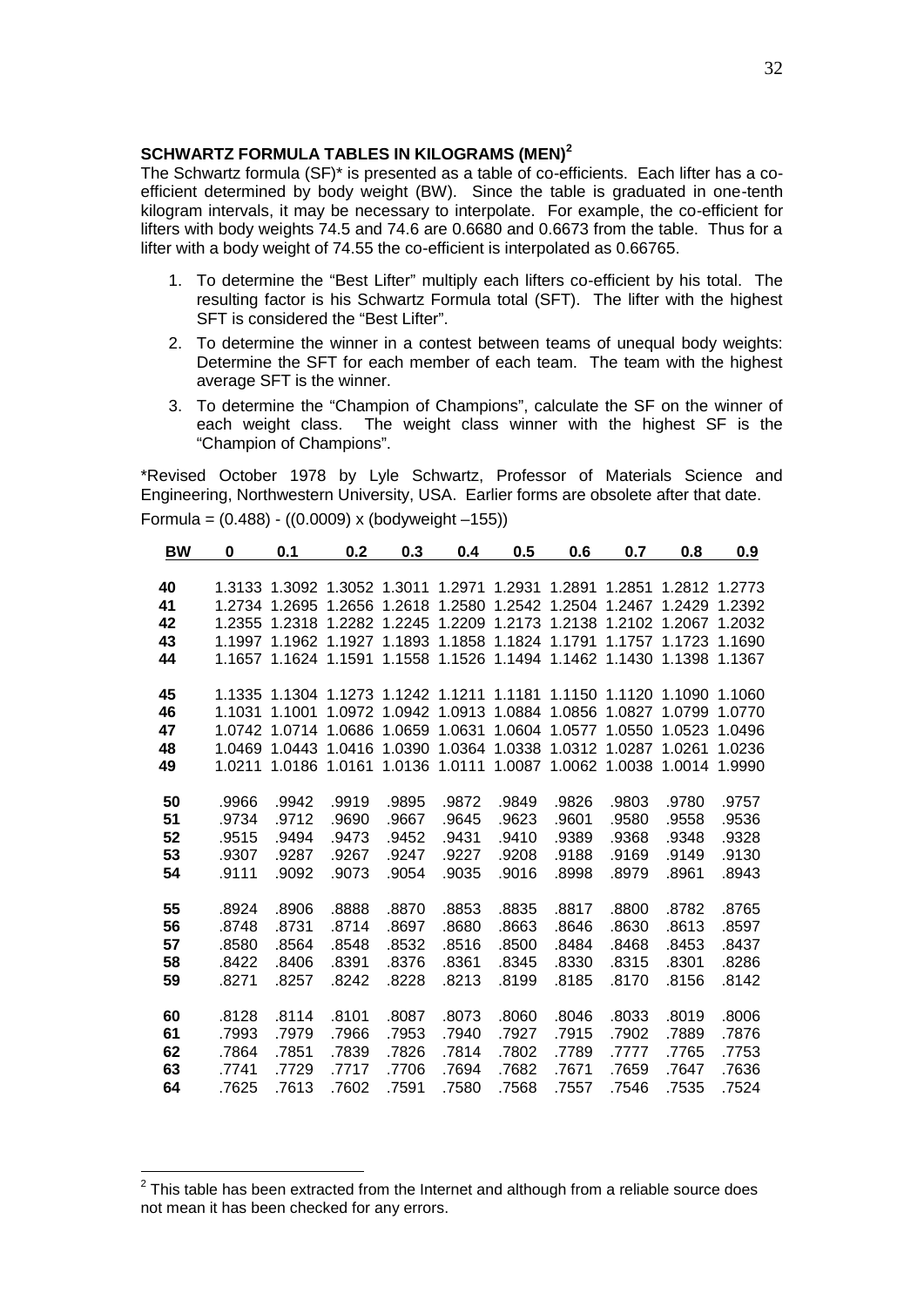|           |           |       |       |       |       | <b>SCHWARTZ FORMULA TABLES IN KILOGRAMS (MEN)</b> |       |       |       |       |
|-----------|-----------|-------|-------|-------|-------|---------------------------------------------------|-------|-------|-------|-------|
| <b>BW</b> | $\pmb{0}$ | 0.1   | 0.2   | 0.3   | 0.4   | 0.5                                               | 0.6   | 0.7   | 0.8   | 0.9   |
|           |           |       |       |       |       |                                                   |       |       |       |       |
| 65        | .7514     | .7503 | .7492 | .7481 | .7471 | .7460                                             | .7450 | .7439 | .7429 | .7418 |
| 66        | .7408     | .7398 | .7387 | .7377 | .7367 | .7357                                             | .7347 | .7337 | .7327 | .7317 |
| 67        | .7307     | .7297 | .7287 | .7278 | .7268 | .7258                                             | .7249 | .7239 | .7230 | .7220 |
| 68        | .7211     | .7201 | .7192 | .7183 | .7174 | .7164                                             | .7155 | .7146 | .7137 | .7128 |
| 69        | .7119     | .7110 | .7101 | .7092 | .7083 | .7074                                             | .7066 | .7057 | .7048 | .7040 |
| 70        | .7031     | .7022 | .7014 | .7005 | .6997 | .6989                                             | .6980 | .6972 | .6964 | .6955 |
| 71        | .6947     | .6939 | .6931 | .6923 | .6914 | .6906                                             | .6898 | .6890 | .6882 | .6874 |
| 72        | .6867     | .6859 | .6851 | .6843 | .6835 | .6828                                             | .6820 | .6812 | .6805 | .6797 |
| 73        | .6789     | .6782 | .6774 | .6767 | .6760 | .6752                                             | .6745 | .6737 | .6730 | .6723 |
| 74        | .6716     | .6708 | .6701 | .6694 | .6687 | .6680                                             | .6673 | .6666 | .6659 | .6652 |
|           |           |       |       |       |       |                                                   |       |       |       |       |
| 75        | .6645     | .6638 | .6631 | .6624 | .6617 | .6610                                             | .6603 | .6598 | .6590 | .6583 |
| 76        | .6577     | .6570 | .6563 | .6557 | .6550 | .6543                                             | .6537 | .6530 | .6524 | .6517 |
| 77        | .6511     | .6505 | .6498 | .6492 | .6486 | .6479                                             | .6473 | .6467 | .6461 | .6454 |
| 78        | .6448     | .6442 | .6436 | .6430 | .6424 | .6418                                             | .6412 | .6405 | .6399 | .6394 |
| 79        | .6388     | .6382 | .6376 | .6370 | .6364 | .6358                                             | .6352 | .6347 | .6341 | .6335 |
|           |           |       |       |       |       |                                                   |       |       |       |       |
| 80        | .6329     | .6324 | .6318 | .6312 | .6307 | .6301                                             | .6295 | .6290 | .6384 | .6279 |
| 81        | .6273     | .6268 | .6262 | .6257 | .6251 | .6245                                             | .6241 | .6235 | .6230 | .6224 |
| 82        | .6319     | .6214 | .6209 | .6203 | .6198 | .6193                                             | .6188 | .6183 | .6177 | .6172 |
| 83        | .6167     | .6162 | .6157 | .6152 | .6147 | .6142                                             | .6137 | .6132 | .6127 | .6122 |
| 84        | .6117     | .6112 | .6107 | .6102 | .6098 | .6093                                             | .6088 | .6083 | .6078 | .6074 |
| 85        | .6069     | .6064 | .6059 | .6055 | .6050 | .6045                                             | .6041 | .6036 | .6031 | .6027 |
| 86        | .6022     | .6018 | .6013 | .6009 | .6004 | .6000                                             | .5995 | .5991 | .5986 | .5982 |
| 87        | .5978     | .5973 | .5969 | .5965 | .5960 | .5956                                             | .5952 | .5947 | .5943 | .5939 |
| 88        | .5935     | .5930 | .5926 | .5922 | .5918 | .5914                                             | .5910 | .5905 | .5901 | .5897 |
| 89        | .5983     | .5889 | .5885 | .5881 | .5877 | .5873                                             | .5869 | .5865 | .5861 | .5857 |
|           |           |       |       |       |       |                                                   |       |       |       |       |
| 90        | .5853     | .5850 | .5846 | .5842 | .5838 | .5834                                             | .5830 | .5827 | .5823 | .5819 |
| 91        | .5815     | .5812 | .5808 | .5804 | .5801 | .5797                                             | .5793 | .5790 | .5788 | .5782 |
| 92        | .5779     | .5775 | .5772 | .5768 | .5765 | .5761                                             | .5758 | .5754 | .5751 | .5747 |
| 93        | .5744     | .5740 | .5737 | .5734 | .5730 | .5727                                             | .5723 | .5720 | .5717 | .5714 |
| 94        | .5710     | .5707 | .5704 | .5701 | .5697 | .5694                                             | .5691 | .5688 | .5685 | .5681 |
| 95        | .5678     |       |       | .5669 | .5666 | .5663                                             | .5660 | .5657 | .5654 | .5651 |
|           |           | .5675 | .5672 |       |       |                                                   |       |       |       |       |
| 96        | .5648     | .5645 | .5642 | .5639 | .5636 | .5633                                             | .5630 | .5627 | .5624 | .5622 |
| 97        | .5619     | .5616 | .5613 | .5610 | .5608 | .5605                                             | .5602 | .5599 | .5597 | .6694 |
| 98        | .5591     | .5589 | .5586 | .5583 | .5581 | .5578                                             | .5575 | .5573 | .5570 | .5568 |
| 99        | .5565     | .5563 | .5560 | .5558 | .5555 | .5553                                             | .5550 | .5548 | .5545 | .5543 |
| 100       | .5540     | .5538 | .5536 | .5533 | .5531 | .5529                                             | .5526 | .5524 | .5522 | .5519 |
| 101       | .5517     | .5515 | .5513 | .5510 | .5508 | .5506                                             | .5504 | .5502 | .5500 | .5497 |
| 102       | .5495     | .5493 | .5491 | .5489 | .5487 | .5485                                             | .5483 | .5481 | .5479 | .5477 |
| 103       | .5475     | .5473 | .5471 | .5469 | .5467 | .5465                                             | .5463 | .5461 | .5459 | .5457 |
| 104       | .5455     | .5454 | .5452 | .5450 | .5448 | .5446                                             | .5444 | .5443 | .5441 | .5439 |
|           |           |       |       |       |       |                                                   |       |       |       |       |
| 105       | .5437     | .5436 | .5434 | .5432 | .5431 | .5429                                             | .5427 | .5426 | .5424 | .5422 |
| 106       | .5421     | .5419 | .5417 | .5416 | .5414 | .5413                                             | .5411 | .5410 | .5408 | .5407 |
| 107       | .5405     | .5404 | .5402 | .5401 | .5399 | .5398                                             | .5396 | .5395 | 5393  | .5392 |
| 108       | .5391     | .5389 | .5388 | .5386 | .5385 | .5384                                             | .5382 | .5381 | .5380 | .5378 |
| 109       | .5377     | .5376 | .5376 | .5373 | .5372 | .5371                                             | .5370 | .5368 | .5367 | .5366 |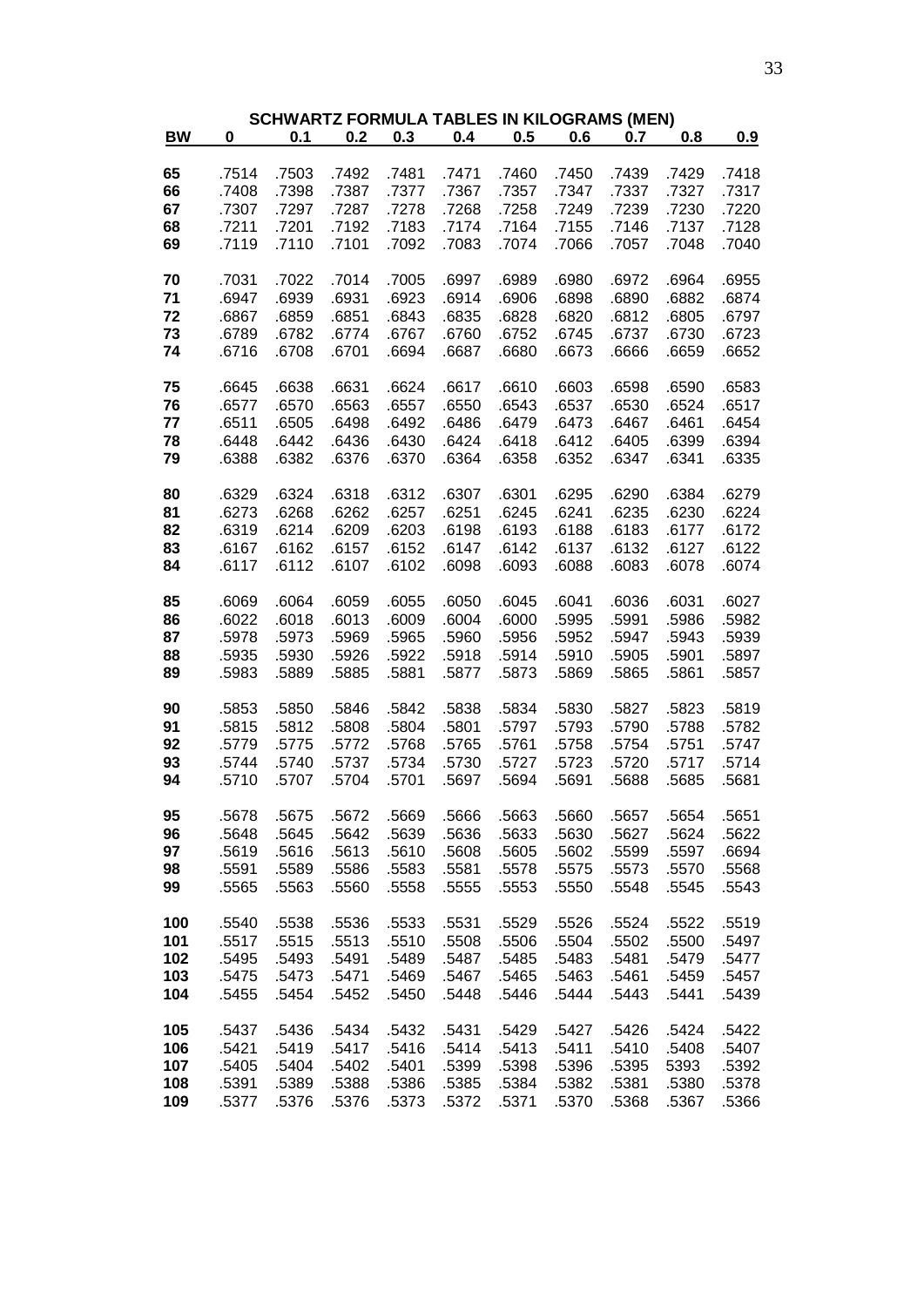|             |       |                |                |                | <b>SCHWARTZ FORMULA TABLES IN KILOGRAMS (MEN)</b> |                |                |       |       |                |
|-------------|-------|----------------|----------------|----------------|---------------------------------------------------|----------------|----------------|-------|-------|----------------|
| $B_{\rm W}$ | 0     | 0.1            | 0.2            | 0.3            | 0.4                                               | 0.5            | 0.6            | 0.7   | 0.8   | 0.9            |
|             |       |                |                |                |                                                   |                |                |       |       |                |
| 110         | .5365 | .5364          | .5362          | .5361          | .5360                                             | .5359          | .5358          | .5357 | .5356 | .5354          |
| 111         | .5353 | .5352          | .5351          | .5350          | .5349                                             | .5348          | .5347          | .5346 | .5345 | .5343          |
| 112         | .5342 | .5341          | .5340          | .5339          | .5338                                             | .5337          | .5336          | .5335 | .5334 | .5333          |
| 113         | .5332 | .5331          | .5330          | .5329          | .5328                                             | .5328          | .5327          | .5326 | .5325 | .5324          |
| 114         | .5323 | .5322          | .5321          | .5320          | .5319                                             | .5318          | .5317          | .5316 | .5316 | .5315          |
| 115         | .5314 | .5313          | .5312          | .5311          | .5310                                             | .5309          | .5309          | .5308 | .5307 | .5306          |
| 116         | .5305 | .5304          | .5303          | .5302          | .5302                                             | .5301          | .5300          | .5399 | .5298 | .5297          |
| 117         | .5296 | .5296          | .5295          | .5294          | .5293                                             | .5292          | .5291          | .5290 | .5290 | .5289          |
| 118         | .5288 | .5287          | .5286          | .5285          | .5284                                             | .5283          | .5283          | .5282 | .5281 | .5280          |
| 119         | .5279 | .5278          | .5277          | .5276          | .5275                                             | .5274          | .5274          | .5273 | .5272 | .5271          |
|             |       |                |                |                |                                                   |                |                |       |       |                |
| 120         | .5270 | .5269          | .5268          | .5267          | .5266                                             | .5265          | .5264          | .5263 | .5262 | .5261          |
| 121         | .5260 | .5259          | .5258          | .5257          | .5256                                             | .5255          | .5254          | .5253 | .5251 | .5250          |
| 122         | .5349 | .5248          | .5247          | .5246          | .5245                                             | .5243          | .5242          | .5241 | .5240 | .5239          |
| 123         | .5237 | .5236          | .5235          | .5234          | .5232                                             | .5231          | .5230          | .5228 | .5227 | .5226          |
| 124         | .5224 | .5223          | .5221          | .5220          | .5219                                             | .5217          | .5216          | .5214 | .5213 | .5211          |
|             |       |                |                |                |                                                   |                |                |       |       |                |
| 125         | .5210 | .5209          | .5208          | .5206          | .5205                                             | .5204          | .5203          | .5202 | .5200 | .5199          |
| 126         | .5198 | .5197          | .5196          | .5194          | .5193                                             | .5192          | .5191          | .5190 | .5188 | .5187          |
| 127         | .5186 | .5185          | .5184          | .5182          | .5181                                             | .5180          | .5179          | .5178 | .5176 | .5175          |
| 128         | .5174 | .5173          | .5172          | .5170          | .5169                                             | .5168          | .5167          | .5166 | .5164 | .5163          |
| 129         | .5162 | .5161          | .5160          | .5158          | .5157                                             | .5156          | .5155          | .5154 | .5152 | .5151          |
| 130         | .5150 | .5149          | .5147          | .5146          | .5145                                             | .5143          | .5142          | .5141 | .5140 | .5139          |
| 131         | .5138 | .5137          | .5136          | .5134          | .5133                                             | .5132          | .5131          | .5130 | .5128 | .5127          |
| 132         |       |                |                |                |                                                   |                |                |       |       |                |
| 133         | .5126 | .5125<br>.5113 | .5124<br>.5112 | .5122<br>.5110 | .5121<br>.5109                                    | .5120<br>.5108 | .5119<br>.5107 | .5118 | .5116 | .5115<br>.5103 |
|             | .5113 |                |                |                |                                                   |                |                | .5106 | .5104 |                |
| 134         | .5102 | .5101          | .5100          | .5098          | .5097                                             | .5096          | .5095          | .5094 | .5092 | .5091          |
| 135         | .5090 | .5089          | .5088          | .5086          | .5085                                             | .5084          | .5083          | .5082 | .5080 | .5079          |
| 136         | .5078 | .5077          | .5076          | .5075          | .5073                                             | .5072          | .5071          | .5070 | .5069 | .5068          |
| 137         | .5067 | .5066          | .5065          | .5064          | .5062                                             | .5061          | .5060          | .5059 | .5058 | .5057          |
| 138         | .5056 | .5055          | .5054          | .5053          | .5051                                             | .5050          | .5049          | .5048 | .5047 | .5046          |
| 139         | .5045 | .5044          | .5043          | .5042          | .5040                                             | .5039          | .5038          | .5037 | .5036 | .5035          |
|             |       |                |                |                |                                                   |                |                |       |       |                |
| 140         | .5034 | .5033          | .5032          | .5031          | .5029                                             | .5028          | .5027          | .5026 | .5025 | .5024          |
| 141         | .5023 | .5022          | .5021          | .5020          | .5018                                             | .5017          | .5016          | .5015 | .5014 | .5013          |
| 142         | .5012 | .5011          | .5011          | .5009          | .5007                                             | .5006          | .5005          | .5004 | .5003 | .5002          |
| 143         | .5001 | .5000          | .4999          | .4998          | .4997                                             | .4995          | .4994          | .4993 | .4992 | .4991          |
| 144         | .4990 | .4989          | .4988          | .4987          | .4986                                             | .4985          | .4983          | .4982 | .4981 | .4980          |
| 145         | .4979 | .4978          | .4977          | .4976          | .4975                                             | .4974          | .4973          | .4972 | .4971 | .4970          |
| 146         | .4969 | .4968          | .4967          | .4966          | .4965                                             | .4964          | .4963          | .4962 | ,4961 | .4960          |
| 147         | .4959 | .4958          | .4957          | .4956          | .4955                                             | .4954          | .4953          | .4952 | .4951 | .4950          |
| 148         | .4949 | .4948          | .4947          | .4946          | .4945                                             | .4944          | .4943          | .4942 | .4941 | .4940          |
| 149         | .4039 | .4938          | .4937          | .4936          | .4935                                             | .4934          | .4933          | .4932 | .4931 | .4930          |
|             |       |                |                |                |                                                   |                |                |       |       |                |
| 150         | .4929 | .4928          | .4927          | .4926          | .4925                                             | .4924          | .4923          | .4922 | .4921 | .4920          |
| 151         | .4919 | .4918          | .4917          | .4916          | .4915                                             | .4914          | .4913          | .4912 | .4911 | .4910          |
| 152         | .4909 | .4908          | .4907          | .4906          | .4905                                             | .4904          | .4903          | .4902 | .4901 | .4900          |
| 153         | .4899 | .4898          | .4897          | .4896          | .4895                                             | .4894          | .4893          | .4892 | .4891 | .4890          |
| 154         | .4889 | .4888          | .4887          | .4886          | .4885                                             | .4884          | .4883          | .4882 | .4881 | .4880          |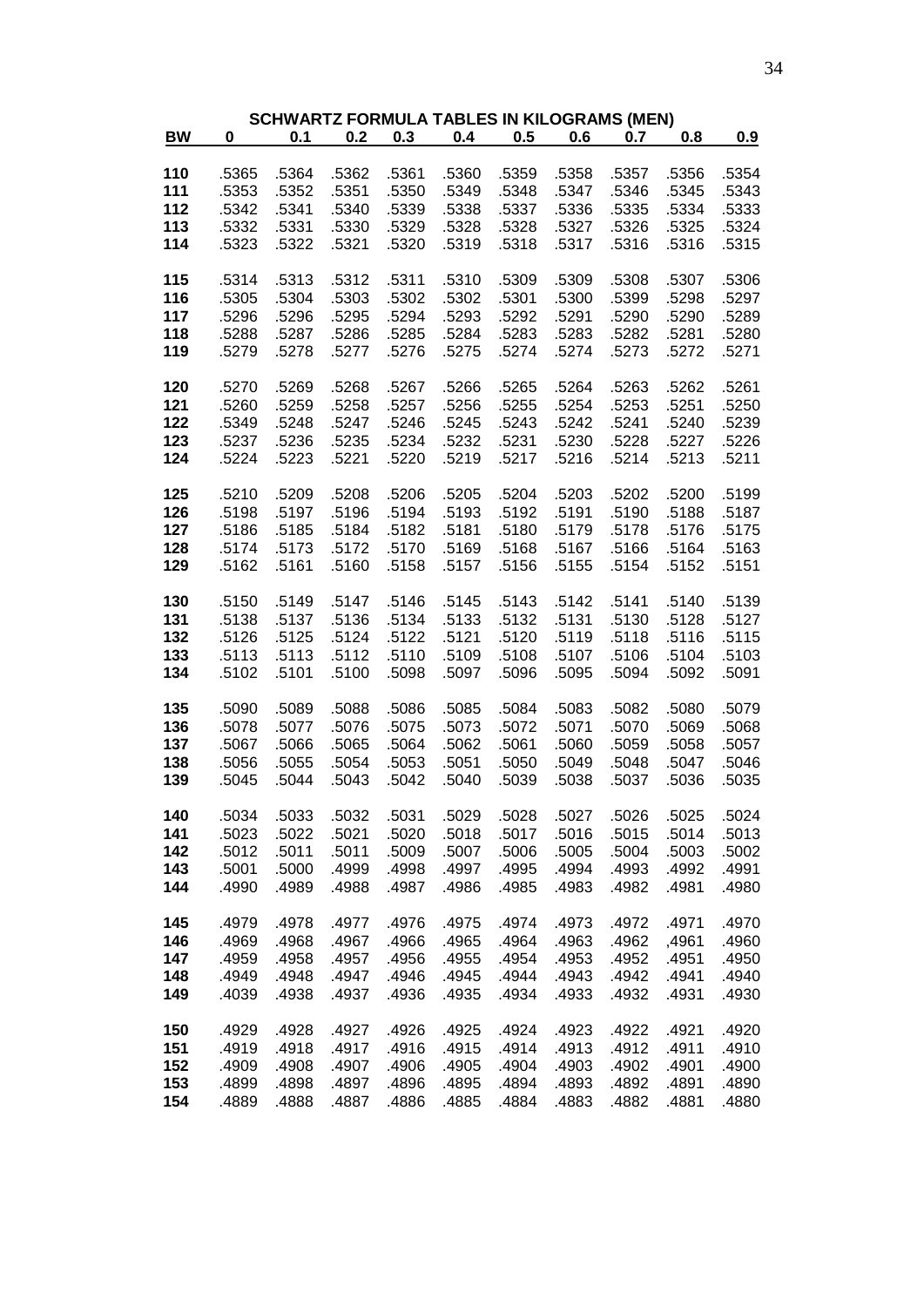|           |       |       | <b>SCHWARTZ FORMULA TABLES IN KILOGRAMS (MEN)</b>                            |       |       |       |       |       |       |       |
|-----------|-------|-------|------------------------------------------------------------------------------|-------|-------|-------|-------|-------|-------|-------|
| <b>BW</b> | 0     | 0.1   | $0.2$ $0.3$ $0.4$                                                            |       |       | 0.5   | 0.6   | 0.7   | 0.8   | 0.9   |
|           |       |       |                                                                              |       |       |       |       |       |       |       |
| 155       | .4879 | .4878 | .4877                                                                        | .4876 | .4875 | .4874 | .4874 | .4873 | .4872 | .4871 |
| 156       | .4870 | .4869 | .4868                                                                        | .4868 | .4867 | .4866 | .4865 | .4864 | .4863 | .4862 |
| 157       | .4861 | .4860 | .4859                                                                        | .4859 | .4858 | .4857 | .4856 | .4855 | .4854 | .4853 |
| 158       | .4852 | .4851 | .4850                                                                        | .4850 | .4849 | .4848 | .4847 | .4846 | .4845 | .4844 |
| 159       | .4843 | .4842 | .4841                                                                        | .4841 | .4840 | .4839 | .4838 | .4837 | .4836 | .4835 |
| 160       | .4834 | .4833 | .4832                                                                        | .4832 | .4831 | .4830 | .4829 | .4828 | .4827 | .4826 |
| 161       | .4825 | .4824 | .4823                                                                        | .4823 | .4822 | .4821 | .4820 | .4819 | .4818 | .4817 |
| 162       | .4816 | .4815 | .4814                                                                        | .4814 | .4813 | .4812 | .4811 | .4810 | .4809 | .4898 |
| 163       | .4807 | .4806 | .4805                                                                        | .4805 | .4804 | .4803 | .4802 | .4801 | .4800 | .4799 |
| 164       | .4798 | .4797 | .4796                                                                        | .4796 | .4795 | .4794 | .4793 | .4792 | .4791 | .4790 |
|           |       |       |                                                                              |       |       |       |       |       |       |       |
| 165       |       |       | 47810 47890 47880 47870 47860 47850 47840 47830 47890 47890.                 |       |       |       |       |       |       |       |
| 166       |       |       | 47729. 47738 47729. 47765 47765 47765. 47783 47729. 47810 47801.             |       |       |       |       |       |       |       |
| 167       |       |       | 47639 47658. 47657. 47666 47666 47675. 47694. 47702 47711. 47720 47720.      |       |       |       |       |       |       |       |
| 168       |       |       | 47549. 47567. 47567. 47576. 47585. 47594. 47603. 47612. 47630. 47630.        |       |       |       |       |       |       |       |
| 169       |       |       | 47459. 47468. 47477. 47486. 47495- 47504. 47513. 47542. 47540. 47540.        |       |       |       |       |       |       |       |
|           |       |       |                                                                              |       |       |       |       |       |       |       |
| 170       |       |       | 47369. 47378. 47378. 47396. 47405. 47414. 47423. 47432. 47450. 47450.        |       |       |       |       |       |       |       |
| 171       |       |       | 47360 47279 47306 47297 47306 47288 47279 47342 47333 47324. 47306.          |       |       |       |       |       |       |       |
| 172       |       |       | 47189. 47198. 47270. 47276. 47234. 47224. 47234. 47245. 47270. 47270.        |       |       |       |       |       |       |       |
| 173       |       |       | 47099. 47178. 47117. 47126. 47135. 47144. 47135. 47180. 47171. 47180.        |       |       |       |       |       |       |       |
| 174       |       |       | 47090 47090. 47072 47064 47045 47045 47034 47032 47090. 47090 47090          |       |       |       |       |       |       |       |
|           |       |       |                                                                              |       |       |       |       |       |       |       |
| 175       |       |       | 46919 46937 46982 46973 46964 46955 46946 46937 46928 46919.                 |       |       |       |       |       |       |       |
| 176       |       |       | 46829 46847 46892 46883 46874 46865 46856 46847 46838 46829                  |       |       |       |       |       |       |       |
| 177       |       |       | 46739 46757 46748 46766 46775 46784 46775 46766 46757 46820 46811            |       |       |       |       |       |       |       |
| 178       |       |       | 46649. 46667 46667. 4676 46685 46684 46694. 46712 46712. 46712. 46730.       |       |       |       |       |       |       |       |
| 179       |       |       | 46559 .46568 .46577 .46604 .46595 .46595 .46588 .46640 .46631 .46622 .46613. |       |       |       |       |       |       |       |
| 180       |       |       | 46469 46478 46469. 46505 46505 46504 46505 46469 46469. 46550 46469.         |       |       |       |       |       |       |       |
| 181       |       |       | 46379 46388 46379 46460 46415 46415 46406 46397 46388 46379                  |       |       |       |       |       |       |       |
| 182       |       |       | 46370 46361 46352 46343 46334 46325 46316 46307 46298 46289                  |       |       |       |       |       |       |       |
| 183       |       |       | 46280 46271 46262 46254 46244 46235 46226 46217 46208 46199                  |       |       |       |       |       |       |       |
| 184       |       |       | 46109 46118 46109 46154 46145 46145 46146 46127 46181 46109. 46190           |       |       |       |       |       |       |       |
|           |       |       |                                                                              |       |       |       |       |       |       |       |
| 185       |       |       | 46019. 46028. 46037. 46046. 46055. 46064. 46037. 46091. 46090. 46100.        |       |       |       |       |       |       |       |
| 186       |       |       | 45929. 46010 46001. 45982. 45964. 45974 45964. 45968. 46010 46001.           |       |       |       |       |       |       |       |
| 187       |       |       | 45839. 45848. 45857. 45866. 45875. 45864. 45893. 45920. 45911. 45902.        |       |       |       |       |       |       |       |
| 188       |       |       | 45749. 45767. 45767. 45767. 45785. 45794. 45794. 45802. 45821. 45830.        |       |       |       |       |       |       |       |
| 189       |       |       | 45659. 45668. 45677. 45686. 45695. 45713. 45743. 45724. 45740. 45740.        |       |       |       |       |       |       |       |
|           |       |       |                                                                              |       |       |       |       |       |       |       |
| 190       |       |       | 45569. 45578. 45587. 45596. 45604. 45614. 45614. 4562. 45641. 45639.         |       |       |       |       |       |       |       |
| 191       |       |       | 45479. 45488 45488. 45507. 45506 45515. 45514. 45533. 45551. 45560.          |       |       |       |       |       |       |       |
| 192       |       |       | 45389 45389 45470 45461. 45452 45443 45434 45433. 45461 45460. 45470.        |       |       |       |       |       |       |       |
| 193       |       |       | .45380 .45371 .45362 .45354 .45335 .45326 .45317 .45308 .45299               |       |       |       |       |       |       |       |
| 194       |       |       | 45209 45290 45281 45272 45263 45254 45245 45248 45290 45281 45290.           |       |       |       |       |       |       |       |
|           |       |       |                                                                              |       |       |       |       |       |       |       |
| 195       |       |       | 45119. 45128. 45137. 45146. 45156. 45164. 45173. 45164. 45190. 45200.        |       |       |       |       |       |       |       |
| 196       |       |       | 45029. 45038. 45037. 45065. 45065. 45074. 45064. 45029. 45110. 45101.        |       |       |       |       |       |       |       |
| 197       |       |       | 44939. 44948. 44957. 44966. 44975 44984. 49978. 45020. 45011. 45002.         |       |       |       |       |       |       |       |
| 198       |       |       | 44849. 44830 44921. 44903 44884 44885 44885. 44876 44867 44858. 44949.       |       |       |       |       |       |       |       |
| 199       |       |       | 44669. 44678. 44687. 44696. 44714. 44714. 44732. 44723. 44714. 45469.        |       |       |       |       |       |       |       |
| 200       |       |       | 44508 44588 44579 446015 44615 44615 44606 44588 44579 44660.                |       |       |       |       |       |       |       |
| 201       |       |       | 44589. 44548. 44507. 44561. 44535. 44544. 44543. 44552. 44561. 44560.        |       |       |       |       |       |       |       |
| 202       |       |       | .44480 .44471 .44462 .44454 .44444 .44434 .4442 .44484 .44480 .44499         |       |       |       |       |       |       |       |
|           |       |       |                                                                              |       |       |       |       |       |       |       |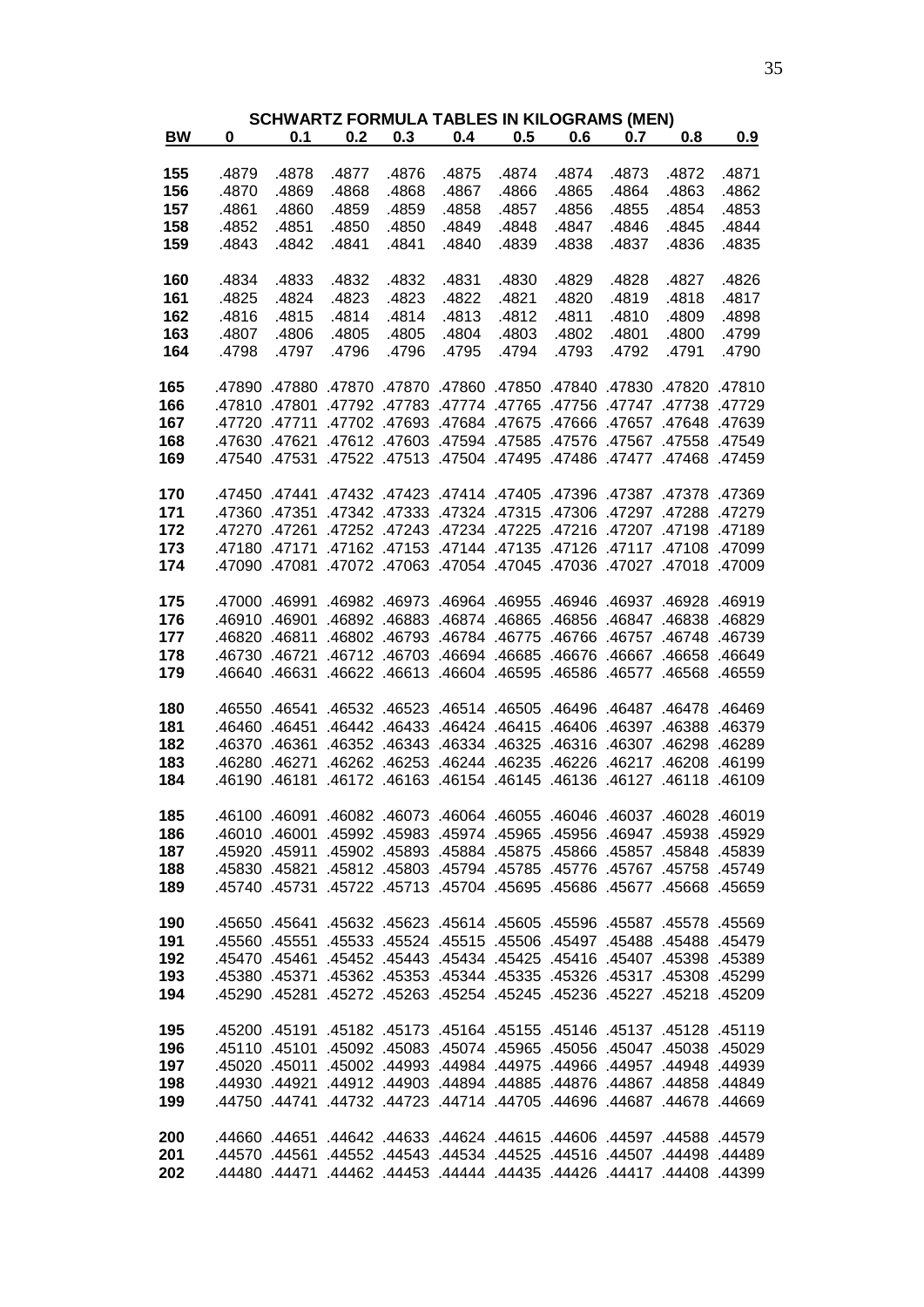#### **MALONE FORMULA TABLES IN KILOS (WOMEN)**

The Malone formula is the official formula for use with female lifters and will be used at all contests with women's divisions for Best Lifter and "Champion of Champions".

| 40<br>1.1938 1.1915 1.1892 1.1869 1.1846 1.1823 1.1810 1.1778 1.1756 1.1733<br>41<br>1.1711 1.1689 1.1667 1.1645 1.1623 1.1601 1.1579 1.1557 1.1535 1.1514<br>42<br>1.1492 1.1471 1.1450 1.1428 1.1407 1.1386 1.1365 1.1344 1.1323 1.1303<br>1.1282 1.1261 1.1241 1.1220 1.1200 1.1180 1.1159 1.1139 1.1119 1.1099<br>43<br>1.1079 1.1059 1.1039 1.1020 1.1000 1.0980 1.0961 1.0941 1.0922 1.0903<br>44<br>45<br>1.0883 1.0864 1.0845 1.0826 1.0807 1.0788 1.0769 1.0750 1.0732 1.8713<br>1.0694 1.0676 1.0657 1.0639 1.0621 1.0602 1.0584 1.0566 1.0548 1.0530<br>46<br>1.0512 1.0494 1.0476 1.0458 1.0441 1.0423 1.0405 1.0388 1.0370 1.0353<br>47<br>1.0336 1.0318 1.0301 1.0284 1.0267 1.0250 1.0233 1.0216 1.0199 1.0182<br>48<br>1.0165 1.0148 1.0132 1.0115 1.0098 1.0082 1.0065 1.0049 1.0033 1.0016<br>49<br>50<br>1.0000 .9984<br>.9968<br>.9952<br>.9935<br>.9919<br>.9904<br>.9888<br>.9872<br>.9856<br>51<br>.9825<br>.9840<br>.9809<br>.9793<br>.9778<br>.9762<br>.9747<br>.9731<br>.9716<br>.9701<br>52<br>.9686<br>.9655<br>.9670<br>.9640<br>.9625<br>.9610<br>.9595<br>.9580<br>.9565<br>.9550<br>53<br>.9536<br>.9521<br>.9506<br>.9492<br>.9477<br>.9462<br>.9448<br>.9433<br>.9419<br>.9405<br>.9362<br>54<br>.9390<br>.9376<br>.9348<br>.9333<br>.9319<br>.9305<br>.9291<br>.9277<br>.9263<br>55<br>.9249<br>.9235<br>.9222<br>.9208<br>.9194<br>.9180<br>.9167<br>.9126<br>.9153<br>.9140<br>56<br>.9122<br>.9099<br>.9086<br>.9072<br>.9059<br>.9046<br>.9032<br>.9019<br>.9006<br>.8993<br>57<br>.8980<br>.8967<br>.8954<br>.8941<br>.8928<br>.8915<br>.8902<br>.8889<br>.8876<br>.8863<br>58<br>.8851<br>.8838<br>.8825<br>.8814<br>.8800<br>.8788<br>.8775<br>.8763<br>.8750<br>.8738<br>59<br>.8725<br>.8713<br>.8701<br>.8688<br>.8676<br>.8664<br>.8653<br>.8615<br>.8640<br>.8628<br>60<br>.8603<br>.8591<br>.8579<br>.8568<br>.8556<br>.8544<br>.8532<br>.8520<br>.8508<br>.8497<br>61<br>.8485<br>.8473<br>.8462<br>.8450<br>.8438<br>.8427<br>.8415<br>.8404<br>.8392<br>.8381<br>62<br>.8370<br>.8358<br>.8347<br>.8336<br>.8324<br>.8313<br>.8302<br>.8291<br>.8280<br>.8269<br>63<br>.8235<br>.8224<br>.8213<br>.8202<br>.8257<br>.8246<br>.8192<br>.8181<br>.8170<br>.8159<br>64<br>.8148<br>.8137<br>.8127<br>.8116<br>.8105<br>.8095<br>.8084<br>.8073<br>.8063<br>.8052<br>.8000<br>65<br>.8042<br>.8031<br>.8021<br>.8010<br>.7990<br>.7979<br>.7969<br>.7959<br>.7948<br>66<br>.7938<br>.7928<br>.7918<br>.7908<br>.7898<br>.7887<br>.7877<br>.7867<br>.7857<br>.7847<br>67<br>.7807<br>.7837<br>.7827<br>.7817<br>.7798<br>.7777<br>.7769<br>.7761<br>.7753<br>.7745<br>68<br>.7737<br>.7729<br>.7721<br>.7713<br>.7705<br>.7697<br>.7689<br>.7682<br>.7674<br>.7666<br>69<br>.7650<br>.7635<br>.7627<br>.7658<br>.7642<br>.7619<br>.7611<br>.7604<br>.7596<br>.7588<br>70<br>.7581<br>.7573<br>.7565<br>.7558<br>.7550<br>.7543<br>.7535<br>.7527<br>.7520<br>.7512<br>71<br>.7490<br>.7482<br>.7475<br>.7468<br>.7460<br>.7453<br>.7438<br>.7505<br>.7497<br>.7445<br>72<br>.7431<br>.7423<br>.7409<br>.7401<br>.7394<br>.7387<br>.7379<br>.7372<br>.7365<br>.7416<br>73<br>.7358<br>.7351<br>.7343<br>.7336<br>.7329.<br>.7322<br>.7315<br>.7308<br>.7301<br>.7293<br>74<br>.7286<br>.7272<br>.7265<br>.7258<br>.7251<br>.7244<br>.7237<br>.7230<br>.7279<br>.7223<br>75<br>.7209<br>.7202<br>.7196<br>.7189<br>.7182<br>.7175<br>.7168<br>.7161<br>.7154<br>.7216<br>76<br>.7141<br>.7134<br>.7127<br>.7120<br>.7114<br>.7107<br>.7100<br>.7094<br>.7087<br>.7148<br>77<br>.7067<br>.7060<br>.7154<br>.7047<br>.7040<br>.7034<br>.7027<br>.7021<br>.7080<br>.7074<br>78<br>.7014<br>.7007<br>.7001<br>.6994<br>.6988<br>.6981<br>.6975<br>.6968<br>.6962<br>.6956<br>79<br>.6936<br>.6930<br>.6923<br>.6917<br>.6892<br>.6949<br>.6943<br>.6911<br>.6904<br>.6898 | BW | 0 | 0.1 | 0.2 | 0.3 | 0.4 | 0.5 | 0.6 | 0.7 | 0.8 | 0.9 |
|-------------------------------------------------------------------------------------------------------------------------------------------------------------------------------------------------------------------------------------------------------------------------------------------------------------------------------------------------------------------------------------------------------------------------------------------------------------------------------------------------------------------------------------------------------------------------------------------------------------------------------------------------------------------------------------------------------------------------------------------------------------------------------------------------------------------------------------------------------------------------------------------------------------------------------------------------------------------------------------------------------------------------------------------------------------------------------------------------------------------------------------------------------------------------------------------------------------------------------------------------------------------------------------------------------------------------------------------------------------------------------------------------------------------------------------------------------------------------------------------------------------------------------------------------------------------------------------------------------------------------------------------------------------------------------------------------------------------------------------------------------------------------------------------------------------------------------------------------------------------------------------------------------------------------------------------------------------------------------------------------------------------------------------------------------------------------------------------------------------------------------------------------------------------------------------------------------------------------------------------------------------------------------------------------------------------------------------------------------------------------------------------------------------------------------------------------------------------------------------------------------------------------------------------------------------------------------------------------------------------------------------------------------------------------------------------------------------------------------------------------------------------------------------------------------------------------------------------------------------------------------------------------------------------------------------------------------------------------------------------------------------------------------------------------------------------------------------------------------------------------------------------------------------------------------------------------------------------------------------------------------------------------------------------------------------------------------------------------------------------------------------------------------------------------------------------------------------------------------------------------------------------------------------------------------------------------------------------------------------------------------------------------------------------------------------------------------------------------------------------------------------------------------------------------------------------|----|---|-----|-----|-----|-----|-----|-----|-----|-----|-----|
|                                                                                                                                                                                                                                                                                                                                                                                                                                                                                                                                                                                                                                                                                                                                                                                                                                                                                                                                                                                                                                                                                                                                                                                                                                                                                                                                                                                                                                                                                                                                                                                                                                                                                                                                                                                                                                                                                                                                                                                                                                                                                                                                                                                                                                                                                                                                                                                                                                                                                                                                                                                                                                                                                                                                                                                                                                                                                                                                                                                                                                                                                                                                                                                                                                                                                                                                                                                                                                                                                                                                                                                                                                                                                                                                                                                                                   |    |   |     |     |     |     |     |     |     |     |     |
|                                                                                                                                                                                                                                                                                                                                                                                                                                                                                                                                                                                                                                                                                                                                                                                                                                                                                                                                                                                                                                                                                                                                                                                                                                                                                                                                                                                                                                                                                                                                                                                                                                                                                                                                                                                                                                                                                                                                                                                                                                                                                                                                                                                                                                                                                                                                                                                                                                                                                                                                                                                                                                                                                                                                                                                                                                                                                                                                                                                                                                                                                                                                                                                                                                                                                                                                                                                                                                                                                                                                                                                                                                                                                                                                                                                                                   |    |   |     |     |     |     |     |     |     |     |     |
|                                                                                                                                                                                                                                                                                                                                                                                                                                                                                                                                                                                                                                                                                                                                                                                                                                                                                                                                                                                                                                                                                                                                                                                                                                                                                                                                                                                                                                                                                                                                                                                                                                                                                                                                                                                                                                                                                                                                                                                                                                                                                                                                                                                                                                                                                                                                                                                                                                                                                                                                                                                                                                                                                                                                                                                                                                                                                                                                                                                                                                                                                                                                                                                                                                                                                                                                                                                                                                                                                                                                                                                                                                                                                                                                                                                                                   |    |   |     |     |     |     |     |     |     |     |     |
|                                                                                                                                                                                                                                                                                                                                                                                                                                                                                                                                                                                                                                                                                                                                                                                                                                                                                                                                                                                                                                                                                                                                                                                                                                                                                                                                                                                                                                                                                                                                                                                                                                                                                                                                                                                                                                                                                                                                                                                                                                                                                                                                                                                                                                                                                                                                                                                                                                                                                                                                                                                                                                                                                                                                                                                                                                                                                                                                                                                                                                                                                                                                                                                                                                                                                                                                                                                                                                                                                                                                                                                                                                                                                                                                                                                                                   |    |   |     |     |     |     |     |     |     |     |     |
|                                                                                                                                                                                                                                                                                                                                                                                                                                                                                                                                                                                                                                                                                                                                                                                                                                                                                                                                                                                                                                                                                                                                                                                                                                                                                                                                                                                                                                                                                                                                                                                                                                                                                                                                                                                                                                                                                                                                                                                                                                                                                                                                                                                                                                                                                                                                                                                                                                                                                                                                                                                                                                                                                                                                                                                                                                                                                                                                                                                                                                                                                                                                                                                                                                                                                                                                                                                                                                                                                                                                                                                                                                                                                                                                                                                                                   |    |   |     |     |     |     |     |     |     |     |     |
|                                                                                                                                                                                                                                                                                                                                                                                                                                                                                                                                                                                                                                                                                                                                                                                                                                                                                                                                                                                                                                                                                                                                                                                                                                                                                                                                                                                                                                                                                                                                                                                                                                                                                                                                                                                                                                                                                                                                                                                                                                                                                                                                                                                                                                                                                                                                                                                                                                                                                                                                                                                                                                                                                                                                                                                                                                                                                                                                                                                                                                                                                                                                                                                                                                                                                                                                                                                                                                                                                                                                                                                                                                                                                                                                                                                                                   |    |   |     |     |     |     |     |     |     |     |     |
|                                                                                                                                                                                                                                                                                                                                                                                                                                                                                                                                                                                                                                                                                                                                                                                                                                                                                                                                                                                                                                                                                                                                                                                                                                                                                                                                                                                                                                                                                                                                                                                                                                                                                                                                                                                                                                                                                                                                                                                                                                                                                                                                                                                                                                                                                                                                                                                                                                                                                                                                                                                                                                                                                                                                                                                                                                                                                                                                                                                                                                                                                                                                                                                                                                                                                                                                                                                                                                                                                                                                                                                                                                                                                                                                                                                                                   |    |   |     |     |     |     |     |     |     |     |     |
|                                                                                                                                                                                                                                                                                                                                                                                                                                                                                                                                                                                                                                                                                                                                                                                                                                                                                                                                                                                                                                                                                                                                                                                                                                                                                                                                                                                                                                                                                                                                                                                                                                                                                                                                                                                                                                                                                                                                                                                                                                                                                                                                                                                                                                                                                                                                                                                                                                                                                                                                                                                                                                                                                                                                                                                                                                                                                                                                                                                                                                                                                                                                                                                                                                                                                                                                                                                                                                                                                                                                                                                                                                                                                                                                                                                                                   |    |   |     |     |     |     |     |     |     |     |     |
|                                                                                                                                                                                                                                                                                                                                                                                                                                                                                                                                                                                                                                                                                                                                                                                                                                                                                                                                                                                                                                                                                                                                                                                                                                                                                                                                                                                                                                                                                                                                                                                                                                                                                                                                                                                                                                                                                                                                                                                                                                                                                                                                                                                                                                                                                                                                                                                                                                                                                                                                                                                                                                                                                                                                                                                                                                                                                                                                                                                                                                                                                                                                                                                                                                                                                                                                                                                                                                                                                                                                                                                                                                                                                                                                                                                                                   |    |   |     |     |     |     |     |     |     |     |     |
|                                                                                                                                                                                                                                                                                                                                                                                                                                                                                                                                                                                                                                                                                                                                                                                                                                                                                                                                                                                                                                                                                                                                                                                                                                                                                                                                                                                                                                                                                                                                                                                                                                                                                                                                                                                                                                                                                                                                                                                                                                                                                                                                                                                                                                                                                                                                                                                                                                                                                                                                                                                                                                                                                                                                                                                                                                                                                                                                                                                                                                                                                                                                                                                                                                                                                                                                                                                                                                                                                                                                                                                                                                                                                                                                                                                                                   |    |   |     |     |     |     |     |     |     |     |     |
|                                                                                                                                                                                                                                                                                                                                                                                                                                                                                                                                                                                                                                                                                                                                                                                                                                                                                                                                                                                                                                                                                                                                                                                                                                                                                                                                                                                                                                                                                                                                                                                                                                                                                                                                                                                                                                                                                                                                                                                                                                                                                                                                                                                                                                                                                                                                                                                                                                                                                                                                                                                                                                                                                                                                                                                                                                                                                                                                                                                                                                                                                                                                                                                                                                                                                                                                                                                                                                                                                                                                                                                                                                                                                                                                                                                                                   |    |   |     |     |     |     |     |     |     |     |     |
|                                                                                                                                                                                                                                                                                                                                                                                                                                                                                                                                                                                                                                                                                                                                                                                                                                                                                                                                                                                                                                                                                                                                                                                                                                                                                                                                                                                                                                                                                                                                                                                                                                                                                                                                                                                                                                                                                                                                                                                                                                                                                                                                                                                                                                                                                                                                                                                                                                                                                                                                                                                                                                                                                                                                                                                                                                                                                                                                                                                                                                                                                                                                                                                                                                                                                                                                                                                                                                                                                                                                                                                                                                                                                                                                                                                                                   |    |   |     |     |     |     |     |     |     |     |     |
|                                                                                                                                                                                                                                                                                                                                                                                                                                                                                                                                                                                                                                                                                                                                                                                                                                                                                                                                                                                                                                                                                                                                                                                                                                                                                                                                                                                                                                                                                                                                                                                                                                                                                                                                                                                                                                                                                                                                                                                                                                                                                                                                                                                                                                                                                                                                                                                                                                                                                                                                                                                                                                                                                                                                                                                                                                                                                                                                                                                                                                                                                                                                                                                                                                                                                                                                                                                                                                                                                                                                                                                                                                                                                                                                                                                                                   |    |   |     |     |     |     |     |     |     |     |     |
|                                                                                                                                                                                                                                                                                                                                                                                                                                                                                                                                                                                                                                                                                                                                                                                                                                                                                                                                                                                                                                                                                                                                                                                                                                                                                                                                                                                                                                                                                                                                                                                                                                                                                                                                                                                                                                                                                                                                                                                                                                                                                                                                                                                                                                                                                                                                                                                                                                                                                                                                                                                                                                                                                                                                                                                                                                                                                                                                                                                                                                                                                                                                                                                                                                                                                                                                                                                                                                                                                                                                                                                                                                                                                                                                                                                                                   |    |   |     |     |     |     |     |     |     |     |     |
|                                                                                                                                                                                                                                                                                                                                                                                                                                                                                                                                                                                                                                                                                                                                                                                                                                                                                                                                                                                                                                                                                                                                                                                                                                                                                                                                                                                                                                                                                                                                                                                                                                                                                                                                                                                                                                                                                                                                                                                                                                                                                                                                                                                                                                                                                                                                                                                                                                                                                                                                                                                                                                                                                                                                                                                                                                                                                                                                                                                                                                                                                                                                                                                                                                                                                                                                                                                                                                                                                                                                                                                                                                                                                                                                                                                                                   |    |   |     |     |     |     |     |     |     |     |     |
|                                                                                                                                                                                                                                                                                                                                                                                                                                                                                                                                                                                                                                                                                                                                                                                                                                                                                                                                                                                                                                                                                                                                                                                                                                                                                                                                                                                                                                                                                                                                                                                                                                                                                                                                                                                                                                                                                                                                                                                                                                                                                                                                                                                                                                                                                                                                                                                                                                                                                                                                                                                                                                                                                                                                                                                                                                                                                                                                                                                                                                                                                                                                                                                                                                                                                                                                                                                                                                                                                                                                                                                                                                                                                                                                                                                                                   |    |   |     |     |     |     |     |     |     |     |     |
|                                                                                                                                                                                                                                                                                                                                                                                                                                                                                                                                                                                                                                                                                                                                                                                                                                                                                                                                                                                                                                                                                                                                                                                                                                                                                                                                                                                                                                                                                                                                                                                                                                                                                                                                                                                                                                                                                                                                                                                                                                                                                                                                                                                                                                                                                                                                                                                                                                                                                                                                                                                                                                                                                                                                                                                                                                                                                                                                                                                                                                                                                                                                                                                                                                                                                                                                                                                                                                                                                                                                                                                                                                                                                                                                                                                                                   |    |   |     |     |     |     |     |     |     |     |     |
|                                                                                                                                                                                                                                                                                                                                                                                                                                                                                                                                                                                                                                                                                                                                                                                                                                                                                                                                                                                                                                                                                                                                                                                                                                                                                                                                                                                                                                                                                                                                                                                                                                                                                                                                                                                                                                                                                                                                                                                                                                                                                                                                                                                                                                                                                                                                                                                                                                                                                                                                                                                                                                                                                                                                                                                                                                                                                                                                                                                                                                                                                                                                                                                                                                                                                                                                                                                                                                                                                                                                                                                                                                                                                                                                                                                                                   |    |   |     |     |     |     |     |     |     |     |     |
|                                                                                                                                                                                                                                                                                                                                                                                                                                                                                                                                                                                                                                                                                                                                                                                                                                                                                                                                                                                                                                                                                                                                                                                                                                                                                                                                                                                                                                                                                                                                                                                                                                                                                                                                                                                                                                                                                                                                                                                                                                                                                                                                                                                                                                                                                                                                                                                                                                                                                                                                                                                                                                                                                                                                                                                                                                                                                                                                                                                                                                                                                                                                                                                                                                                                                                                                                                                                                                                                                                                                                                                                                                                                                                                                                                                                                   |    |   |     |     |     |     |     |     |     |     |     |
|                                                                                                                                                                                                                                                                                                                                                                                                                                                                                                                                                                                                                                                                                                                                                                                                                                                                                                                                                                                                                                                                                                                                                                                                                                                                                                                                                                                                                                                                                                                                                                                                                                                                                                                                                                                                                                                                                                                                                                                                                                                                                                                                                                                                                                                                                                                                                                                                                                                                                                                                                                                                                                                                                                                                                                                                                                                                                                                                                                                                                                                                                                                                                                                                                                                                                                                                                                                                                                                                                                                                                                                                                                                                                                                                                                                                                   |    |   |     |     |     |     |     |     |     |     |     |
|                                                                                                                                                                                                                                                                                                                                                                                                                                                                                                                                                                                                                                                                                                                                                                                                                                                                                                                                                                                                                                                                                                                                                                                                                                                                                                                                                                                                                                                                                                                                                                                                                                                                                                                                                                                                                                                                                                                                                                                                                                                                                                                                                                                                                                                                                                                                                                                                                                                                                                                                                                                                                                                                                                                                                                                                                                                                                                                                                                                                                                                                                                                                                                                                                                                                                                                                                                                                                                                                                                                                                                                                                                                                                                                                                                                                                   |    |   |     |     |     |     |     |     |     |     |     |
|                                                                                                                                                                                                                                                                                                                                                                                                                                                                                                                                                                                                                                                                                                                                                                                                                                                                                                                                                                                                                                                                                                                                                                                                                                                                                                                                                                                                                                                                                                                                                                                                                                                                                                                                                                                                                                                                                                                                                                                                                                                                                                                                                                                                                                                                                                                                                                                                                                                                                                                                                                                                                                                                                                                                                                                                                                                                                                                                                                                                                                                                                                                                                                                                                                                                                                                                                                                                                                                                                                                                                                                                                                                                                                                                                                                                                   |    |   |     |     |     |     |     |     |     |     |     |
|                                                                                                                                                                                                                                                                                                                                                                                                                                                                                                                                                                                                                                                                                                                                                                                                                                                                                                                                                                                                                                                                                                                                                                                                                                                                                                                                                                                                                                                                                                                                                                                                                                                                                                                                                                                                                                                                                                                                                                                                                                                                                                                                                                                                                                                                                                                                                                                                                                                                                                                                                                                                                                                                                                                                                                                                                                                                                                                                                                                                                                                                                                                                                                                                                                                                                                                                                                                                                                                                                                                                                                                                                                                                                                                                                                                                                   |    |   |     |     |     |     |     |     |     |     |     |
|                                                                                                                                                                                                                                                                                                                                                                                                                                                                                                                                                                                                                                                                                                                                                                                                                                                                                                                                                                                                                                                                                                                                                                                                                                                                                                                                                                                                                                                                                                                                                                                                                                                                                                                                                                                                                                                                                                                                                                                                                                                                                                                                                                                                                                                                                                                                                                                                                                                                                                                                                                                                                                                                                                                                                                                                                                                                                                                                                                                                                                                                                                                                                                                                                                                                                                                                                                                                                                                                                                                                                                                                                                                                                                                                                                                                                   |    |   |     |     |     |     |     |     |     |     |     |
|                                                                                                                                                                                                                                                                                                                                                                                                                                                                                                                                                                                                                                                                                                                                                                                                                                                                                                                                                                                                                                                                                                                                                                                                                                                                                                                                                                                                                                                                                                                                                                                                                                                                                                                                                                                                                                                                                                                                                                                                                                                                                                                                                                                                                                                                                                                                                                                                                                                                                                                                                                                                                                                                                                                                                                                                                                                                                                                                                                                                                                                                                                                                                                                                                                                                                                                                                                                                                                                                                                                                                                                                                                                                                                                                                                                                                   |    |   |     |     |     |     |     |     |     |     |     |
|                                                                                                                                                                                                                                                                                                                                                                                                                                                                                                                                                                                                                                                                                                                                                                                                                                                                                                                                                                                                                                                                                                                                                                                                                                                                                                                                                                                                                                                                                                                                                                                                                                                                                                                                                                                                                                                                                                                                                                                                                                                                                                                                                                                                                                                                                                                                                                                                                                                                                                                                                                                                                                                                                                                                                                                                                                                                                                                                                                                                                                                                                                                                                                                                                                                                                                                                                                                                                                                                                                                                                                                                                                                                                                                                                                                                                   |    |   |     |     |     |     |     |     |     |     |     |
|                                                                                                                                                                                                                                                                                                                                                                                                                                                                                                                                                                                                                                                                                                                                                                                                                                                                                                                                                                                                                                                                                                                                                                                                                                                                                                                                                                                                                                                                                                                                                                                                                                                                                                                                                                                                                                                                                                                                                                                                                                                                                                                                                                                                                                                                                                                                                                                                                                                                                                                                                                                                                                                                                                                                                                                                                                                                                                                                                                                                                                                                                                                                                                                                                                                                                                                                                                                                                                                                                                                                                                                                                                                                                                                                                                                                                   |    |   |     |     |     |     |     |     |     |     |     |
|                                                                                                                                                                                                                                                                                                                                                                                                                                                                                                                                                                                                                                                                                                                                                                                                                                                                                                                                                                                                                                                                                                                                                                                                                                                                                                                                                                                                                                                                                                                                                                                                                                                                                                                                                                                                                                                                                                                                                                                                                                                                                                                                                                                                                                                                                                                                                                                                                                                                                                                                                                                                                                                                                                                                                                                                                                                                                                                                                                                                                                                                                                                                                                                                                                                                                                                                                                                                                                                                                                                                                                                                                                                                                                                                                                                                                   |    |   |     |     |     |     |     |     |     |     |     |
|                                                                                                                                                                                                                                                                                                                                                                                                                                                                                                                                                                                                                                                                                                                                                                                                                                                                                                                                                                                                                                                                                                                                                                                                                                                                                                                                                                                                                                                                                                                                                                                                                                                                                                                                                                                                                                                                                                                                                                                                                                                                                                                                                                                                                                                                                                                                                                                                                                                                                                                                                                                                                                                                                                                                                                                                                                                                                                                                                                                                                                                                                                                                                                                                                                                                                                                                                                                                                                                                                                                                                                                                                                                                                                                                                                                                                   |    |   |     |     |     |     |     |     |     |     |     |
|                                                                                                                                                                                                                                                                                                                                                                                                                                                                                                                                                                                                                                                                                                                                                                                                                                                                                                                                                                                                                                                                                                                                                                                                                                                                                                                                                                                                                                                                                                                                                                                                                                                                                                                                                                                                                                                                                                                                                                                                                                                                                                                                                                                                                                                                                                                                                                                                                                                                                                                                                                                                                                                                                                                                                                                                                                                                                                                                                                                                                                                                                                                                                                                                                                                                                                                                                                                                                                                                                                                                                                                                                                                                                                                                                                                                                   |    |   |     |     |     |     |     |     |     |     |     |
|                                                                                                                                                                                                                                                                                                                                                                                                                                                                                                                                                                                                                                                                                                                                                                                                                                                                                                                                                                                                                                                                                                                                                                                                                                                                                                                                                                                                                                                                                                                                                                                                                                                                                                                                                                                                                                                                                                                                                                                                                                                                                                                                                                                                                                                                                                                                                                                                                                                                                                                                                                                                                                                                                                                                                                                                                                                                                                                                                                                                                                                                                                                                                                                                                                                                                                                                                                                                                                                                                                                                                                                                                                                                                                                                                                                                                   |    |   |     |     |     |     |     |     |     |     |     |
|                                                                                                                                                                                                                                                                                                                                                                                                                                                                                                                                                                                                                                                                                                                                                                                                                                                                                                                                                                                                                                                                                                                                                                                                                                                                                                                                                                                                                                                                                                                                                                                                                                                                                                                                                                                                                                                                                                                                                                                                                                                                                                                                                                                                                                                                                                                                                                                                                                                                                                                                                                                                                                                                                                                                                                                                                                                                                                                                                                                                                                                                                                                                                                                                                                                                                                                                                                                                                                                                                                                                                                                                                                                                                                                                                                                                                   |    |   |     |     |     |     |     |     |     |     |     |
|                                                                                                                                                                                                                                                                                                                                                                                                                                                                                                                                                                                                                                                                                                                                                                                                                                                                                                                                                                                                                                                                                                                                                                                                                                                                                                                                                                                                                                                                                                                                                                                                                                                                                                                                                                                                                                                                                                                                                                                                                                                                                                                                                                                                                                                                                                                                                                                                                                                                                                                                                                                                                                                                                                                                                                                                                                                                                                                                                                                                                                                                                                                                                                                                                                                                                                                                                                                                                                                                                                                                                                                                                                                                                                                                                                                                                   |    |   |     |     |     |     |     |     |     |     |     |
|                                                                                                                                                                                                                                                                                                                                                                                                                                                                                                                                                                                                                                                                                                                                                                                                                                                                                                                                                                                                                                                                                                                                                                                                                                                                                                                                                                                                                                                                                                                                                                                                                                                                                                                                                                                                                                                                                                                                                                                                                                                                                                                                                                                                                                                                                                                                                                                                                                                                                                                                                                                                                                                                                                                                                                                                                                                                                                                                                                                                                                                                                                                                                                                                                                                                                                                                                                                                                                                                                                                                                                                                                                                                                                                                                                                                                   |    |   |     |     |     |     |     |     |     |     |     |
|                                                                                                                                                                                                                                                                                                                                                                                                                                                                                                                                                                                                                                                                                                                                                                                                                                                                                                                                                                                                                                                                                                                                                                                                                                                                                                                                                                                                                                                                                                                                                                                                                                                                                                                                                                                                                                                                                                                                                                                                                                                                                                                                                                                                                                                                                                                                                                                                                                                                                                                                                                                                                                                                                                                                                                                                                                                                                                                                                                                                                                                                                                                                                                                                                                                                                                                                                                                                                                                                                                                                                                                                                                                                                                                                                                                                                   |    |   |     |     |     |     |     |     |     |     |     |
|                                                                                                                                                                                                                                                                                                                                                                                                                                                                                                                                                                                                                                                                                                                                                                                                                                                                                                                                                                                                                                                                                                                                                                                                                                                                                                                                                                                                                                                                                                                                                                                                                                                                                                                                                                                                                                                                                                                                                                                                                                                                                                                                                                                                                                                                                                                                                                                                                                                                                                                                                                                                                                                                                                                                                                                                                                                                                                                                                                                                                                                                                                                                                                                                                                                                                                                                                                                                                                                                                                                                                                                                                                                                                                                                                                                                                   |    |   |     |     |     |     |     |     |     |     |     |
|                                                                                                                                                                                                                                                                                                                                                                                                                                                                                                                                                                                                                                                                                                                                                                                                                                                                                                                                                                                                                                                                                                                                                                                                                                                                                                                                                                                                                                                                                                                                                                                                                                                                                                                                                                                                                                                                                                                                                                                                                                                                                                                                                                                                                                                                                                                                                                                                                                                                                                                                                                                                                                                                                                                                                                                                                                                                                                                                                                                                                                                                                                                                                                                                                                                                                                                                                                                                                                                                                                                                                                                                                                                                                                                                                                                                                   |    |   |     |     |     |     |     |     |     |     |     |
|                                                                                                                                                                                                                                                                                                                                                                                                                                                                                                                                                                                                                                                                                                                                                                                                                                                                                                                                                                                                                                                                                                                                                                                                                                                                                                                                                                                                                                                                                                                                                                                                                                                                                                                                                                                                                                                                                                                                                                                                                                                                                                                                                                                                                                                                                                                                                                                                                                                                                                                                                                                                                                                                                                                                                                                                                                                                                                                                                                                                                                                                                                                                                                                                                                                                                                                                                                                                                                                                                                                                                                                                                                                                                                                                                                                                                   |    |   |     |     |     |     |     |     |     |     |     |
|                                                                                                                                                                                                                                                                                                                                                                                                                                                                                                                                                                                                                                                                                                                                                                                                                                                                                                                                                                                                                                                                                                                                                                                                                                                                                                                                                                                                                                                                                                                                                                                                                                                                                                                                                                                                                                                                                                                                                                                                                                                                                                                                                                                                                                                                                                                                                                                                                                                                                                                                                                                                                                                                                                                                                                                                                                                                                                                                                                                                                                                                                                                                                                                                                                                                                                                                                                                                                                                                                                                                                                                                                                                                                                                                                                                                                   |    |   |     |     |     |     |     |     |     |     |     |
|                                                                                                                                                                                                                                                                                                                                                                                                                                                                                                                                                                                                                                                                                                                                                                                                                                                                                                                                                                                                                                                                                                                                                                                                                                                                                                                                                                                                                                                                                                                                                                                                                                                                                                                                                                                                                                                                                                                                                                                                                                                                                                                                                                                                                                                                                                                                                                                                                                                                                                                                                                                                                                                                                                                                                                                                                                                                                                                                                                                                                                                                                                                                                                                                                                                                                                                                                                                                                                                                                                                                                                                                                                                                                                                                                                                                                   |    |   |     |     |     |     |     |     |     |     |     |
|                                                                                                                                                                                                                                                                                                                                                                                                                                                                                                                                                                                                                                                                                                                                                                                                                                                                                                                                                                                                                                                                                                                                                                                                                                                                                                                                                                                                                                                                                                                                                                                                                                                                                                                                                                                                                                                                                                                                                                                                                                                                                                                                                                                                                                                                                                                                                                                                                                                                                                                                                                                                                                                                                                                                                                                                                                                                                                                                                                                                                                                                                                                                                                                                                                                                                                                                                                                                                                                                                                                                                                                                                                                                                                                                                                                                                   |    |   |     |     |     |     |     |     |     |     |     |
|                                                                                                                                                                                                                                                                                                                                                                                                                                                                                                                                                                                                                                                                                                                                                                                                                                                                                                                                                                                                                                                                                                                                                                                                                                                                                                                                                                                                                                                                                                                                                                                                                                                                                                                                                                                                                                                                                                                                                                                                                                                                                                                                                                                                                                                                                                                                                                                                                                                                                                                                                                                                                                                                                                                                                                                                                                                                                                                                                                                                                                                                                                                                                                                                                                                                                                                                                                                                                                                                                                                                                                                                                                                                                                                                                                                                                   |    |   |     |     |     |     |     |     |     |     |     |
|                                                                                                                                                                                                                                                                                                                                                                                                                                                                                                                                                                                                                                                                                                                                                                                                                                                                                                                                                                                                                                                                                                                                                                                                                                                                                                                                                                                                                                                                                                                                                                                                                                                                                                                                                                                                                                                                                                                                                                                                                                                                                                                                                                                                                                                                                                                                                                                                                                                                                                                                                                                                                                                                                                                                                                                                                                                                                                                                                                                                                                                                                                                                                                                                                                                                                                                                                                                                                                                                                                                                                                                                                                                                                                                                                                                                                   |    |   |     |     |     |     |     |     |     |     |     |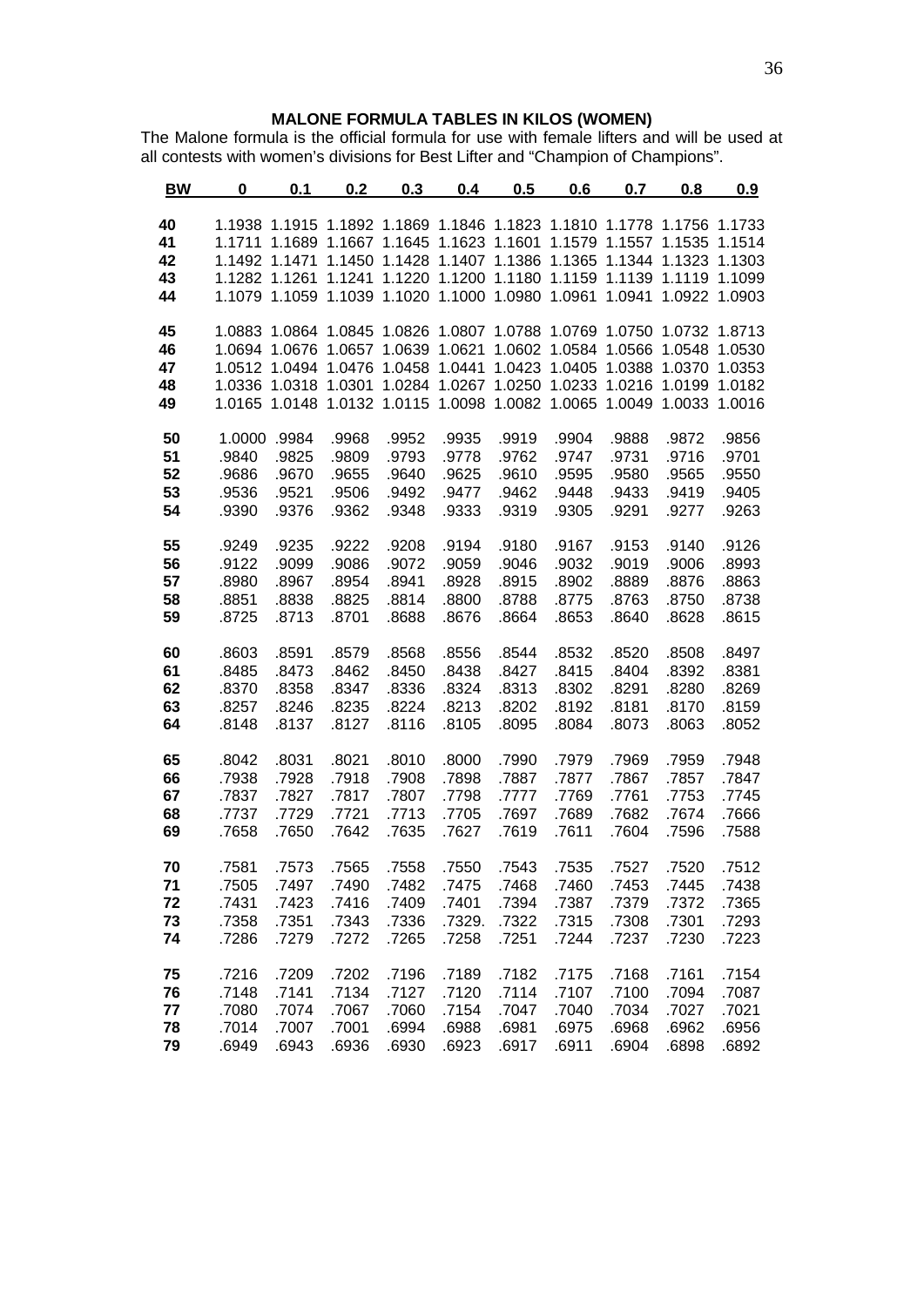|           |           |       | <b>MALONE FORMULA TABLES IN KILOS (WOMEN)</b> |       |       |       |       |       |       |       |
|-----------|-----------|-------|-----------------------------------------------|-------|-------|-------|-------|-------|-------|-------|
| <b>BW</b> | $\pmb{0}$ | 0.1   | 0.2                                           | 0.3   | 0.4   | 0.5   | 0.6   | 0.7   | 0.8   | 0.9   |
|           |           |       |                                               |       |       |       |       |       |       |       |
| 80        | .6885     | .6879 | .6873                                         | .6866 | .6860 | .6854 | .6848 | .6841 | .6835 | .6829 |
| 81        | .6823     | .6817 | .6810                                         | .6804 | .6798 | .6792 | .6786 | .6780 | .6774 | .6767 |
| 82        | .6761     | .6755 | .6749                                         | .6743 | .6737 | .6731 | .6725 | .6719 | .6713 | .6707 |
| 83        | .6701     | .6695 | .6689                                         | .6683 | .6677 | .6671 | .6665 | .6659 | .6653 | .6648 |
| 84        | .6642     | .6636 | .6630                                         | .6624 | .6618 | .6612 | .6607 | .6601 | .6595 | .6589 |
| 85        | .6583     | .6879 | .6572                                         | .6566 | .6560 | .6555 | .6549 | .6543 | .6538 | .6532 |
| 86        | .6526     | .6521 | .6515                                         | .6509 | .6504 | .6498 | .6492 | .6487 | .6481 | .6476 |
| 87        | .6470     | .6464 | .6459                                         | .6453 | .6448 | .6442 | .6437 | .6431 | .6426 | .6420 |
| 88        | .6415     | .6409 | .6404                                         | .6398 | .6393 | .6387 | .6382 | .6376 | .6371 | .6366 |
| 89        | .6360     | .6355 | .6350                                         | .6344 | .6339 | .6333 | .6328 | .6323 | .6317 | .6312 |
|           |           |       |                                               |       |       |       |       |       |       |       |
| 90        | .6310     | .6307 | .6303                                         | .6300 | .6296 | .6293 | .6290 | .6286 | .6283 | .6280 |
| 91        | .6276     | .6273 | .6269                                         | .6266 | .6263 | .6259 | .6256 | .6253 | .6249 | .6246 |
| 92        | .6243     | .6239 | .6236                                         | .6233 | .6229 | .6226 | .6223 | .6219 | .6216 | .6213 |
| 93        | .6209     | .6206 | .6203                                         | .6200 | .6196 | .6193 | .6190 | .6186 | .6183 | .6180 |
| 94        | .6177     | .6173 | .6170                                         | .6167 | .6164 | .6160 | .6157 | .6154 | .6151 | .6147 |
| 95        | .6144     | .6141 | .6138                                         | .6134 | .6131 | .6128 | .6125 | .6122 | .6118 | .6115 |
| 96        | .6112     | .6109 | .6106                                         | .6102 | .6099 | .6096 | .6093 | .6090 | .6087 | .6083 |
| 97        | .6080     | .6077 | .6074                                         | .6071 | .6068 | .6064 | .6061 | .6058 | .6055 | .6052 |
| 98        | .6049     | .6046 | .6042                                         | .6039 | .6036 | .6033 | .6030 | .6027 | .6024 | .6021 |
| 99        | .6018     | .6014 | .6011                                         | .6008 | .6005 | .6002 | .5999 | .5996 | .5993 | .5990 |
|           |           |       |                                               |       |       |       |       |       |       |       |
| 100       | .5987     | .5984 | .5981                                         | .5977 | .5974 | .5971 | .5968 | .5965 | .5962 | .5959 |
| 101       | .5956     | .5953 | .5050                                         | .5947 | .5944 | .5941 | .5938 | .5935 | .5932 | .5929 |
| 102       | .5926     | .5923 | .5920                                         | .5917 | .5914 | .5911 | .5908 | .5905 | .5902 | .5988 |
| 103       | .5896     | .5893 | .5890                                         | .5887 | .5884 | .5881 | .5878 | .5875 | .5872 | .5869 |
| 104       | .5866     | .5863 | .5861                                         | .5858 | .5855 | .5852 | .5849 | .5846 | .5843 | .5840 |
| 105       | .5837     | .6934 | .5831                                         | .5828 | .5825 | .5823 | .5820 | .5817 | .5814 | .5811 |
| 106       | .5808     | .5805 | .5802                                         | .5799 | .5797 | .5794 | .5791 | .5788 | .5785 | .5782 |
| 107       | .5779     | .5776 | .5774                                         | .5771 | .5768 | .5765 | .5762 | .5759 | .5757 | .5754 |
| 108       | .5751     | .5748 | .5745                                         | .5742 | .5740 | .5737 | .5734 | .5731 | .5728 | .5725 |
| 109       | .5723     | .5720 | .5717                                         | .5714 | .5711 | .5709 | .5706 | .5703 | .5700 | .5698 |
|           |           |       |                                               |       |       |       |       |       |       |       |
| 110       | .5696     | .5695 | .5693                                         | .5692 | .5691 | .5689 | .5688 | .5686 | .5685 | .5684 |
| 111       | .5682     | .5681 | .5680                                         | .5678 | .5677 | .5675 | .5674 | .5673 | .5671 | .5670 |
| 112       | .5669     | .5667 | .5666                                         | .5664 | .5663 | .5662 | .5660 | .5659 | .5658 | .5656 |
| 113       | .5655     | .5653 | .5652                                         | .5651 | .5649 | .5648 | .5647 | .5645 | .5644 | .5643 |
| 114       | .5641     | .5640 | .5638                                         | .5637 | .5636 | .5634 | .5633 | .5632 | .5630 | .5629 |
| 115       | .5628     | .5626 | .5625                                         | .5623 | .5622 | .5621 | .5619 | .5618 | .5617 | .5615 |
| 116       | .5614     | .5613 | .5611                                         | .5610 | .5609 | .5607 | .5606 | .5605 | .5603 | .5602 |
| 117       | .5601     | .5599 | .5598                                         | .5597 | .5595 | .5594 | .5593 | .5591 | .5590 | .5589 |
| 118       | .5587     | .5586 | .5585                                         | .5583 | .5582 | .5581 | .5579 | .5578 | .5577 | .5575 |
| 119       | .5574     | .5573 | .5571                                         | .5570 | .5569 | .5567 | .5566 | .5565 | .5563 | .5562 |
|           |           |       |                                               |       |       |       |       |       |       |       |
| 120       | .5561     | .5559 | .5558                                         | .5557 | .5555 | .5554 | .5553 | .5551 | .5550 | .5549 |
| 121       | .5547     | .5546 | .5545                                         | .5543 | .5542 | .5541 | .5539 | .5538 | .5537 | .5536 |
| 122       | .5534     | .5533 | .5532                                         | .5530 | .5529 | .5528 | .5526 | .5525 | .5524 | .5522 |
| 123       | .5521     | .5520 | .5519                                         | .5517 | .5516 | .5515 | .5513 | .5512 | .5511 | .5509 |
| 124       | .5508     | .5507 | .5506                                         | .5504 | .5503 | .5502 | .5500 | .5499 | .5498 | .5496 |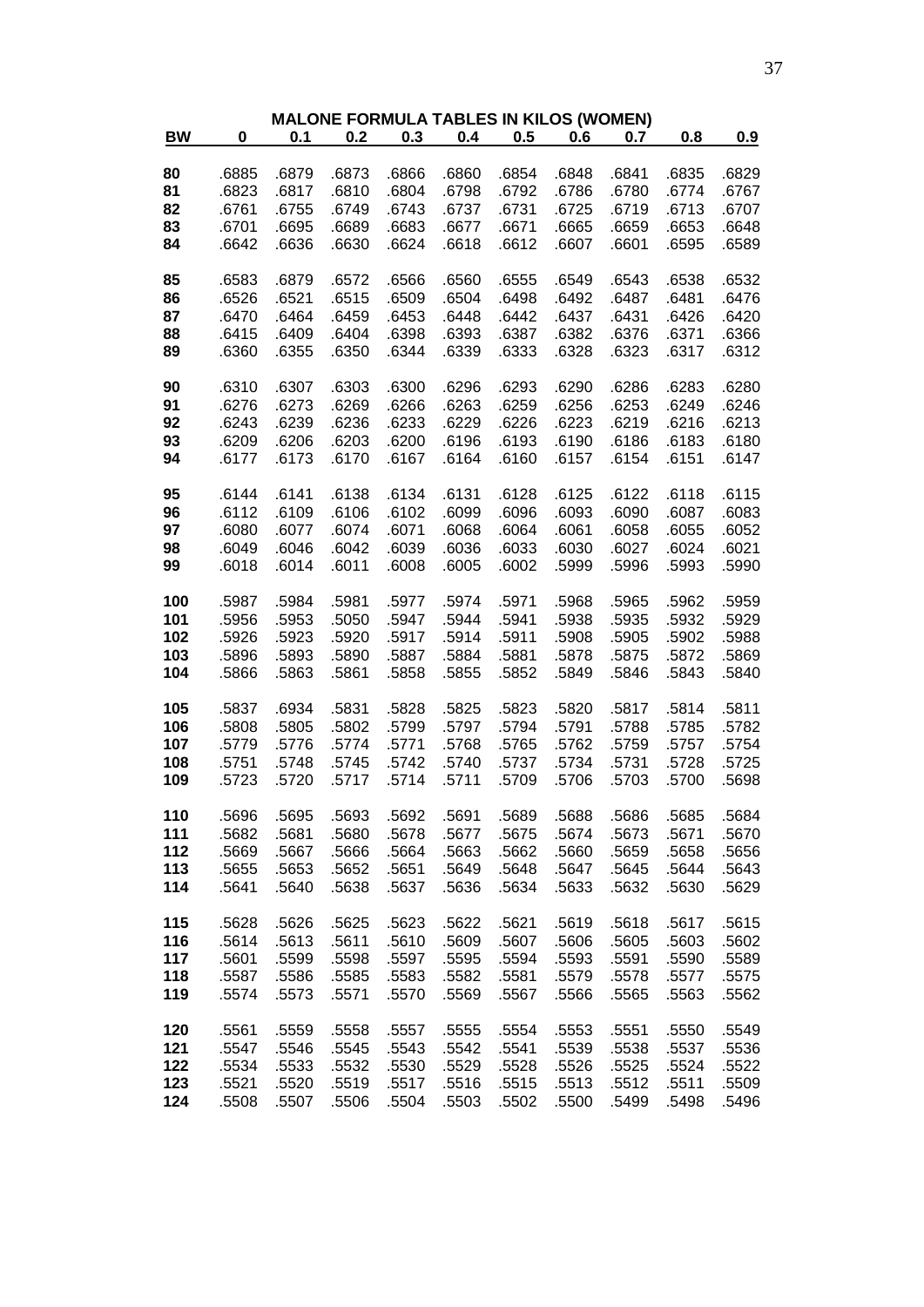|           |       |       |       |       |       | <b>MALONE FORMULA TABLES IN KILOS (WOMEN)</b> |       |       |       |            |
|-----------|-------|-------|-------|-------|-------|-----------------------------------------------|-------|-------|-------|------------|
| <u>BW</u> | 0     | 0.1   | 0.2   | 0.3   | 0.4   | 0.5                                           | 0.6   | 0.7   | 0.8   | <u>0.9</u> |
|           |       |       |       |       |       |                                               |       |       |       |            |
| 125       | .5495 | .5494 | .5493 | .5491 | .5490 | .5489                                         | .5487 | .5486 | .5485 | .5484      |
| 126       | .5482 | .5481 | .5480 | .5478 | .5477 | .5476                                         | .5475 | .5473 | .5472 | .5471      |
| 127       | .5469 | .5468 | .5467 | .5466 | .5464 | .5463                                         | .5462 | .5460 | .5459 | .5458      |
| 128       | .5457 | .5455 | .5454 | .5453 | .5452 | .5450                                         | .5449 | .5448 | .5446 | .5445      |
| 129       | .5444 | .5443 | .5441 | .5440 | .5439 | .5438                                         | .5436 | .5435 | .5434 | .5433      |
|           |       |       |       |       |       |                                               |       |       |       |            |
| 130       | .5431 | .5430 | .5429 | .5428 | .5426 | .5425                                         | .5424 | .5422 | .5421 | .5420      |
| 131       | .5419 | .5417 | .5416 | .5415 | .5414 | .5412                                         | .5411 | .5410 | .5409 | .5407      |
| 132       | .5406 | .5405 | .5404 | .5402 | .5401 | .5400                                         | .5399 | .5397 | .5396 | .5395      |
| 133       | .5394 | .5392 | .5391 | .5390 | .5389 | .5387                                         | .5386 | .5385 | .5384 | .5382      |
| 134       | .5381 | .5380 | .5379 | .5378 | .5376 | .5375                                         | .5374 | .5373 | .5371 | .5370      |
|           |       |       |       |       |       |                                               |       |       |       |            |
| 135       | .5369 | .5368 | .5366 | .5365 | .5364 | .5363                                         | .5361 | .5360 | .5359 | .5358      |
| 136       | .5357 | .5355 | .5354 | .5353 | .5353 | .5350                                         | .5349 | .5348 | .5347 | .5346      |
| 137       | .5334 | .5343 | .5342 | .5341 | .5339 | .5338                                         | .5337 | .5336 | .5335 | .5333      |
| 138       | .5332 | .5331 | .5330 | .5328 | .5327 | .5326                                         | .5325 | .5324 | .5322 | .5321      |
| 139       | .5320 | .5319 | .5318 | .5316 | .5315 | .5314                                         | .5313 | .5312 | .5310 | .5309      |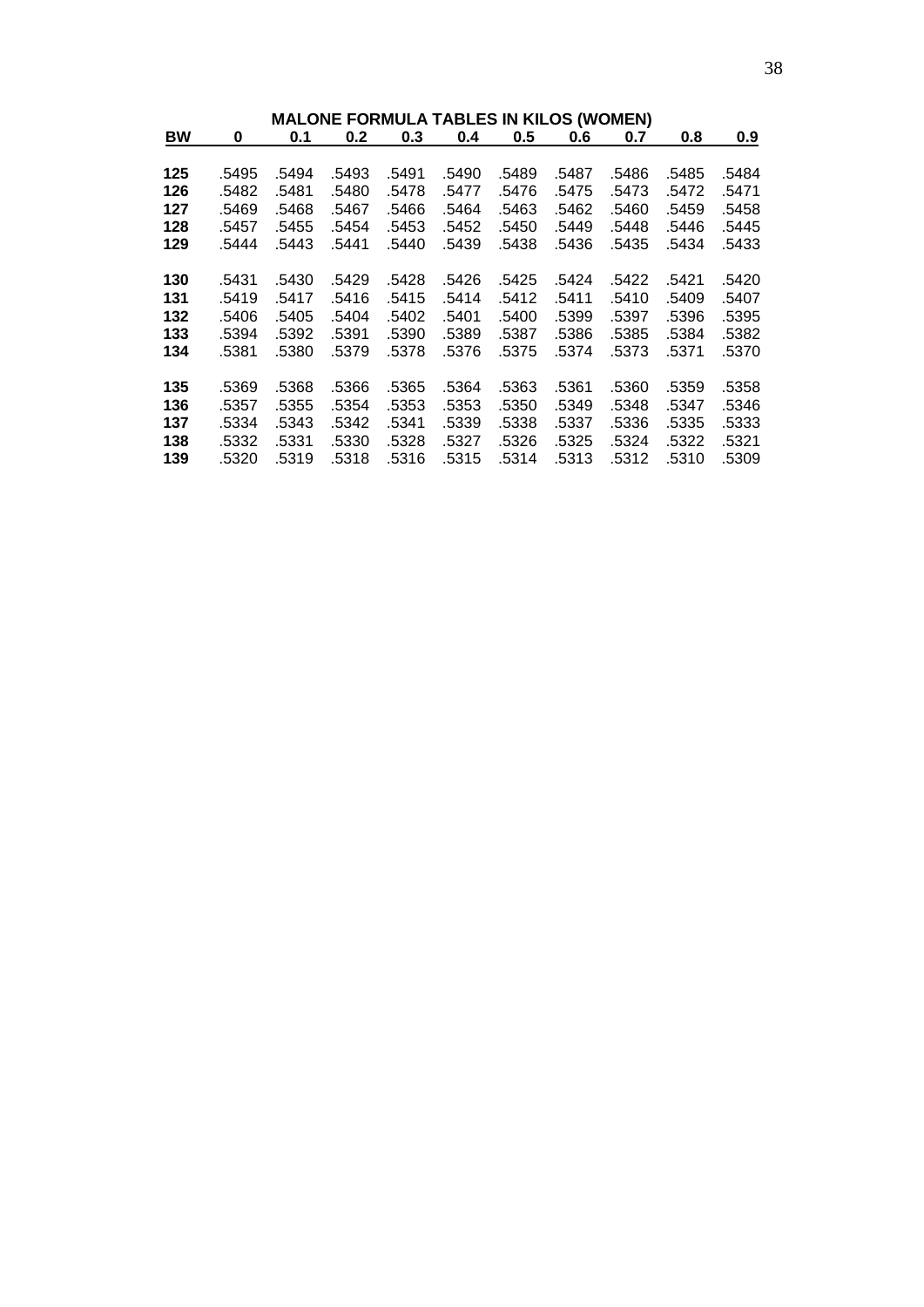| bar & collars only<br>150<br>$\overline{2}$<br>$\mathbf{1}$<br>1<br>152.5<br>$\overline{2}$<br>$\mathbf{1}$<br>1<br>1<br>$\mathbf{1}$<br>$\mathbf{1}$<br>155<br>$\overline{2}$<br>1<br>$\mathbf{1}$<br>157.5<br>$\mathbf{1}$<br>1<br>$\overline{2}$<br>1<br>160<br>$\overline{2}$<br>1<br>1<br>1<br>162.5<br>1<br>1<br>$\overline{2}$<br>1<br>$\mathbf{1}$<br>1<br>165<br>$\overline{2}$<br>1<br>$\mathbf 1$<br>1<br>1<br>$\mathbf{1}$<br>167.5<br>$\mathbf 1$<br>$\overline{2}$<br>1<br>1<br>170<br>$\overline{2}$<br>1<br>1<br>1<br>172.5<br>47.5<br>$\overline{2}$<br>$\mathbf 1$<br>1<br>1<br>1<br>1<br>175<br>1<br>1<br>3<br>3<br>1<br>177.5<br>52.5<br>1<br>1<br>1<br>3<br>$55\overline{}$<br>180<br>1<br>1<br>182.5<br>57.5<br>$\sqrt{3}$<br>1<br>1<br>1<br>1<br>185<br>$\mathfrak{S}$<br>60<br>1<br>$\mathbf 1$<br>1<br>$\mathbf{1}$<br>187.5<br>62.5<br>1<br>$\mathbf{3}$<br>1<br>$\mathbf{1}$<br>1<br>$\mathbf 1$<br>65<br>190<br>3<br>1<br>1<br>$\overline{3}$<br>67.5<br>192.5<br>1<br>1<br>1<br>1<br>1<br>195<br>3<br>70<br>1<br>1<br>1<br>197.5<br>3<br>72.5<br>1<br>$\mathbf 1$<br>1<br>1<br>1<br>75<br>200<br>3<br>1<br>1<br>1<br>$\overline{3}$<br>77.5<br>$\mathbf 1$<br>202.5<br>1<br>$\mathbf{1}$<br>1<br>1<br>205<br>3<br>80<br>1<br>1<br>1<br>207.5<br>$\mathbf{3}$<br>82.5<br>$\mathbf{1}$<br>$\mathbf{1}$<br>1<br>1<br>1<br>85<br>210<br>3<br>$\mathbf{1}$<br>1<br>1<br>1<br>87.5<br>212.5<br>1<br>1<br>1<br>3<br>$\mathbf 1$<br>$\mathbf 1$<br>1<br>215<br>90<br>1<br>3<br>1<br>$\mathbf 1$<br>1<br>217.5<br>$\overline{3}$<br>92.5<br>1<br>$\mathbf{1}$<br>1<br>1<br>1<br>1<br>95<br>3<br>220<br>$\mathbf{1}$<br>1<br>$\mathbf 1$<br>1<br>97.5<br>1<br>$\mathbf 1$<br>222.5<br>$\mathbf{3}$<br>$\mathbf{1}$<br>1<br>1<br>1<br>100<br>$\mathbf{1}$<br>$\mathbf{1}$<br>$\mathbf{1}$<br>225<br>4<br>102.5<br>227.5<br>$\mathbf{1}$<br>1<br>1<br>1<br>$\overline{4}$<br>1<br>1<br>230<br>4<br>1<br>1<br>107.5<br>232.5<br>1<br>1<br>1<br>4<br>1<br>1<br>235<br>1<br>1<br>1<br>4<br>1<br>237.5<br>112.5<br>1<br>1<br>1<br>1<br>4<br>1<br>1<br>240<br>4<br>1<br>1<br>1<br>1<br>242.5<br>1<br>1<br>1<br>1<br>4<br>1<br>1<br>245<br>1<br>1<br>4<br>1<br>1<br>$\overline{1}$<br>$\mathbf{1}$<br>247.5<br>$\overline{4}$<br>1<br>1<br>1<br>1<br>$\overline{2}$<br>250<br>1<br>4<br>1<br>$\overline{2}$<br>1<br>1<br>252.5<br>4<br>1<br>1<br>$\overline{2}$<br>255<br>1<br>4<br>1<br>$\overline{2}$<br>1<br>257.5<br>4<br>1<br>1<br>1<br>$\overline{2}$<br>260<br>$\overline{4}$<br>$\mathbf 1$<br>1<br>1<br>$\overline{2}$<br>1<br>262.5<br>$\overline{4}$<br>1<br>1<br>1<br>1<br>$\overline{2}$<br>1<br>265<br>$\overline{4}$<br>$\mathbf 1$<br>1<br>$\overline{1}$<br>$\overline{2}$<br>1<br>1<br>267.5<br>4<br>1<br>1<br>$\overline{2}$<br>270<br>1<br>1<br>4<br>1<br>$\overline{2}$<br>$\mathbf 1$<br>1<br>1<br>272.5<br>$\overline{4}$<br>1<br>1 |       | 25 | 20 | 15 | 10 | $5\phantom{.0}$ | 2.5 | 1.25 | 25 | 20 | 15 | 10 | $5\phantom{1}$ | 2.5 | 1.25 |
|-----------------------------------------------------------------------------------------------------------------------------------------------------------------------------------------------------------------------------------------------------------------------------------------------------------------------------------------------------------------------------------------------------------------------------------------------------------------------------------------------------------------------------------------------------------------------------------------------------------------------------------------------------------------------------------------------------------------------------------------------------------------------------------------------------------------------------------------------------------------------------------------------------------------------------------------------------------------------------------------------------------------------------------------------------------------------------------------------------------------------------------------------------------------------------------------------------------------------------------------------------------------------------------------------------------------------------------------------------------------------------------------------------------------------------------------------------------------------------------------------------------------------------------------------------------------------------------------------------------------------------------------------------------------------------------------------------------------------------------------------------------------------------------------------------------------------------------------------------------------------------------------------------------------------------------------------------------------------------------------------------------------------------------------------------------------------------------------------------------------------------------------------------------------------------------------------------------------------------------------------------------------------------------------------------------------------------------------------------------------------------------------------------------------------------------------------------------------------------------------------------------------------------------------------------------------------------------------------------------------------------------------------------------------------------------------------------------------------------------------------------------------------------------------------------------------------------------------------------------------------|-------|----|----|----|----|-----------------|-----|------|----|----|----|----|----------------|-----|------|
|                                                                                                                                                                                                                                                                                                                                                                                                                                                                                                                                                                                                                                                                                                                                                                                                                                                                                                                                                                                                                                                                                                                                                                                                                                                                                                                                                                                                                                                                                                                                                                                                                                                                                                                                                                                                                                                                                                                                                                                                                                                                                                                                                                                                                                                                                                                                                                                                                                                                                                                                                                                                                                                                                                                                                                                                                                                                       | 25    |    |    |    |    |                 |     |      |    |    |    |    |                |     |      |
|                                                                                                                                                                                                                                                                                                                                                                                                                                                                                                                                                                                                                                                                                                                                                                                                                                                                                                                                                                                                                                                                                                                                                                                                                                                                                                                                                                                                                                                                                                                                                                                                                                                                                                                                                                                                                                                                                                                                                                                                                                                                                                                                                                                                                                                                                                                                                                                                                                                                                                                                                                                                                                                                                                                                                                                                                                                                       | 27.5  |    |    |    |    |                 |     |      |    |    |    |    |                |     |      |
|                                                                                                                                                                                                                                                                                                                                                                                                                                                                                                                                                                                                                                                                                                                                                                                                                                                                                                                                                                                                                                                                                                                                                                                                                                                                                                                                                                                                                                                                                                                                                                                                                                                                                                                                                                                                                                                                                                                                                                                                                                                                                                                                                                                                                                                                                                                                                                                                                                                                                                                                                                                                                                                                                                                                                                                                                                                                       | 30    |    |    |    |    |                 |     |      |    |    |    |    |                |     |      |
|                                                                                                                                                                                                                                                                                                                                                                                                                                                                                                                                                                                                                                                                                                                                                                                                                                                                                                                                                                                                                                                                                                                                                                                                                                                                                                                                                                                                                                                                                                                                                                                                                                                                                                                                                                                                                                                                                                                                                                                                                                                                                                                                                                                                                                                                                                                                                                                                                                                                                                                                                                                                                                                                                                                                                                                                                                                                       | 32.5  |    |    |    |    |                 |     |      |    |    |    |    |                |     |      |
|                                                                                                                                                                                                                                                                                                                                                                                                                                                                                                                                                                                                                                                                                                                                                                                                                                                                                                                                                                                                                                                                                                                                                                                                                                                                                                                                                                                                                                                                                                                                                                                                                                                                                                                                                                                                                                                                                                                                                                                                                                                                                                                                                                                                                                                                                                                                                                                                                                                                                                                                                                                                                                                                                                                                                                                                                                                                       | 35    |    |    |    |    |                 |     |      |    |    |    |    |                |     |      |
|                                                                                                                                                                                                                                                                                                                                                                                                                                                                                                                                                                                                                                                                                                                                                                                                                                                                                                                                                                                                                                                                                                                                                                                                                                                                                                                                                                                                                                                                                                                                                                                                                                                                                                                                                                                                                                                                                                                                                                                                                                                                                                                                                                                                                                                                                                                                                                                                                                                                                                                                                                                                                                                                                                                                                                                                                                                                       | 37.5  |    |    |    |    |                 |     |      |    |    |    |    |                |     |      |
|                                                                                                                                                                                                                                                                                                                                                                                                                                                                                                                                                                                                                                                                                                                                                                                                                                                                                                                                                                                                                                                                                                                                                                                                                                                                                                                                                                                                                                                                                                                                                                                                                                                                                                                                                                                                                                                                                                                                                                                                                                                                                                                                                                                                                                                                                                                                                                                                                                                                                                                                                                                                                                                                                                                                                                                                                                                                       | 40    |    |    |    |    |                 |     |      |    |    |    |    |                |     |      |
|                                                                                                                                                                                                                                                                                                                                                                                                                                                                                                                                                                                                                                                                                                                                                                                                                                                                                                                                                                                                                                                                                                                                                                                                                                                                                                                                                                                                                                                                                                                                                                                                                                                                                                                                                                                                                                                                                                                                                                                                                                                                                                                                                                                                                                                                                                                                                                                                                                                                                                                                                                                                                                                                                                                                                                                                                                                                       | 42.5  |    |    |    |    |                 |     |      |    |    |    |    |                |     |      |
|                                                                                                                                                                                                                                                                                                                                                                                                                                                                                                                                                                                                                                                                                                                                                                                                                                                                                                                                                                                                                                                                                                                                                                                                                                                                                                                                                                                                                                                                                                                                                                                                                                                                                                                                                                                                                                                                                                                                                                                                                                                                                                                                                                                                                                                                                                                                                                                                                                                                                                                                                                                                                                                                                                                                                                                                                                                                       | 45    |    |    |    |    |                 |     |      |    |    |    |    |                |     |      |
|                                                                                                                                                                                                                                                                                                                                                                                                                                                                                                                                                                                                                                                                                                                                                                                                                                                                                                                                                                                                                                                                                                                                                                                                                                                                                                                                                                                                                                                                                                                                                                                                                                                                                                                                                                                                                                                                                                                                                                                                                                                                                                                                                                                                                                                                                                                                                                                                                                                                                                                                                                                                                                                                                                                                                                                                                                                                       |       |    |    |    |    |                 |     |      |    |    |    |    |                |     |      |
|                                                                                                                                                                                                                                                                                                                                                                                                                                                                                                                                                                                                                                                                                                                                                                                                                                                                                                                                                                                                                                                                                                                                                                                                                                                                                                                                                                                                                                                                                                                                                                                                                                                                                                                                                                                                                                                                                                                                                                                                                                                                                                                                                                                                                                                                                                                                                                                                                                                                                                                                                                                                                                                                                                                                                                                                                                                                       | 50    |    |    |    |    |                 |     |      |    |    |    |    |                |     |      |
|                                                                                                                                                                                                                                                                                                                                                                                                                                                                                                                                                                                                                                                                                                                                                                                                                                                                                                                                                                                                                                                                                                                                                                                                                                                                                                                                                                                                                                                                                                                                                                                                                                                                                                                                                                                                                                                                                                                                                                                                                                                                                                                                                                                                                                                                                                                                                                                                                                                                                                                                                                                                                                                                                                                                                                                                                                                                       |       |    |    |    |    |                 |     |      |    |    |    |    |                |     |      |
|                                                                                                                                                                                                                                                                                                                                                                                                                                                                                                                                                                                                                                                                                                                                                                                                                                                                                                                                                                                                                                                                                                                                                                                                                                                                                                                                                                                                                                                                                                                                                                                                                                                                                                                                                                                                                                                                                                                                                                                                                                                                                                                                                                                                                                                                                                                                                                                                                                                                                                                                                                                                                                                                                                                                                                                                                                                                       |       |    |    |    |    |                 |     |      |    |    |    |    |                |     |      |
|                                                                                                                                                                                                                                                                                                                                                                                                                                                                                                                                                                                                                                                                                                                                                                                                                                                                                                                                                                                                                                                                                                                                                                                                                                                                                                                                                                                                                                                                                                                                                                                                                                                                                                                                                                                                                                                                                                                                                                                                                                                                                                                                                                                                                                                                                                                                                                                                                                                                                                                                                                                                                                                                                                                                                                                                                                                                       |       |    |    |    |    |                 |     |      |    |    |    |    |                |     |      |
|                                                                                                                                                                                                                                                                                                                                                                                                                                                                                                                                                                                                                                                                                                                                                                                                                                                                                                                                                                                                                                                                                                                                                                                                                                                                                                                                                                                                                                                                                                                                                                                                                                                                                                                                                                                                                                                                                                                                                                                                                                                                                                                                                                                                                                                                                                                                                                                                                                                                                                                                                                                                                                                                                                                                                                                                                                                                       |       |    |    |    |    |                 |     |      |    |    |    |    |                |     |      |
|                                                                                                                                                                                                                                                                                                                                                                                                                                                                                                                                                                                                                                                                                                                                                                                                                                                                                                                                                                                                                                                                                                                                                                                                                                                                                                                                                                                                                                                                                                                                                                                                                                                                                                                                                                                                                                                                                                                                                                                                                                                                                                                                                                                                                                                                                                                                                                                                                                                                                                                                                                                                                                                                                                                                                                                                                                                                       |       |    |    |    |    |                 |     |      |    |    |    |    |                |     |      |
|                                                                                                                                                                                                                                                                                                                                                                                                                                                                                                                                                                                                                                                                                                                                                                                                                                                                                                                                                                                                                                                                                                                                                                                                                                                                                                                                                                                                                                                                                                                                                                                                                                                                                                                                                                                                                                                                                                                                                                                                                                                                                                                                                                                                                                                                                                                                                                                                                                                                                                                                                                                                                                                                                                                                                                                                                                                                       |       |    |    |    |    |                 |     |      |    |    |    |    |                |     |      |
|                                                                                                                                                                                                                                                                                                                                                                                                                                                                                                                                                                                                                                                                                                                                                                                                                                                                                                                                                                                                                                                                                                                                                                                                                                                                                                                                                                                                                                                                                                                                                                                                                                                                                                                                                                                                                                                                                                                                                                                                                                                                                                                                                                                                                                                                                                                                                                                                                                                                                                                                                                                                                                                                                                                                                                                                                                                                       |       |    |    |    |    |                 |     |      |    |    |    |    |                |     |      |
|                                                                                                                                                                                                                                                                                                                                                                                                                                                                                                                                                                                                                                                                                                                                                                                                                                                                                                                                                                                                                                                                                                                                                                                                                                                                                                                                                                                                                                                                                                                                                                                                                                                                                                                                                                                                                                                                                                                                                                                                                                                                                                                                                                                                                                                                                                                                                                                                                                                                                                                                                                                                                                                                                                                                                                                                                                                                       |       |    |    |    |    |                 |     |      |    |    |    |    |                |     |      |
|                                                                                                                                                                                                                                                                                                                                                                                                                                                                                                                                                                                                                                                                                                                                                                                                                                                                                                                                                                                                                                                                                                                                                                                                                                                                                                                                                                                                                                                                                                                                                                                                                                                                                                                                                                                                                                                                                                                                                                                                                                                                                                                                                                                                                                                                                                                                                                                                                                                                                                                                                                                                                                                                                                                                                                                                                                                                       |       |    |    |    |    |                 |     |      |    |    |    |    |                |     |      |
|                                                                                                                                                                                                                                                                                                                                                                                                                                                                                                                                                                                                                                                                                                                                                                                                                                                                                                                                                                                                                                                                                                                                                                                                                                                                                                                                                                                                                                                                                                                                                                                                                                                                                                                                                                                                                                                                                                                                                                                                                                                                                                                                                                                                                                                                                                                                                                                                                                                                                                                                                                                                                                                                                                                                                                                                                                                                       |       |    |    |    |    |                 |     |      |    |    |    |    |                |     |      |
|                                                                                                                                                                                                                                                                                                                                                                                                                                                                                                                                                                                                                                                                                                                                                                                                                                                                                                                                                                                                                                                                                                                                                                                                                                                                                                                                                                                                                                                                                                                                                                                                                                                                                                                                                                                                                                                                                                                                                                                                                                                                                                                                                                                                                                                                                                                                                                                                                                                                                                                                                                                                                                                                                                                                                                                                                                                                       |       |    |    |    |    |                 |     |      |    |    |    |    |                |     |      |
|                                                                                                                                                                                                                                                                                                                                                                                                                                                                                                                                                                                                                                                                                                                                                                                                                                                                                                                                                                                                                                                                                                                                                                                                                                                                                                                                                                                                                                                                                                                                                                                                                                                                                                                                                                                                                                                                                                                                                                                                                                                                                                                                                                                                                                                                                                                                                                                                                                                                                                                                                                                                                                                                                                                                                                                                                                                                       |       |    |    |    |    |                 |     |      |    |    |    |    |                |     |      |
|                                                                                                                                                                                                                                                                                                                                                                                                                                                                                                                                                                                                                                                                                                                                                                                                                                                                                                                                                                                                                                                                                                                                                                                                                                                                                                                                                                                                                                                                                                                                                                                                                                                                                                                                                                                                                                                                                                                                                                                                                                                                                                                                                                                                                                                                                                                                                                                                                                                                                                                                                                                                                                                                                                                                                                                                                                                                       |       |    |    |    |    |                 |     |      |    |    |    |    |                |     |      |
|                                                                                                                                                                                                                                                                                                                                                                                                                                                                                                                                                                                                                                                                                                                                                                                                                                                                                                                                                                                                                                                                                                                                                                                                                                                                                                                                                                                                                                                                                                                                                                                                                                                                                                                                                                                                                                                                                                                                                                                                                                                                                                                                                                                                                                                                                                                                                                                                                                                                                                                                                                                                                                                                                                                                                                                                                                                                       |       |    |    |    |    |                 |     |      |    |    |    |    |                |     |      |
|                                                                                                                                                                                                                                                                                                                                                                                                                                                                                                                                                                                                                                                                                                                                                                                                                                                                                                                                                                                                                                                                                                                                                                                                                                                                                                                                                                                                                                                                                                                                                                                                                                                                                                                                                                                                                                                                                                                                                                                                                                                                                                                                                                                                                                                                                                                                                                                                                                                                                                                                                                                                                                                                                                                                                                                                                                                                       |       |    |    |    |    |                 |     |      |    |    |    |    |                |     |      |
|                                                                                                                                                                                                                                                                                                                                                                                                                                                                                                                                                                                                                                                                                                                                                                                                                                                                                                                                                                                                                                                                                                                                                                                                                                                                                                                                                                                                                                                                                                                                                                                                                                                                                                                                                                                                                                                                                                                                                                                                                                                                                                                                                                                                                                                                                                                                                                                                                                                                                                                                                                                                                                                                                                                                                                                                                                                                       |       |    |    |    |    |                 |     |      |    |    |    |    |                |     |      |
|                                                                                                                                                                                                                                                                                                                                                                                                                                                                                                                                                                                                                                                                                                                                                                                                                                                                                                                                                                                                                                                                                                                                                                                                                                                                                                                                                                                                                                                                                                                                                                                                                                                                                                                                                                                                                                                                                                                                                                                                                                                                                                                                                                                                                                                                                                                                                                                                                                                                                                                                                                                                                                                                                                                                                                                                                                                                       |       |    |    |    |    |                 |     |      |    |    |    |    |                |     |      |
|                                                                                                                                                                                                                                                                                                                                                                                                                                                                                                                                                                                                                                                                                                                                                                                                                                                                                                                                                                                                                                                                                                                                                                                                                                                                                                                                                                                                                                                                                                                                                                                                                                                                                                                                                                                                                                                                                                                                                                                                                                                                                                                                                                                                                                                                                                                                                                                                                                                                                                                                                                                                                                                                                                                                                                                                                                                                       |       |    |    |    |    |                 |     |      |    |    |    |    |                |     |      |
|                                                                                                                                                                                                                                                                                                                                                                                                                                                                                                                                                                                                                                                                                                                                                                                                                                                                                                                                                                                                                                                                                                                                                                                                                                                                                                                                                                                                                                                                                                                                                                                                                                                                                                                                                                                                                                                                                                                                                                                                                                                                                                                                                                                                                                                                                                                                                                                                                                                                                                                                                                                                                                                                                                                                                                                                                                                                       |       |    |    |    |    |                 |     |      |    |    |    |    |                |     |      |
|                                                                                                                                                                                                                                                                                                                                                                                                                                                                                                                                                                                                                                                                                                                                                                                                                                                                                                                                                                                                                                                                                                                                                                                                                                                                                                                                                                                                                                                                                                                                                                                                                                                                                                                                                                                                                                                                                                                                                                                                                                                                                                                                                                                                                                                                                                                                                                                                                                                                                                                                                                                                                                                                                                                                                                                                                                                                       |       |    |    |    |    |                 |     |      |    |    |    |    |                |     |      |
|                                                                                                                                                                                                                                                                                                                                                                                                                                                                                                                                                                                                                                                                                                                                                                                                                                                                                                                                                                                                                                                                                                                                                                                                                                                                                                                                                                                                                                                                                                                                                                                                                                                                                                                                                                                                                                                                                                                                                                                                                                                                                                                                                                                                                                                                                                                                                                                                                                                                                                                                                                                                                                                                                                                                                                                                                                                                       |       |    |    |    |    |                 |     |      |    |    |    |    |                |     |      |
|                                                                                                                                                                                                                                                                                                                                                                                                                                                                                                                                                                                                                                                                                                                                                                                                                                                                                                                                                                                                                                                                                                                                                                                                                                                                                                                                                                                                                                                                                                                                                                                                                                                                                                                                                                                                                                                                                                                                                                                                                                                                                                                                                                                                                                                                                                                                                                                                                                                                                                                                                                                                                                                                                                                                                                                                                                                                       |       |    |    |    |    |                 |     |      |    |    |    |    |                |     |      |
|                                                                                                                                                                                                                                                                                                                                                                                                                                                                                                                                                                                                                                                                                                                                                                                                                                                                                                                                                                                                                                                                                                                                                                                                                                                                                                                                                                                                                                                                                                                                                                                                                                                                                                                                                                                                                                                                                                                                                                                                                                                                                                                                                                                                                                                                                                                                                                                                                                                                                                                                                                                                                                                                                                                                                                                                                                                                       | 105   |    |    |    |    |                 |     |      |    |    |    |    |                |     |      |
|                                                                                                                                                                                                                                                                                                                                                                                                                                                                                                                                                                                                                                                                                                                                                                                                                                                                                                                                                                                                                                                                                                                                                                                                                                                                                                                                                                                                                                                                                                                                                                                                                                                                                                                                                                                                                                                                                                                                                                                                                                                                                                                                                                                                                                                                                                                                                                                                                                                                                                                                                                                                                                                                                                                                                                                                                                                                       |       |    |    |    |    |                 |     |      |    |    |    |    |                |     |      |
|                                                                                                                                                                                                                                                                                                                                                                                                                                                                                                                                                                                                                                                                                                                                                                                                                                                                                                                                                                                                                                                                                                                                                                                                                                                                                                                                                                                                                                                                                                                                                                                                                                                                                                                                                                                                                                                                                                                                                                                                                                                                                                                                                                                                                                                                                                                                                                                                                                                                                                                                                                                                                                                                                                                                                                                                                                                                       | 110   |    |    |    |    |                 |     |      |    |    |    |    |                |     |      |
|                                                                                                                                                                                                                                                                                                                                                                                                                                                                                                                                                                                                                                                                                                                                                                                                                                                                                                                                                                                                                                                                                                                                                                                                                                                                                                                                                                                                                                                                                                                                                                                                                                                                                                                                                                                                                                                                                                                                                                                                                                                                                                                                                                                                                                                                                                                                                                                                                                                                                                                                                                                                                                                                                                                                                                                                                                                                       |       |    |    |    |    |                 |     |      |    |    |    |    |                |     |      |
|                                                                                                                                                                                                                                                                                                                                                                                                                                                                                                                                                                                                                                                                                                                                                                                                                                                                                                                                                                                                                                                                                                                                                                                                                                                                                                                                                                                                                                                                                                                                                                                                                                                                                                                                                                                                                                                                                                                                                                                                                                                                                                                                                                                                                                                                                                                                                                                                                                                                                                                                                                                                                                                                                                                                                                                                                                                                       | 115   |    |    |    |    |                 |     |      |    |    |    |    |                |     |      |
|                                                                                                                                                                                                                                                                                                                                                                                                                                                                                                                                                                                                                                                                                                                                                                                                                                                                                                                                                                                                                                                                                                                                                                                                                                                                                                                                                                                                                                                                                                                                                                                                                                                                                                                                                                                                                                                                                                                                                                                                                                                                                                                                                                                                                                                                                                                                                                                                                                                                                                                                                                                                                                                                                                                                                                                                                                                                       | 117.5 |    |    |    |    |                 |     |      |    |    |    |    |                |     |      |
|                                                                                                                                                                                                                                                                                                                                                                                                                                                                                                                                                                                                                                                                                                                                                                                                                                                                                                                                                                                                                                                                                                                                                                                                                                                                                                                                                                                                                                                                                                                                                                                                                                                                                                                                                                                                                                                                                                                                                                                                                                                                                                                                                                                                                                                                                                                                                                                                                                                                                                                                                                                                                                                                                                                                                                                                                                                                       | 120   |    |    |    |    |                 |     |      |    |    |    |    |                |     |      |
|                                                                                                                                                                                                                                                                                                                                                                                                                                                                                                                                                                                                                                                                                                                                                                                                                                                                                                                                                                                                                                                                                                                                                                                                                                                                                                                                                                                                                                                                                                                                                                                                                                                                                                                                                                                                                                                                                                                                                                                                                                                                                                                                                                                                                                                                                                                                                                                                                                                                                                                                                                                                                                                                                                                                                                                                                                                                       | 122.5 |    |    |    |    |                 |     |      |    |    |    |    |                |     |      |
|                                                                                                                                                                                                                                                                                                                                                                                                                                                                                                                                                                                                                                                                                                                                                                                                                                                                                                                                                                                                                                                                                                                                                                                                                                                                                                                                                                                                                                                                                                                                                                                                                                                                                                                                                                                                                                                                                                                                                                                                                                                                                                                                                                                                                                                                                                                                                                                                                                                                                                                                                                                                                                                                                                                                                                                                                                                                       | 125   |    |    |    |    |                 |     |      |    |    |    |    |                |     |      |
|                                                                                                                                                                                                                                                                                                                                                                                                                                                                                                                                                                                                                                                                                                                                                                                                                                                                                                                                                                                                                                                                                                                                                                                                                                                                                                                                                                                                                                                                                                                                                                                                                                                                                                                                                                                                                                                                                                                                                                                                                                                                                                                                                                                                                                                                                                                                                                                                                                                                                                                                                                                                                                                                                                                                                                                                                                                                       | 127.5 |    |    |    |    |                 |     |      |    |    |    |    |                |     |      |
|                                                                                                                                                                                                                                                                                                                                                                                                                                                                                                                                                                                                                                                                                                                                                                                                                                                                                                                                                                                                                                                                                                                                                                                                                                                                                                                                                                                                                                                                                                                                                                                                                                                                                                                                                                                                                                                                                                                                                                                                                                                                                                                                                                                                                                                                                                                                                                                                                                                                                                                                                                                                                                                                                                                                                                                                                                                                       | 130   |    |    |    |    |                 |     |      |    |    |    |    |                |     |      |
|                                                                                                                                                                                                                                                                                                                                                                                                                                                                                                                                                                                                                                                                                                                                                                                                                                                                                                                                                                                                                                                                                                                                                                                                                                                                                                                                                                                                                                                                                                                                                                                                                                                                                                                                                                                                                                                                                                                                                                                                                                                                                                                                                                                                                                                                                                                                                                                                                                                                                                                                                                                                                                                                                                                                                                                                                                                                       | 132.5 |    |    |    |    |                 |     |      |    |    |    |    |                |     |      |
|                                                                                                                                                                                                                                                                                                                                                                                                                                                                                                                                                                                                                                                                                                                                                                                                                                                                                                                                                                                                                                                                                                                                                                                                                                                                                                                                                                                                                                                                                                                                                                                                                                                                                                                                                                                                                                                                                                                                                                                                                                                                                                                                                                                                                                                                                                                                                                                                                                                                                                                                                                                                                                                                                                                                                                                                                                                                       | 135   |    |    |    |    |                 |     |      |    |    |    |    |                |     |      |
|                                                                                                                                                                                                                                                                                                                                                                                                                                                                                                                                                                                                                                                                                                                                                                                                                                                                                                                                                                                                                                                                                                                                                                                                                                                                                                                                                                                                                                                                                                                                                                                                                                                                                                                                                                                                                                                                                                                                                                                                                                                                                                                                                                                                                                                                                                                                                                                                                                                                                                                                                                                                                                                                                                                                                                                                                                                                       | 137.5 |    |    |    |    |                 |     |      |    |    |    |    |                |     |      |
|                                                                                                                                                                                                                                                                                                                                                                                                                                                                                                                                                                                                                                                                                                                                                                                                                                                                                                                                                                                                                                                                                                                                                                                                                                                                                                                                                                                                                                                                                                                                                                                                                                                                                                                                                                                                                                                                                                                                                                                                                                                                                                                                                                                                                                                                                                                                                                                                                                                                                                                                                                                                                                                                                                                                                                                                                                                                       | 140   |    |    |    |    |                 |     |      |    |    |    |    |                |     |      |
|                                                                                                                                                                                                                                                                                                                                                                                                                                                                                                                                                                                                                                                                                                                                                                                                                                                                                                                                                                                                                                                                                                                                                                                                                                                                                                                                                                                                                                                                                                                                                                                                                                                                                                                                                                                                                                                                                                                                                                                                                                                                                                                                                                                                                                                                                                                                                                                                                                                                                                                                                                                                                                                                                                                                                                                                                                                                       | 142.5 |    |    |    |    |                 |     |      |    |    |    |    |                |     |      |
|                                                                                                                                                                                                                                                                                                                                                                                                                                                                                                                                                                                                                                                                                                                                                                                                                                                                                                                                                                                                                                                                                                                                                                                                                                                                                                                                                                                                                                                                                                                                                                                                                                                                                                                                                                                                                                                                                                                                                                                                                                                                                                                                                                                                                                                                                                                                                                                                                                                                                                                                                                                                                                                                                                                                                                                                                                                                       | 145   |    |    |    |    |                 |     |      |    |    |    |    |                |     |      |
|                                                                                                                                                                                                                                                                                                                                                                                                                                                                                                                                                                                                                                                                                                                                                                                                                                                                                                                                                                                                                                                                                                                                                                                                                                                                                                                                                                                                                                                                                                                                                                                                                                                                                                                                                                                                                                                                                                                                                                                                                                                                                                                                                                                                                                                                                                                                                                                                                                                                                                                                                                                                                                                                                                                                                                                                                                                                       | 147.5 |    |    |    |    |                 |     |      |    |    |    |    |                |     |      |

## **25 KILO LOADING CHARTS IN 2.5 KILO INCREMENTS**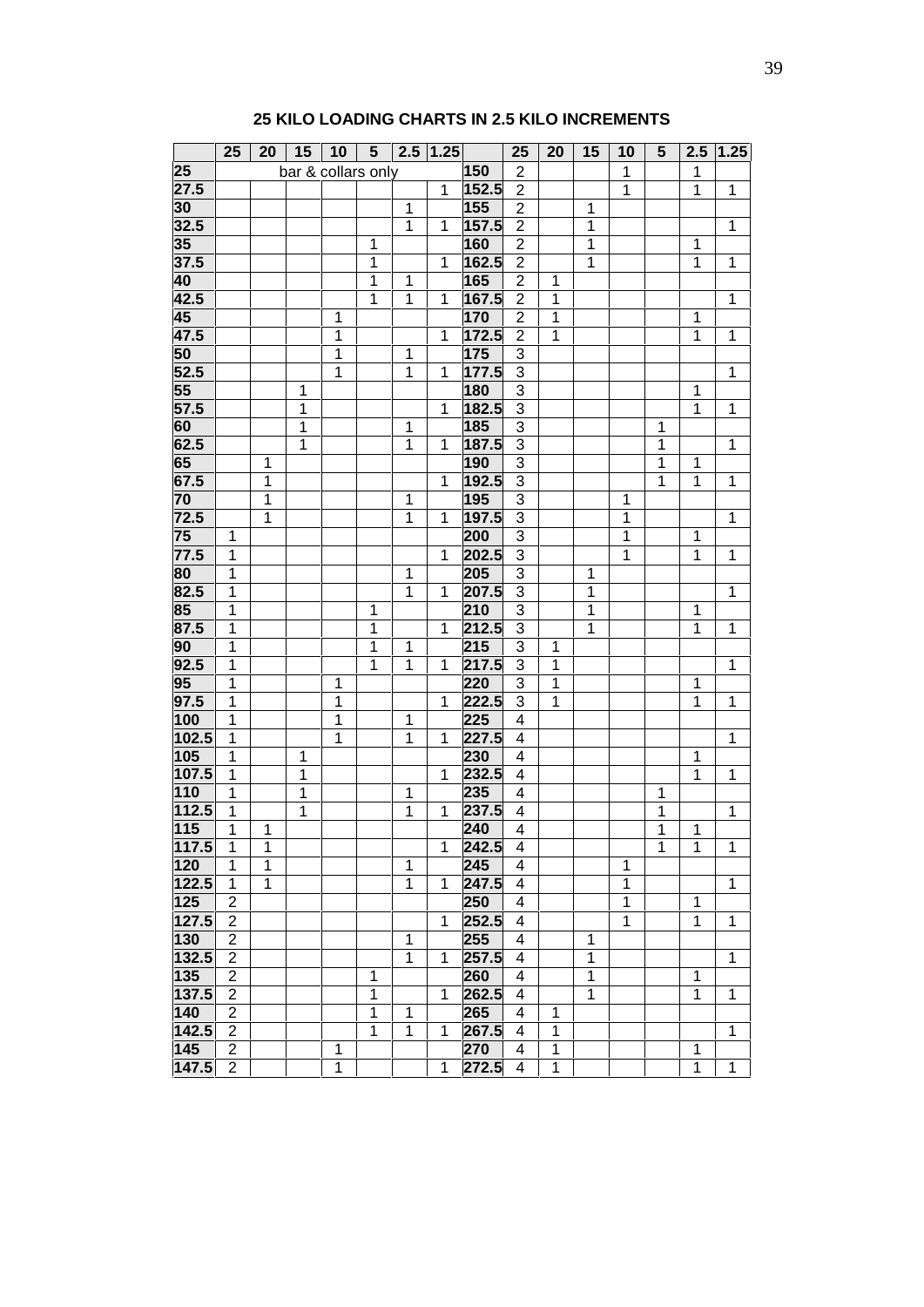## **25 KILO LOADING CHARTS IN 2.5 KILO INCREMENTS**

|       | 25             | 20 | 15           | 10 | 5              | 2.5         | 1.25 |
|-------|----------------|----|--------------|----|----------------|-------------|------|
| 275   | 5              |    |              |    |                |             |      |
| 277.5 | 5              |    |              |    |                |             | 1    |
| 280   | 5              |    |              |    |                | 1           |      |
| 282.5 | $\overline{5}$ |    |              |    |                | 1           | 1    |
| 285   | $\overline{5}$ |    |              |    | 1              |             |      |
| 287.5 | $\overline{5}$ |    |              |    | $\overline{1}$ |             | 1    |
| 290   | 5              |    |              |    | $\overline{1}$ | 1           |      |
| 292.5 | 5              |    |              |    | 1              | 1           | 1    |
| 295   | 5              |    |              | 1  |                |             |      |
| 297.5 | 5              |    |              | 1  |                |             | 1    |
| 300   | 5              |    |              | 1  |                | 1           |      |
| 302.5 | 5              |    |              | 1  |                | 1           | 1    |
| 305   | 5              |    | 1            |    |                |             |      |
| 307.5 | 5              |    | $\mathbf 1$  |    |                |             | 1    |
| 310   | 5              |    | $\mathbf{1}$ |    |                | 1           |      |
| 312.5 | 5              |    | 1            |    |                | $\mathbf 1$ | 1    |
| 315   | 5              | 1  |              |    |                |             |      |
| 317.5 | 5              | 1  |              |    |                |             | 1    |
| 320   | 5              | 1  |              |    |                | 1           |      |
| 322.5 | 5              | 1  |              |    |                | 1           | 1    |
| 325   | 6              |    |              |    |                |             |      |
| 327.5 | 6              |    |              |    |                |             | 1    |
| 330   | 6              |    |              |    |                | 1           |      |
| 332.5 | 6              |    |              |    |                | 1           | 1    |
| 335   | 6              |    |              |    | 1              |             |      |
| 337.5 | 6              |    |              |    | $\mathbf 1$    |             | 1    |
| 340   | 6              |    |              |    | $\mathbf 1$    | 1           |      |
| 342.5 | 6              |    |              |    | $\overline{1}$ | 1           | 1    |
| 345   | 6              |    |              | 1  |                |             |      |
| 347.5 | 6              |    |              | 1  |                |             | 1    |
| 350   | 6              |    |              | 1  |                | 1           |      |
| 352.5 | 6              |    |              | 1  |                | 1           | 1    |
| 355   | 6              |    | 1            |    |                |             |      |
| 357.5 | 6              |    | 1            |    |                |             | 1    |
| 360   | 6              |    | 1            |    |                | 1           |      |
| 362.5 | 6              |    | 1            |    |                | 1           | 1    |
| 365   | 6              | 1  |              |    |                |             |      |
| 367.5 | 6              | 1  |              |    |                |             | 1    |
| 370   | 6              | 1  |              |    |                | 1           |      |
| 372.5 | 6              | 1  |              |    |                | 1           | 1    |
| 375   | 7              |    |              |    |                |             |      |
| 377.5 | $\overline{7}$ |    |              |    |                |             | 1    |
| 380   | 7              |    |              |    |                | 1           |      |
| 382.5 | 7              |    |              |    |                | 1           | 1    |
| 385   | 7              |    |              |    | 1              |             |      |
| 387.5 | 7              |    |              |    | 1              |             | 1    |
| 390   | 7              |    |              |    | 1              | 1           |      |
| 392.5 | 7              |    |              |    | 1              | 1           | 1    |
| 395   | 7              |    |              | 1  |                |             |      |
| 397.5 | 7              |    |              | 1  |                |             | 1    |